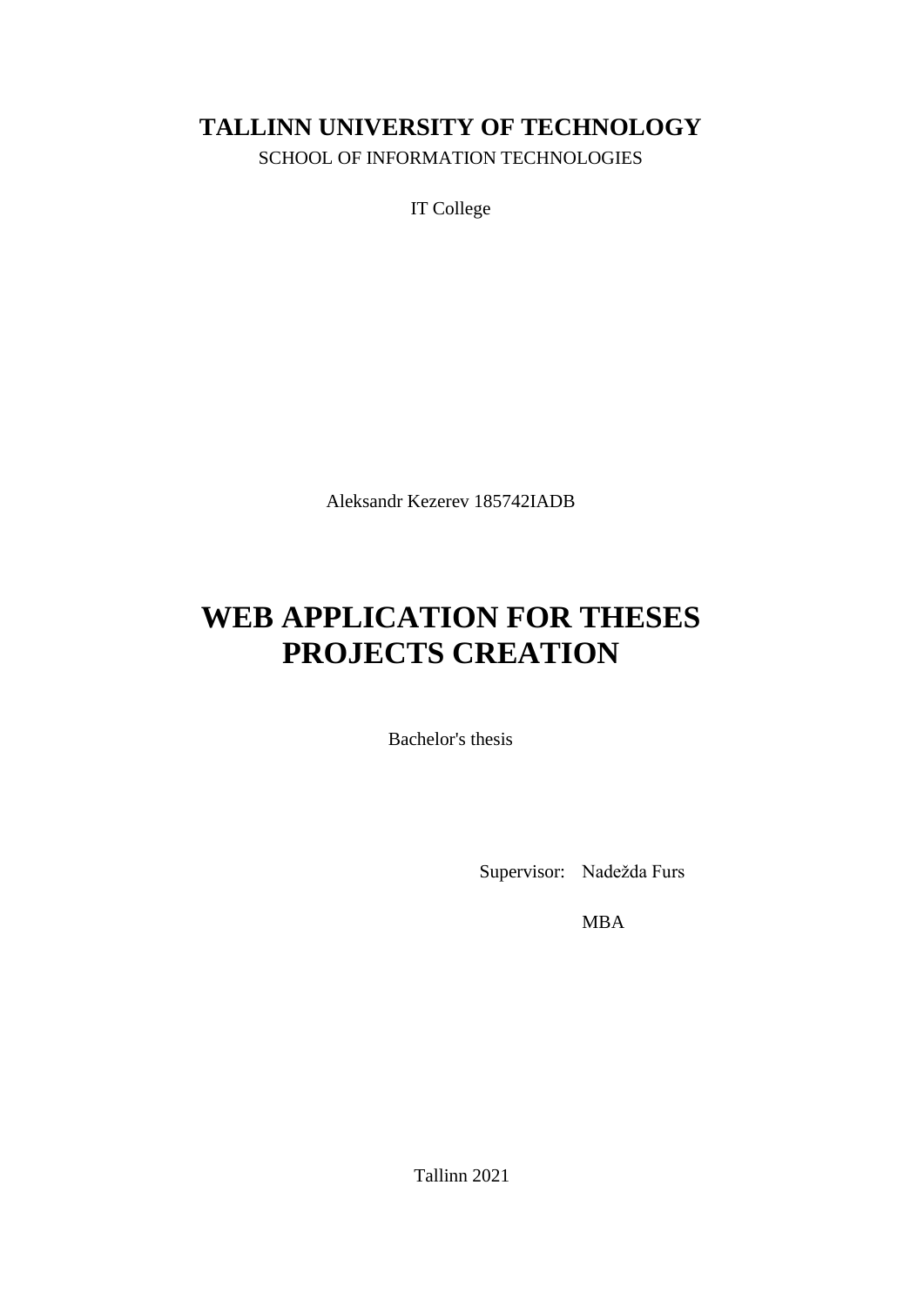# **TALLINA TEHNIKAÜLIKOOL**

INFOTEHNOLOOGIA TEADUSKOND

IT Kolledž

Aleksandr Kezerev 185742IADB

# **VEEBILAHENDUS LÕPUTÖÖDE KAVANDITE LOOMISEKS**

Bakalaureusetöö

Juhendaja: Nadežda Furs

MBA

Tallinn 2021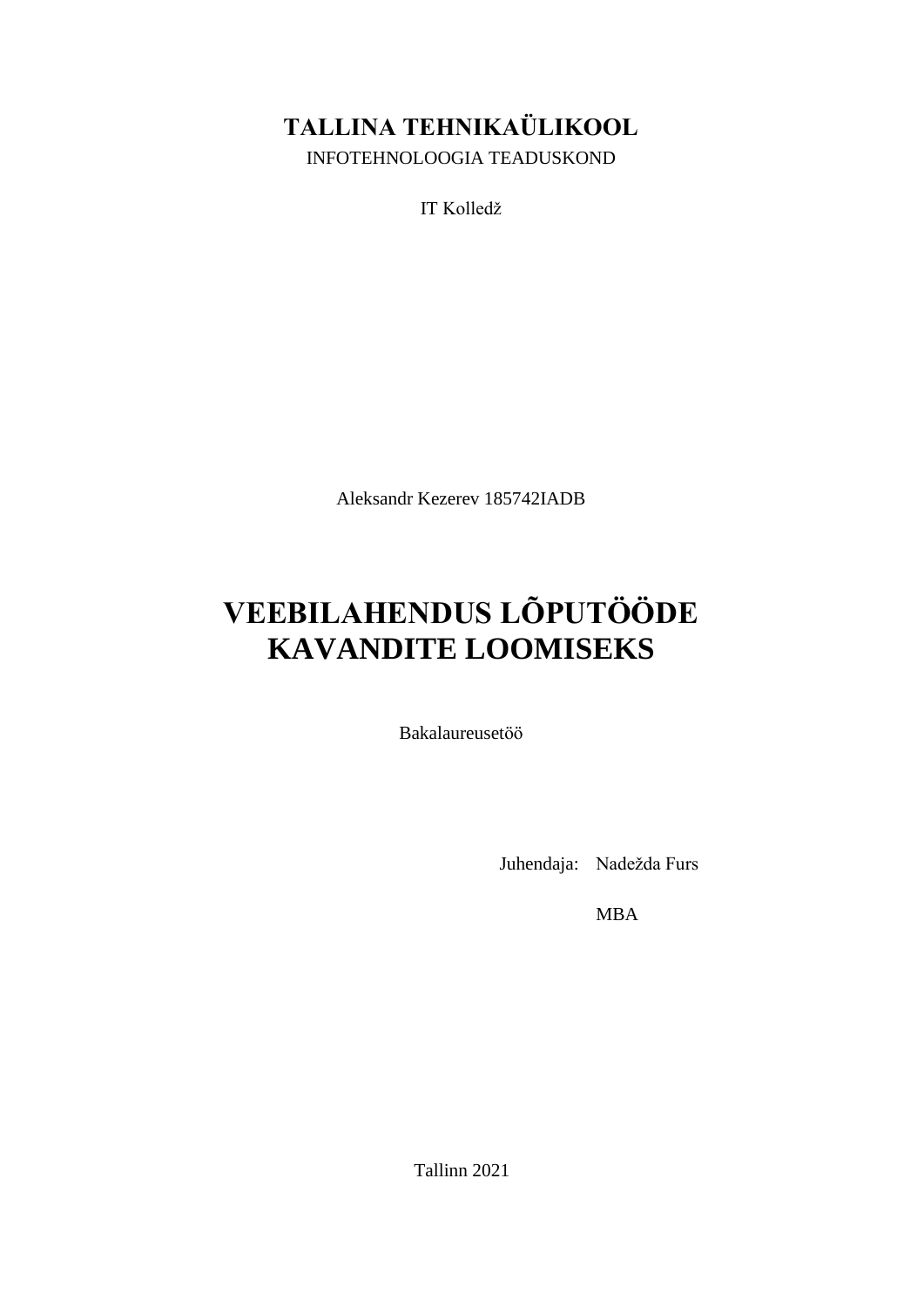# **Author's declaration**

### Author's declaration

I confirm that I have prepared this dissertation independently and it has not been submitted for defense by anyone else before. All the works of other authors used in compiling the work, important views, data from literature sources and elsewhere are referred to in the work.

Author: Aleksandr Kezerev

20.04.2021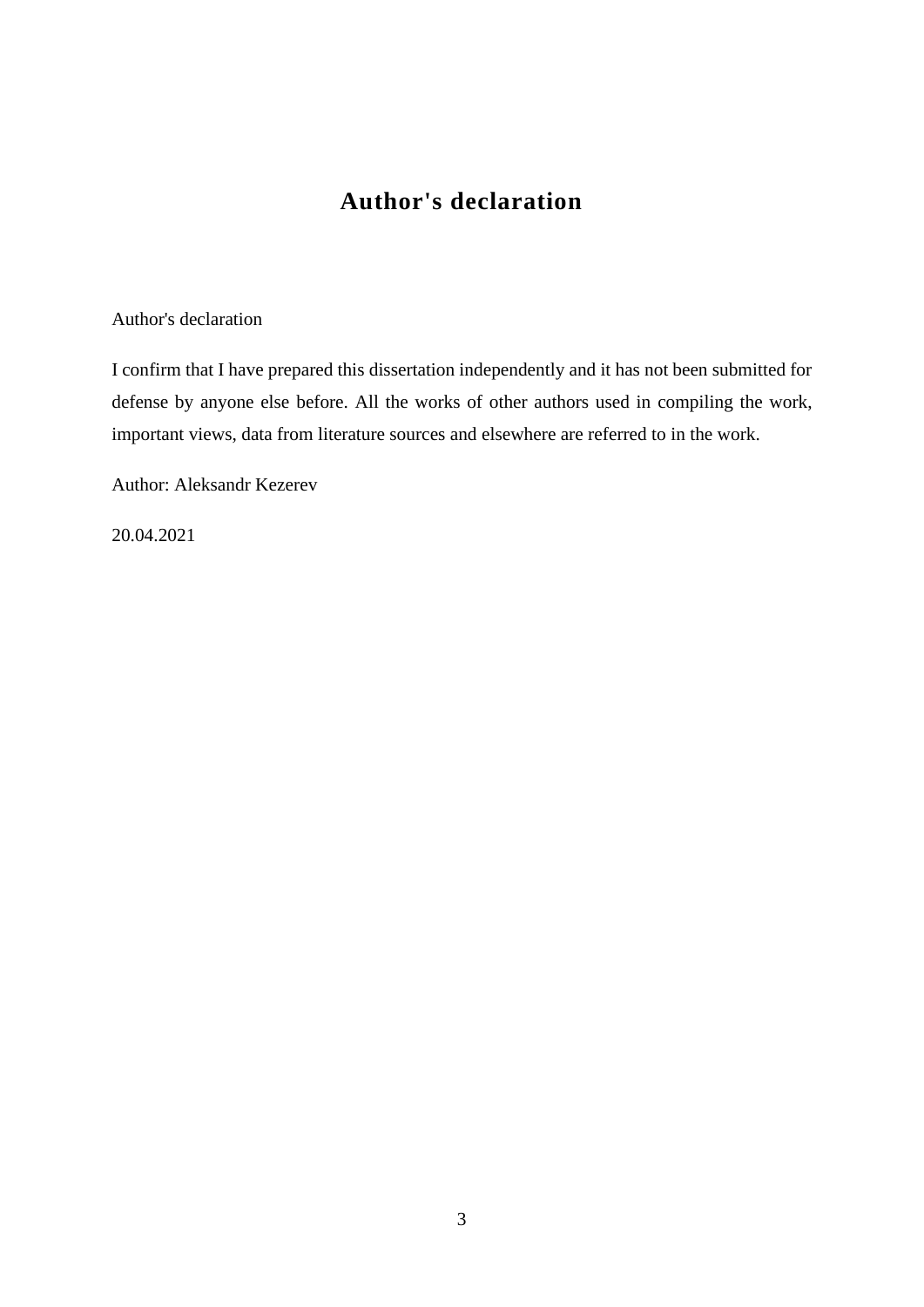# **Abstract**

The purpose of this thesis is to create a prototype of web application within the framework of the TalTech center of IT-didactics project to facilitate writing thesis projects and testing students' ideas for a thesis. The solution is designed for TalTech students and teachers. Moreover, it should improve the quality of theses proposed by students and reduce the amount of time that teachers spend on routine work related to thesis idea or thesis draft refinement?

The solution is a prototype ready for deployment on a server and testing with a target group. The web application allows to test an idea and get a result that can be shown to the teacher as well as to export a docx document that complies with TalTech standards.

The app will be demonstrated to the TalTech center of IT-didactics commission on May  $20<sup>th</sup>$ 2021 in the form of a video demo.

This thesis is written in English and is 35 pages long, including 5 chapters, 30 figures and 6 tables.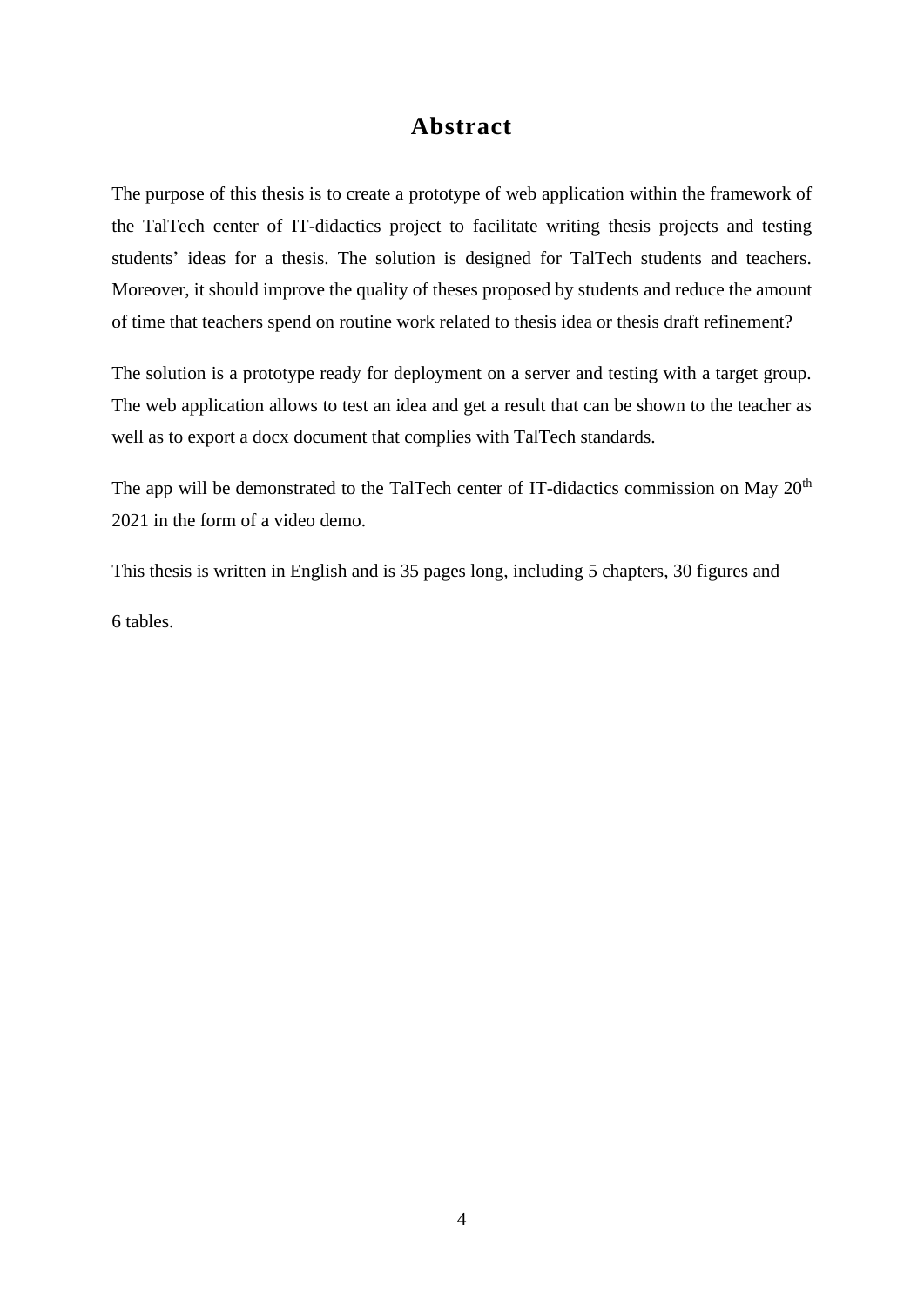# **Annotatsioon**

# Veebilahendus lõputööde kavandite loomiseks

Antud lõputöö eesmärk on luua veebirakenduse prototüüp projekti TalTech IT-didaktika keskuse raames, et hõlbustada lõputöö kavandite kirjutamist ja õpilaste lõputöö lõputöödee ideede testimist. Lahendus on mõeldud TalTechi üliõpilastele ja õpetajatele. Lõputöö tulemina valmiv lahendus peaks parandama üliõpilaste poolt pakutud tööde kvaliteeti ja vähendama õpetajate korduvale tööle kuluvat aega.

Lahendus on prototüüp, mis on valmis serveris juurutamiseks ja laiema sihtgrupiga testimiseks. Veebirakendus võimaldab katsetada ideed ja saada tulemus, mida saab õpetajale näidata, samuti eksportida TalTechi standarditele vastav docx-dokument.

Rakendust demonstreeritakse 20. mail 2021 TalTechi IT-didaktikakeskuse seminaril videosalvestuse kujul.

Käesolev lõputöö on kirjutatud inglise keeles ja on 35 lehekülge pikk, sealhulgas 5 peatükki, 30 joonist ja 6 tabelit.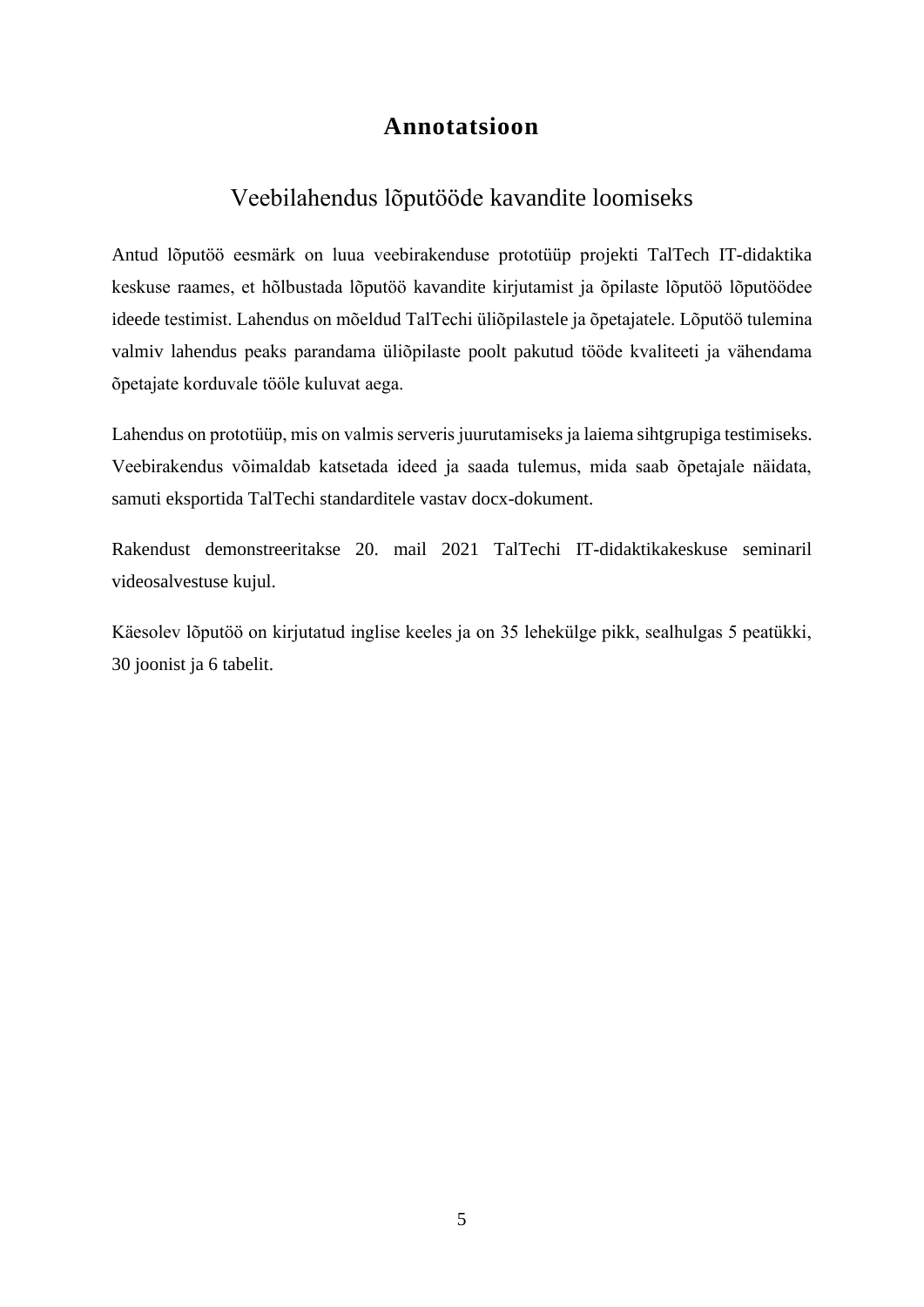# **List of abbreviations and terms**

| Smoke testing  | Is preliminary testing to reveal simple and failures severe enough<br>before release                                                        |  |
|----------------|---------------------------------------------------------------------------------------------------------------------------------------------|--|
|                |                                                                                                                                             |  |
| <b>CRUD</b>    | Create, read, update, delete                                                                                                                |  |
| <b>ORM</b>     | <b>Object-Relational Mapping</b>                                                                                                            |  |
| <b>ODM</b>     | <b>Object-Document Mapping</b>                                                                                                              |  |
| <b>SQL</b>     | structured query language                                                                                                                   |  |
| <b>NoSQL</b>   | non-relationa SQL                                                                                                                           |  |
| Middleware     | Software that provides services to software applications beyond<br>those available from the operating system                                |  |
| Asgi           | Asynchronous Server Gateway Interface                                                                                                       |  |
| Wsgi           | Web Server Gateway Interface                                                                                                                |  |
| <b>URL</b>     | Uniform Resource Locator,                                                                                                                   |  |
| Cascade delete | A foreign key with cascade deletes means that if a record in the<br>parent table is deleted, the child table will automatically be deleted. |  |
| <b>MVT</b>     | Model View Template                                                                                                                         |  |
| <b>MVC</b>     | <b>Model View Controller</b>                                                                                                                |  |
| <b>DRY</b>     | Don't repeat yourself                                                                                                                       |  |
| <b>IDE</b>     | Integrated development environment                                                                                                          |  |
| Npm            | Node Package Manager                                                                                                                        |  |
| flow) testing  | Happy path (happy A happy path is a default scenario featuring no exception or error<br>conditions.                                         |  |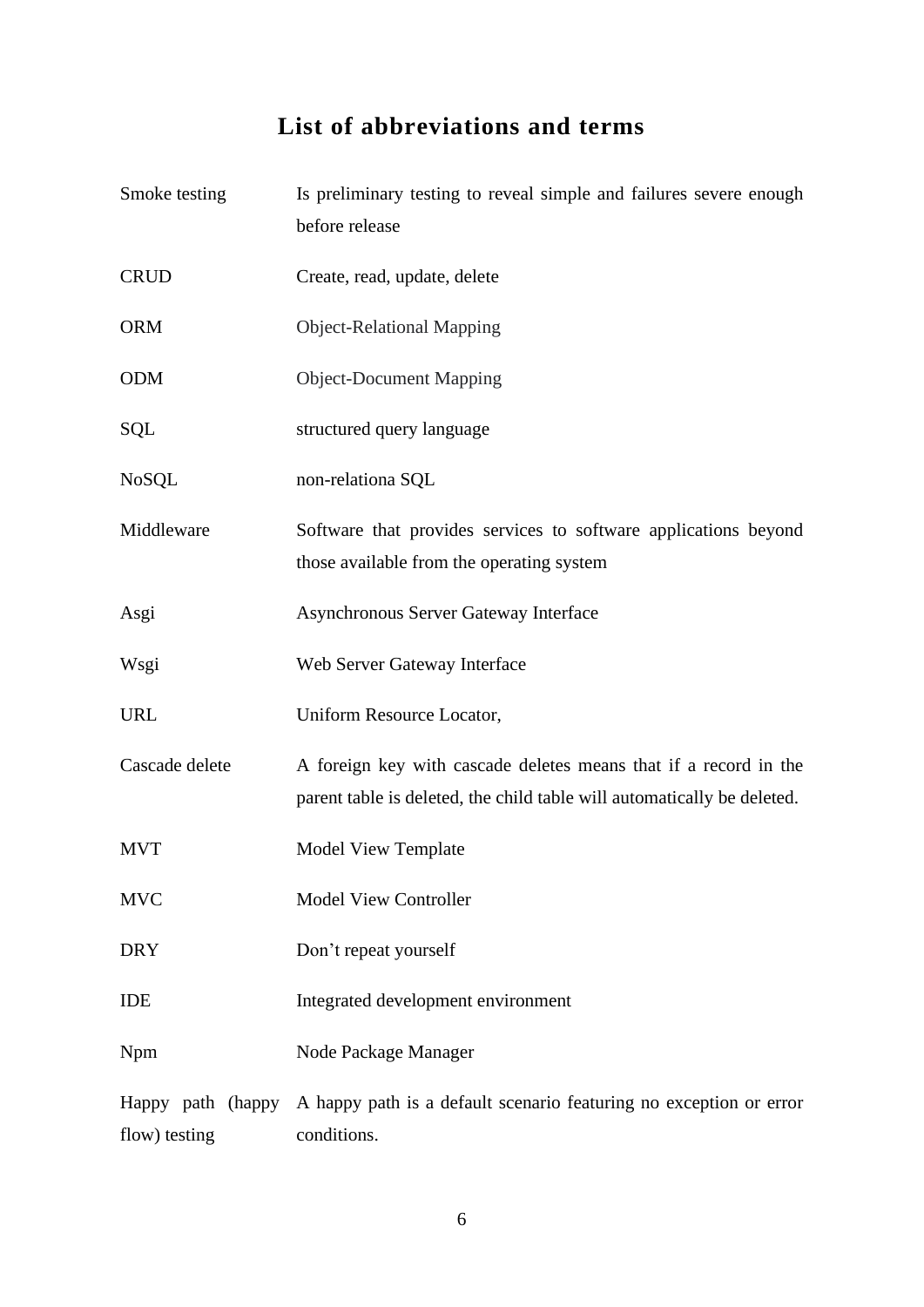# Table of content

| $\mathbf{1}$   |       |                                                                  |  |
|----------------|-------|------------------------------------------------------------------|--|
|                | 1.1   |                                                                  |  |
|                | 1.1.1 |                                                                  |  |
|                | 1.1.2 |                                                                  |  |
|                | 1.2   |                                                                  |  |
|                | 1.3   |                                                                  |  |
|                | 1.4   |                                                                  |  |
| $\overline{2}$ |       |                                                                  |  |
|                | 2.1   |                                                                  |  |
|                | 2.1.1 |                                                                  |  |
|                | 2.1.2 | Other applications for visualizing and structuring knowledge  16 |  |
|                | 2.2   |                                                                  |  |
|                | 2.3   |                                                                  |  |
|                | 2.3.1 |                                                                  |  |
|                | 2.3.2 |                                                                  |  |
|                | 2.3.3 |                                                                  |  |
|                | 2.3.4 |                                                                  |  |
|                | 2.4   |                                                                  |  |
|                | 2.4.1 |                                                                  |  |
|                | 2.5   |                                                                  |  |
|                | 2.6   |                                                                  |  |
|                | 2.6.1 |                                                                  |  |
|                | 2.6.2 |                                                                  |  |
|                | 2.6.3 |                                                                  |  |
|                | 2.7   |                                                                  |  |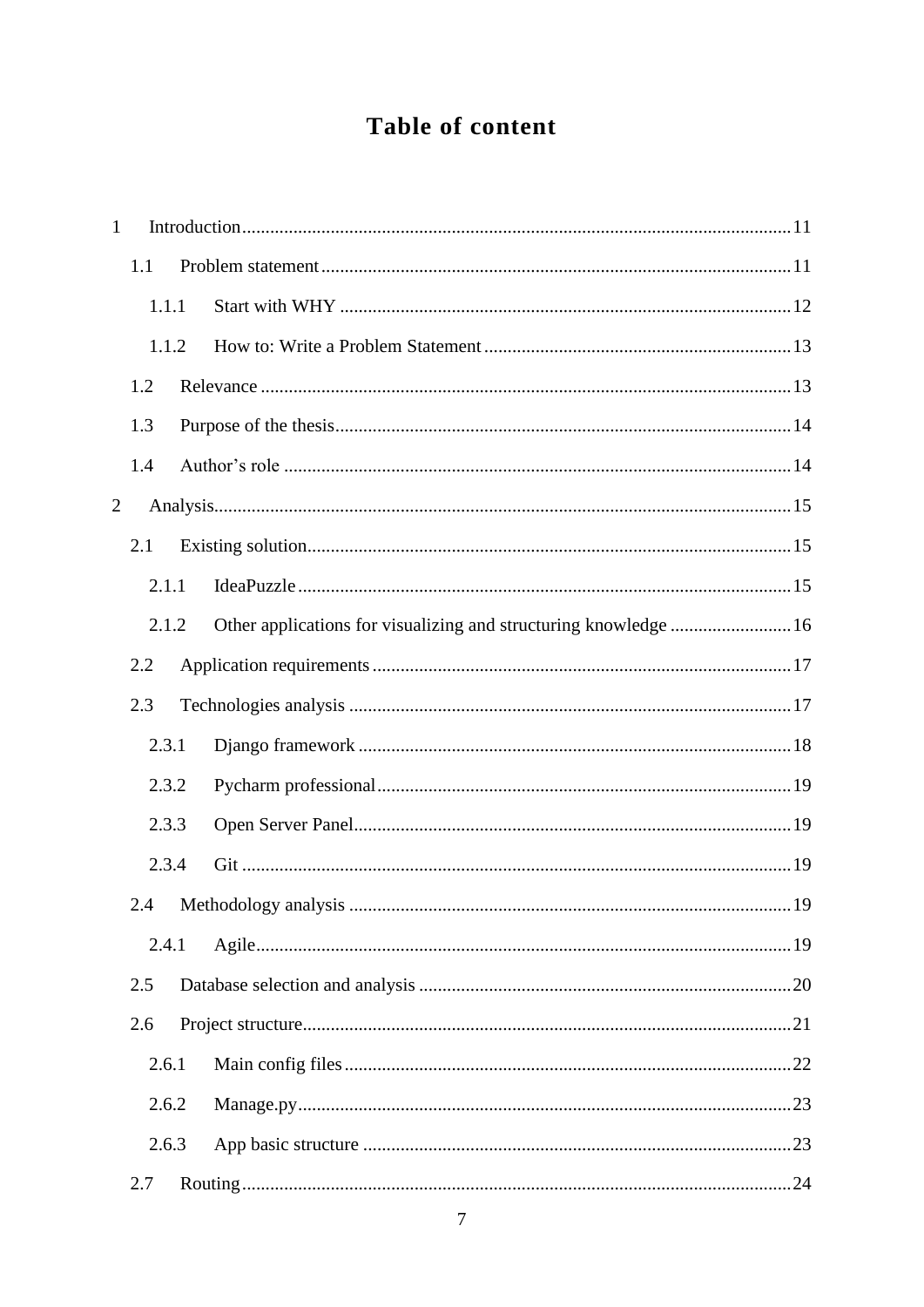|                | 2.8   |                                                                                              |    |
|----------------|-------|----------------------------------------------------------------------------------------------|----|
|                | 2.9   |                                                                                              |    |
|                | 2.10  |                                                                                              |    |
| 3              |       |                                                                                              |    |
|                | 3.1   |                                                                                              |    |
|                | 3.1.1 |                                                                                              |    |
|                | 3.1.2 |                                                                                              |    |
|                | 3.1.3 |                                                                                              |    |
|                | 3.2   |                                                                                              |    |
|                | 3.2.1 |                                                                                              |    |
|                | 3.2.2 |                                                                                              |    |
|                | 3.3   |                                                                                              |    |
|                | 3.3.1 |                                                                                              |    |
|                | 3.3.2 |                                                                                              |    |
| $\overline{4}$ |       |                                                                                              |    |
|                | 4.1   |                                                                                              |    |
|                | 4.1.1 |                                                                                              |    |
|                |       |                                                                                              | 46 |
|                | 4.2   |                                                                                              |    |
| 5              |       |                                                                                              |    |
|                |       |                                                                                              |    |
|                |       | Appendix $1$ – Non-exclusive licence for reproduction and publication of a graduation thesis |    |
|                |       |                                                                                              |    |
|                |       |                                                                                              |    |
|                |       |                                                                                              |    |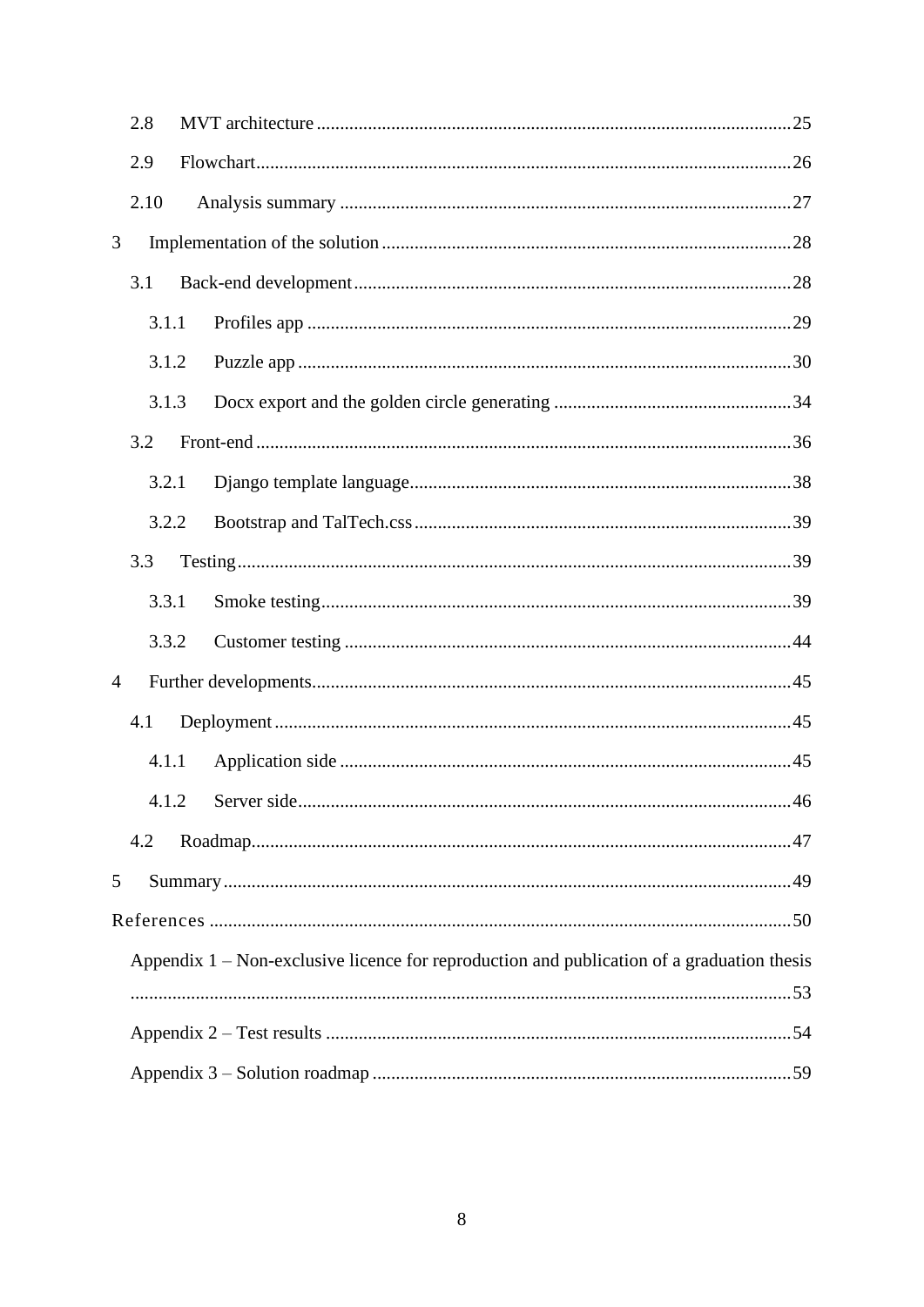# List of figures

| Figure 2 An example of a triangle from the IdeaPuzzle project site [5]15 |  |
|--------------------------------------------------------------------------|--|
|                                                                          |  |
|                                                                          |  |
|                                                                          |  |
|                                                                          |  |
|                                                                          |  |
|                                                                          |  |
|                                                                          |  |
|                                                                          |  |
|                                                                          |  |
|                                                                          |  |
|                                                                          |  |
|                                                                          |  |
|                                                                          |  |
|                                                                          |  |
|                                                                          |  |
|                                                                          |  |
|                                                                          |  |
|                                                                          |  |
|                                                                          |  |
|                                                                          |  |
|                                                                          |  |
|                                                                          |  |
|                                                                          |  |
|                                                                          |  |
|                                                                          |  |
|                                                                          |  |
|                                                                          |  |
|                                                                          |  |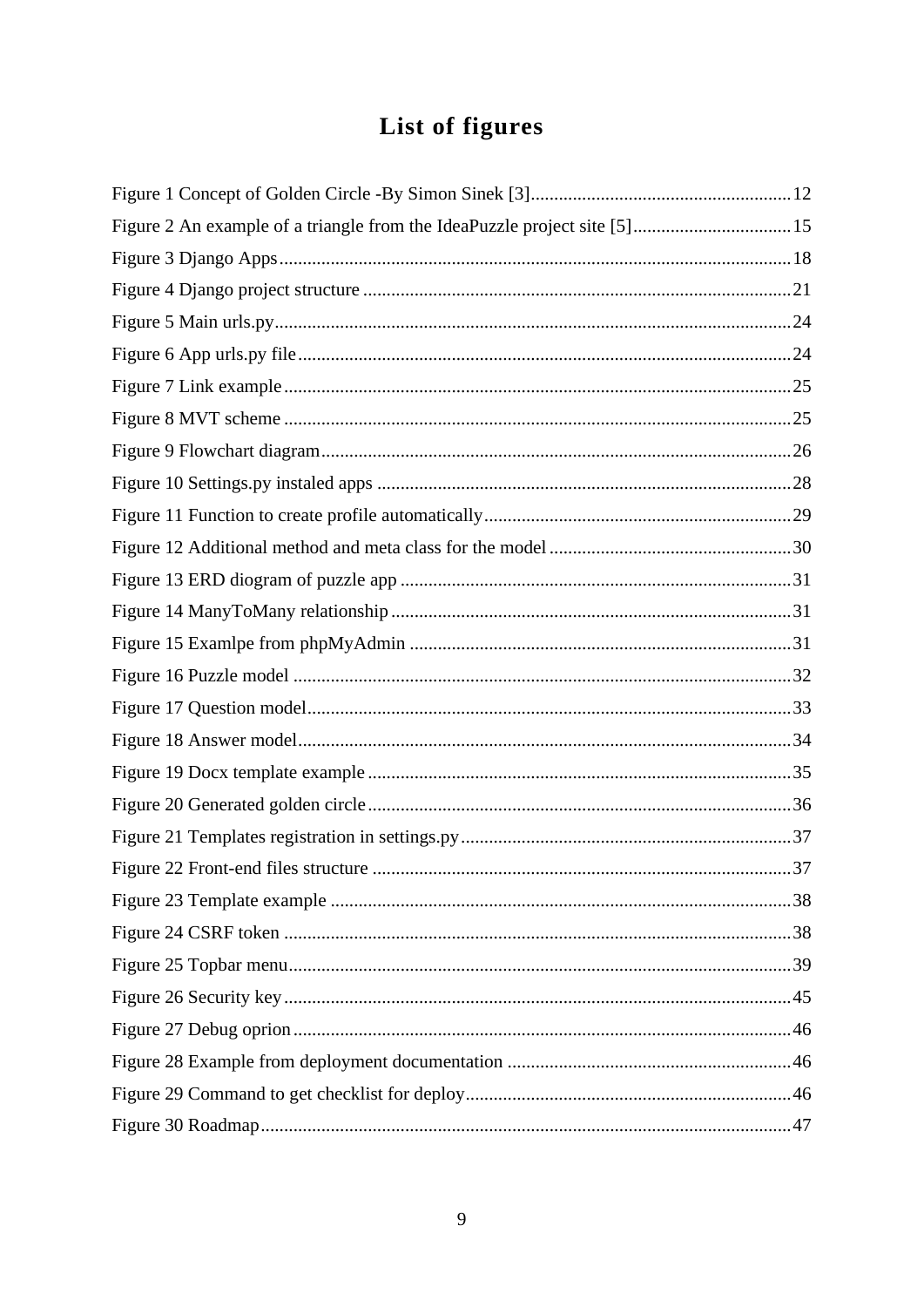# List of tables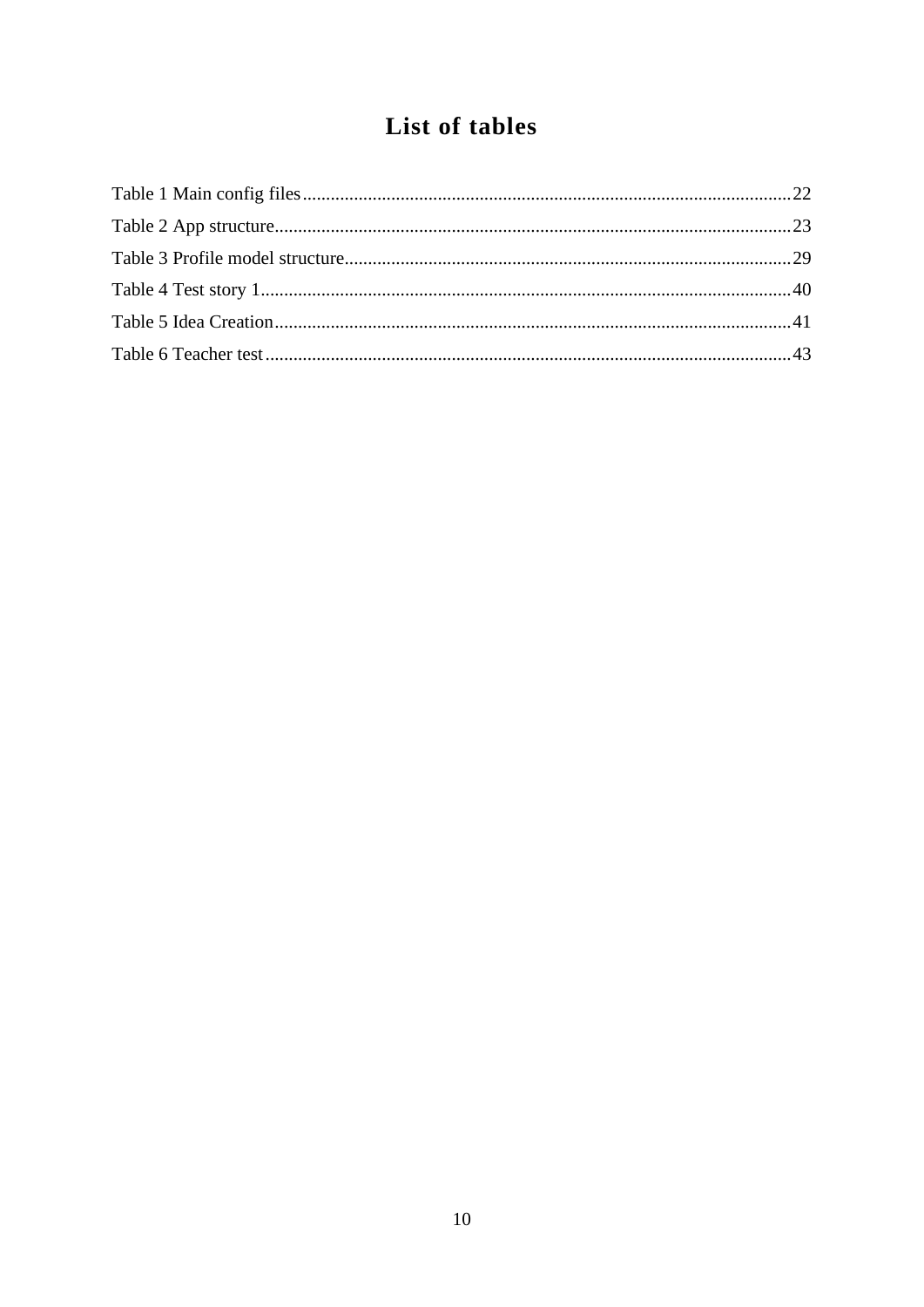## <span id="page-10-0"></span>**1 Introduction**

"Research is one of the central missions of Higher Education Institutions" [1]. In order to write a thesis, it is very important for student to objectively assess skills and, be able to clearly present idea to both the expected supervisor of the thesis and the commission. While at the stage of searching for the supervisor of a thesis, a student may not yet have any idea for thesis, or he may have sketches of idea that are far from a meaning of scientific work.

Teachers at the university have to conduct interviews with the student or conduct long dialogues by e-mail in order to understand what he wants, what he knows about research problem and whether it makes sense to continue working with this idea or not. Often teachers do this outside of working hours, as this is a time-consuming process.

This situation in the process of research and writing a thesis could be solved by a platform which can help a student to independently review the problem and to find out his interest in this problem. As a result, a student will offer idea to a teacher only after conducting personal research and going deeper into the topic.

### <span id="page-10-1"></span>**1.1 Problem statement**

TalTech does not have a solution to speed up and facilitate the determination of an idea for a thesis and finding a supervisor for it. Also, many students do not know how to correctly assess their capabilities, ideas and skills. Students usually come to a teacher without thinking in advance about the relevance and complexity of the work. This is especially true for the theses that students write according to their own idea, and not on the orders of a company. However, even having all the necessary requirements, tools or even sketch received from the thesis topic's provider the student may have difficulty drawing up a hesis project.

Many students do not do basic market research before proposing an idea. It is good if a supervisor can say about the irrelevance of the idea at the first interview with student. However, it is worse when the student is told by the commission at the first colloquium that his idea is not needed, since there are better analogues. In this case, a student loses motivation, because he has to change the idea, or invent the pseudo-importance of his work.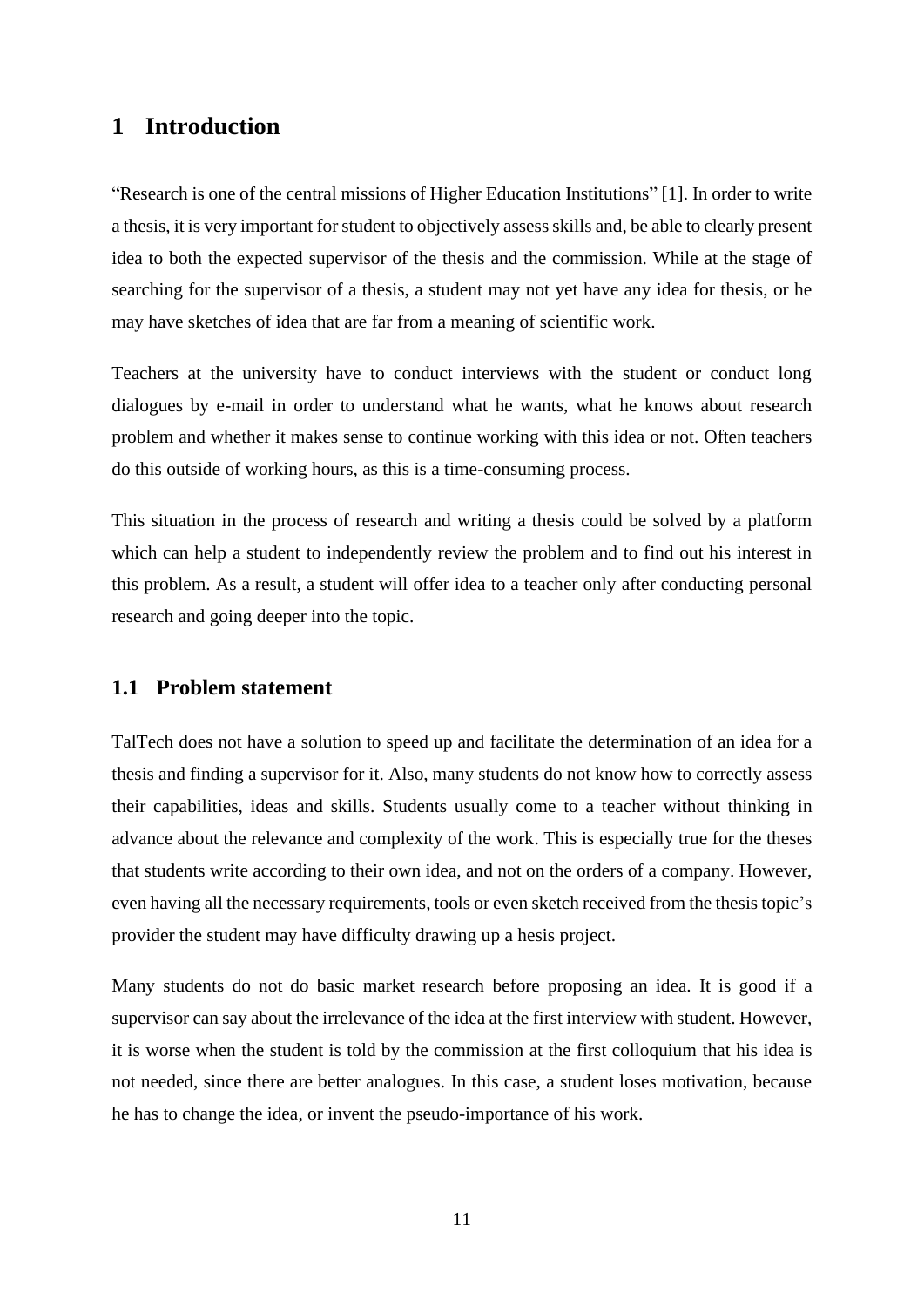All these troubles can be avoided if the student himself, even better in advance, makes a research of the problem and available solutions. If a student has a prepared list of ideas, where it will immediately be seen how he evaluates himself in every aspect necessary for writing a thesis on this idea, with which he can come to the teacher, would be the best scenario. It could save a lot of time for student, supervisor and committees, and the student will already receive the necessary feedback and allso some skills for research.

### <span id="page-11-0"></span>**1.1.1 Start with WHY**

"Start with why" is a principle put forward by Simon Sinek in his book "Start with why" and in his TEDx speech. [2] This principle defines a "golden circle" that contains three keywords. WHAT, HOW and WHY [\(Figure 1\)](#page-11-1). The principle shows that everyone knows what they are doing, but only some people know how they do it and even less people know why they do it. And "why" there cannot be a monetary profit or writing a thesis for just writing a thesis, but personal benefit or common good.



**Why = The Purpose** What is your cause? What do you believe?

Apple: We believe in challienging the status quo and doing this differently

**How = The Process** Specific actions taken to realize the Why.

Apple: Our products are beautifully designed and easy to use

**What = The Result** What do you do? The result of Why. Proof. Apple: We make computers

#### *Figure 1 Concept of Golden Circle -By Simon Sinek [3]*

<span id="page-11-1"></span>This is so-called "golden circle" above, it is purposely similar to a dartboard, because it visually makes it clear that the most valuable thing is in the centre.

Based on the experience of IT college and feedback from teachers, most students approach writing a thesis from the most obvious, outer circle "what". They start thinking about what they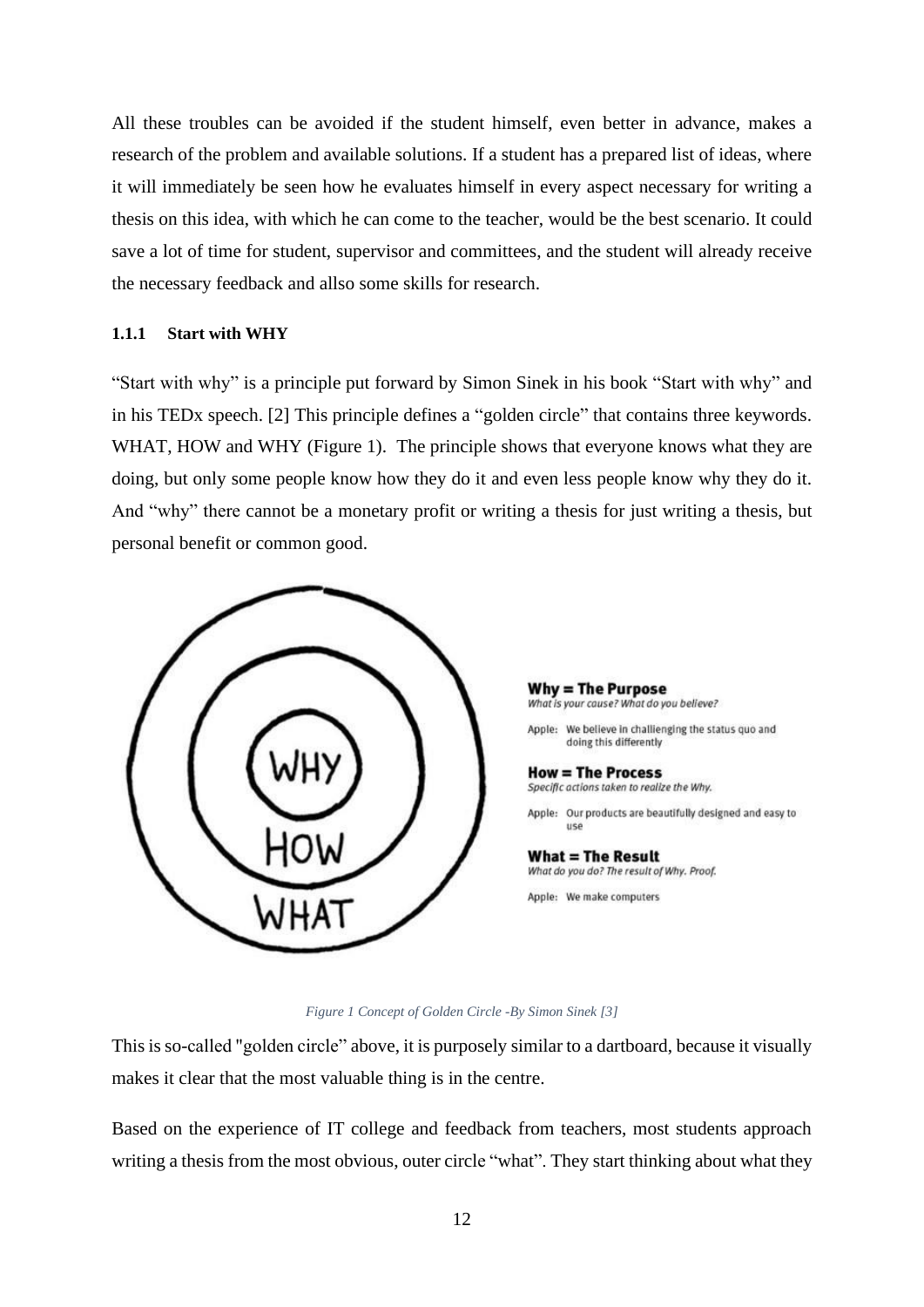will do – the end result. Sometimes they already know how they would prefer to do a thesis, but they do not think about what exactly they will do, and what is the real problem that they are going to resolve. As a result, everything leads to the fact that their works are not relevant, and a student himself may lose the motivation to do it. But only few students start the work with the question "why?". In fact, this is the problem of the thesis itself. Problem statement, one of the most important parts of the thesis.

### <span id="page-12-0"></span>**1.1.2 How to: Write a Problem Statement**

Each thesis requires a clear problem statement. The main three questions in writing a thesis problem are also indicated in the problem statement guide from the University of Sheffield. [4] It also contains the questions "Who?" and "When?". However, the main focus remains on three key questions:

- Why does someone need to focus on the problem?
- What is this problem and why the current solution does not solve it?
- And, how to solve this problem?

### <span id="page-12-1"></span>**1.2 Relevance**

The value of this thesis is that it saves a lot of time and money for the university. For example, a subscription to ideapuzzle.com described in Chapter 2 costs 19 euros per year for a student and 1000 euros for a university with an unlimited number of users. [5]

Saving time is just as important as saving money. This software will save a lot of time and reduces struggles for both teachers and student, and probably pre-defence committee. Moreover, it will help to avoid the routine work of asking typical questions that may cause confusion and drop motivation of students in an interview / colloquium.

However, all the existing solutions intended to help in writing doctoral (PhD) papers. They are too complex for writing master's or bachelor's works and have many science-related aspects. The application prepared in the framework of this thesis is aimed specifically at helping bachelors and masters.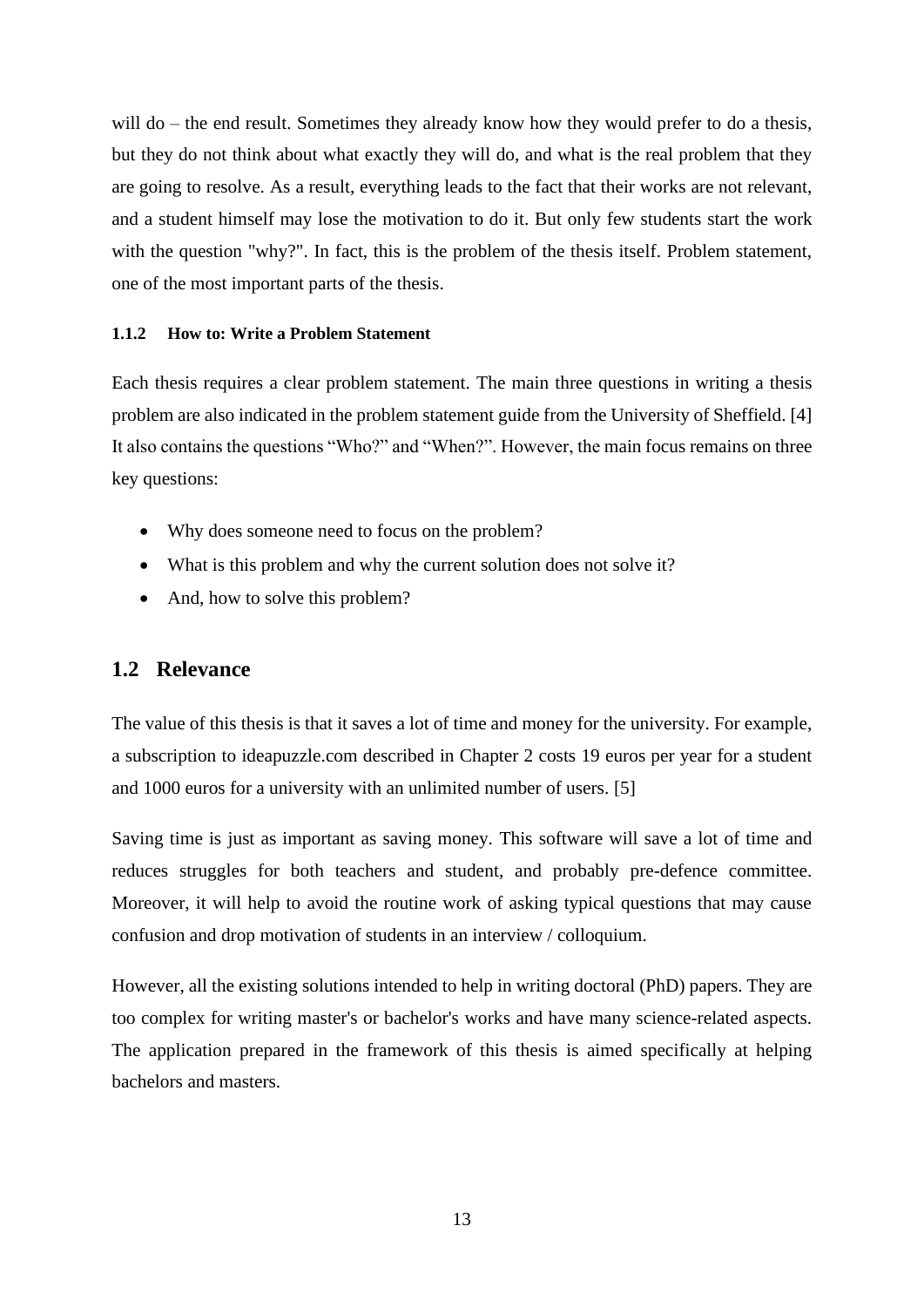### <span id="page-13-0"></span>**1.3 Purpose of the thesis**

Main purpose of the thesis is to make a primary working prototype of the application for a project of a thesis. The application should help students in formulating their idea, as well as visualize level of their confidence in this idea, which will improve visibility and communication with potential supervisors. Furthermore, one of the aims is to conduct smoke testing and testing with the customer. An important part of this thesis is proposals for the development of the project in the future and launch on an external server.

## <span id="page-13-1"></span>**1.4 Author's role**

The role of the author of the work is to create and test the first prototype of the application. The author also makes an analysis of available solutions and proposes ways for the future development of the application.

In addition to author, supervisor of the thesis is also included in the project. Supervisor represents interests of TalTech center of IT-didactics in given project, performs as a customer, also provides concept, high-level requirements and participates in demos and testing, where she provides feedback.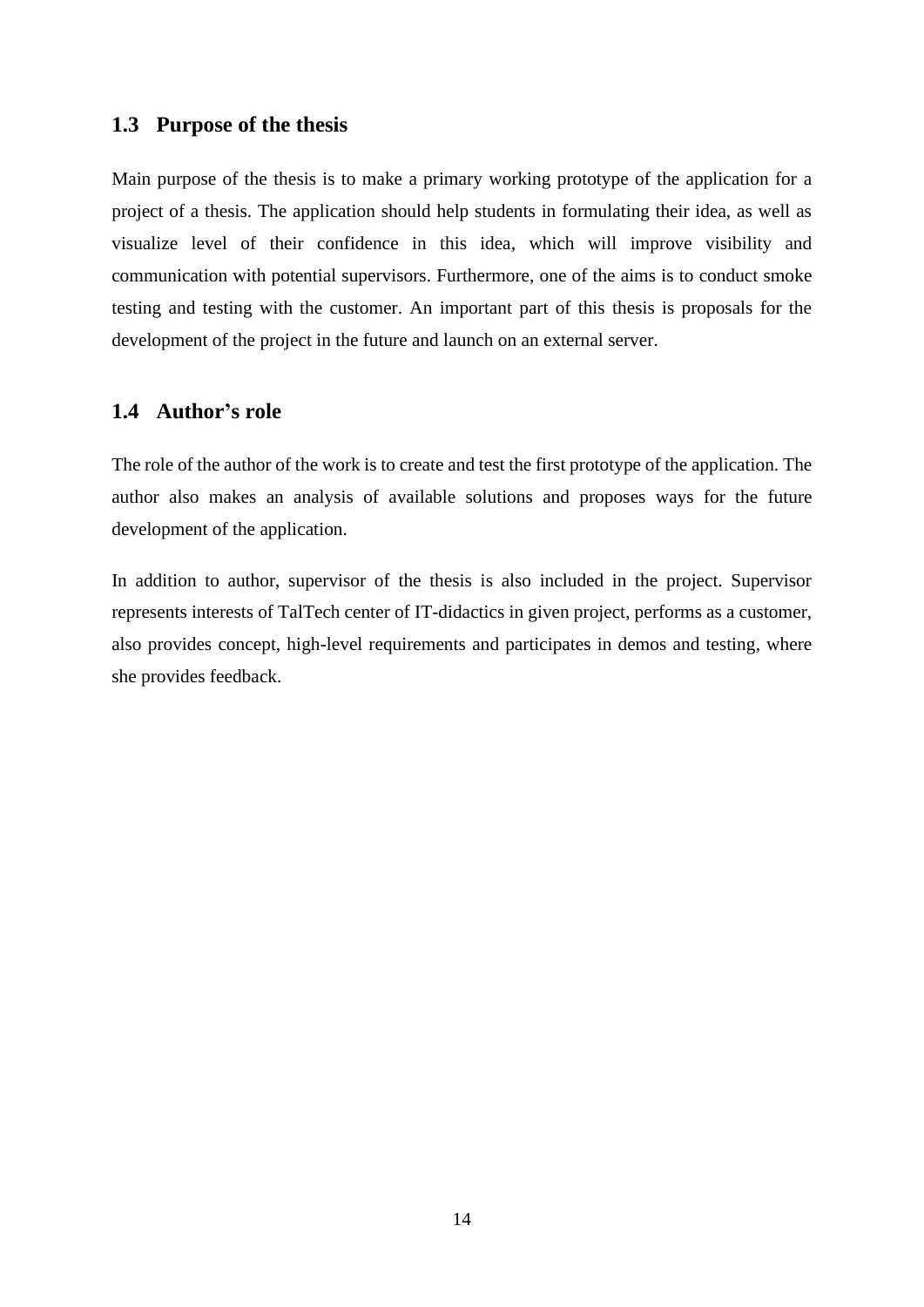# <span id="page-14-0"></span>**2 Analysis**

All the available solutions are analysed in this chapter, moreover, the analysis of the selected technologies for the implementation of the project and development methods is presented.

# <span id="page-14-1"></span>**2.1 Existing solution**

There are few existing solutions on this issue covering the entire problem. The main one is IdeaPuzzle, the rest are tools with a different set of capabilities and functionality, but they are all relatively the same. IdeaPuzzle is considered separately and more closely as the most similar solution. All the others are analysed in one chapter, because they are from the exact solution proposed by this thesis.

### <span id="page-14-2"></span>**2.1.1 IdeaPuzzle**

The closest in its idea and implementation is the IdeaPuzzle web application created by Ricardo Morais in 2007. [6] It is a supportive tool to assist researchers in the research design process by focusing on three main studies (ontology, epistemology, and methodology), which together represent a triangle [\(Figure 2\)](#page-14-3).



<span id="page-14-3"></span>*Figure 2 An example of a triangle from the IdeaPuzzle project site [7]*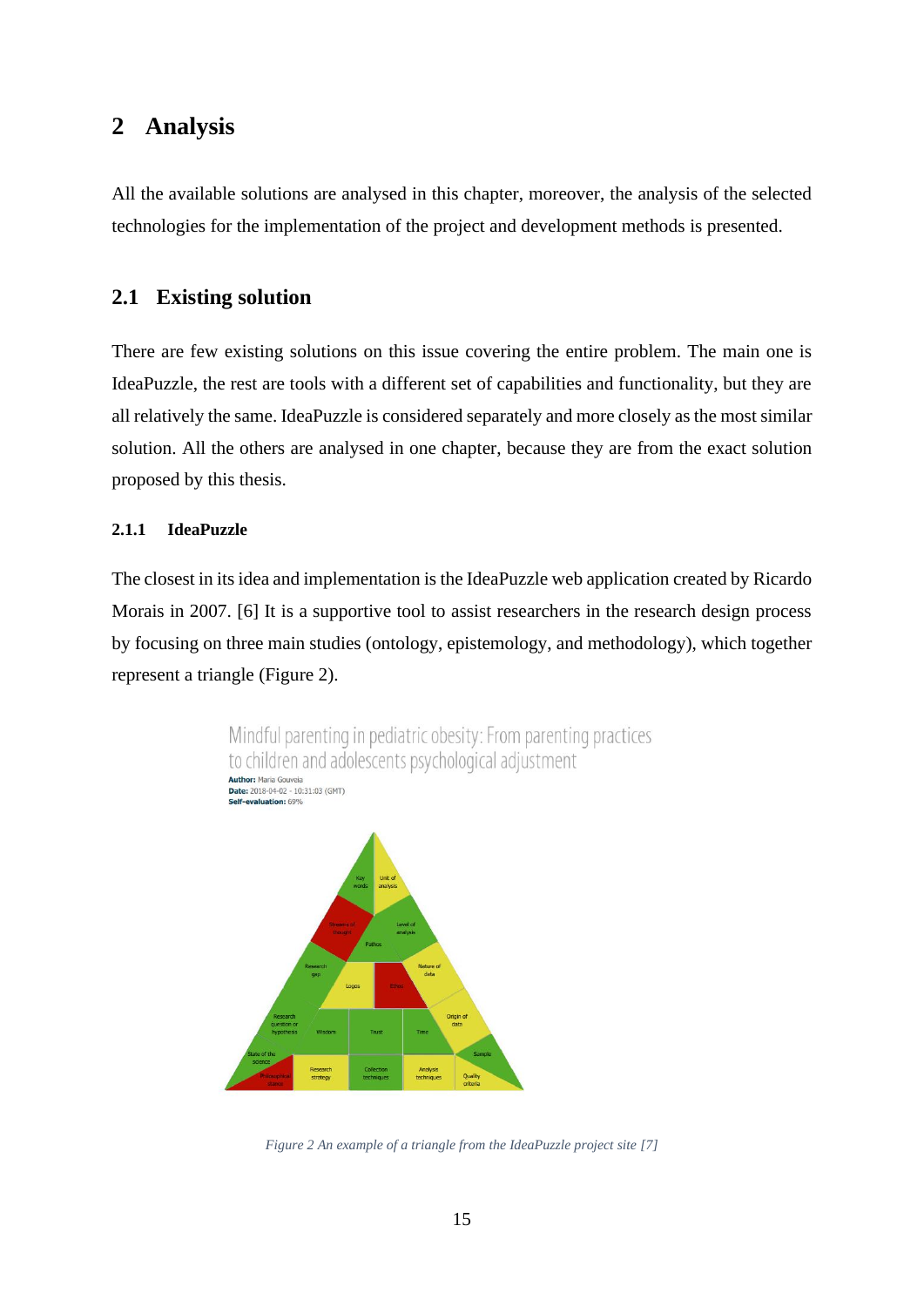However, the implementation of this project is rather difficult to use. The researcher cannot see all the questions at once, and navigation through the triangle is very unintuitive. Moreover, this project was created for people receiving a doctoral degree. As a result, the questions there are appropriate for PhD, at the same time, in order to answer this "puzzle", bachelors and master's students need to spend a lot of time for understanding the meaning of the questions. However, in the result they still will not get the main answer for the bachelor's and master's work - "why", because they are more research-oriented.

This application can convert PDF format to Word format. However, it has its own structure, which is not suitable for generating a thesis plan.

In addition to the fact that the application requires a paid subscription, after the end of the subscription for this application, the user loses the ability to view already completed puzzles (what happened to supervisor of this thesis).

This solution is not suitable for TalTech, since it has limited capabilities, because it does not offer tools to help bachelors and masters in writing thesis, it has a paid subscription and the vocabulary that is rarely in use of undergraduate students.

#### <span id="page-15-0"></span>**2.1.2 Other applications for visualizing and structuring knowledge**

Other applications for visualizing and structuring student knowledge such as miro.com, mural.com, lucidchart.com or xmind.net offer a wide variety of tools. However, they are rather suitable as supporting programs for planning the thesis already during the process, than for the full preparation of an idea from the beginning.

Basically, these applications are graphic editors, kanban boards, mind maps, sketch tools, which is very convenient for any work. But there are several disadvantages here.

First, they are free for personal use with a limited number of whiteboards, while for a large organization like TalTech the price will be substantial. For example, use of one of the most popular similar platforms, Miro, costs \$16 per month per person for a team of 20-49 employees. [8] The price is negotiable for teams consisting of more than 50 participants, but savings should not be expected given the number of students at the university.

Secondly, they do not have a common standard. Each user can do what is convenient for him, this complicates the initial quick assessment of the idea, since both the scale and visualization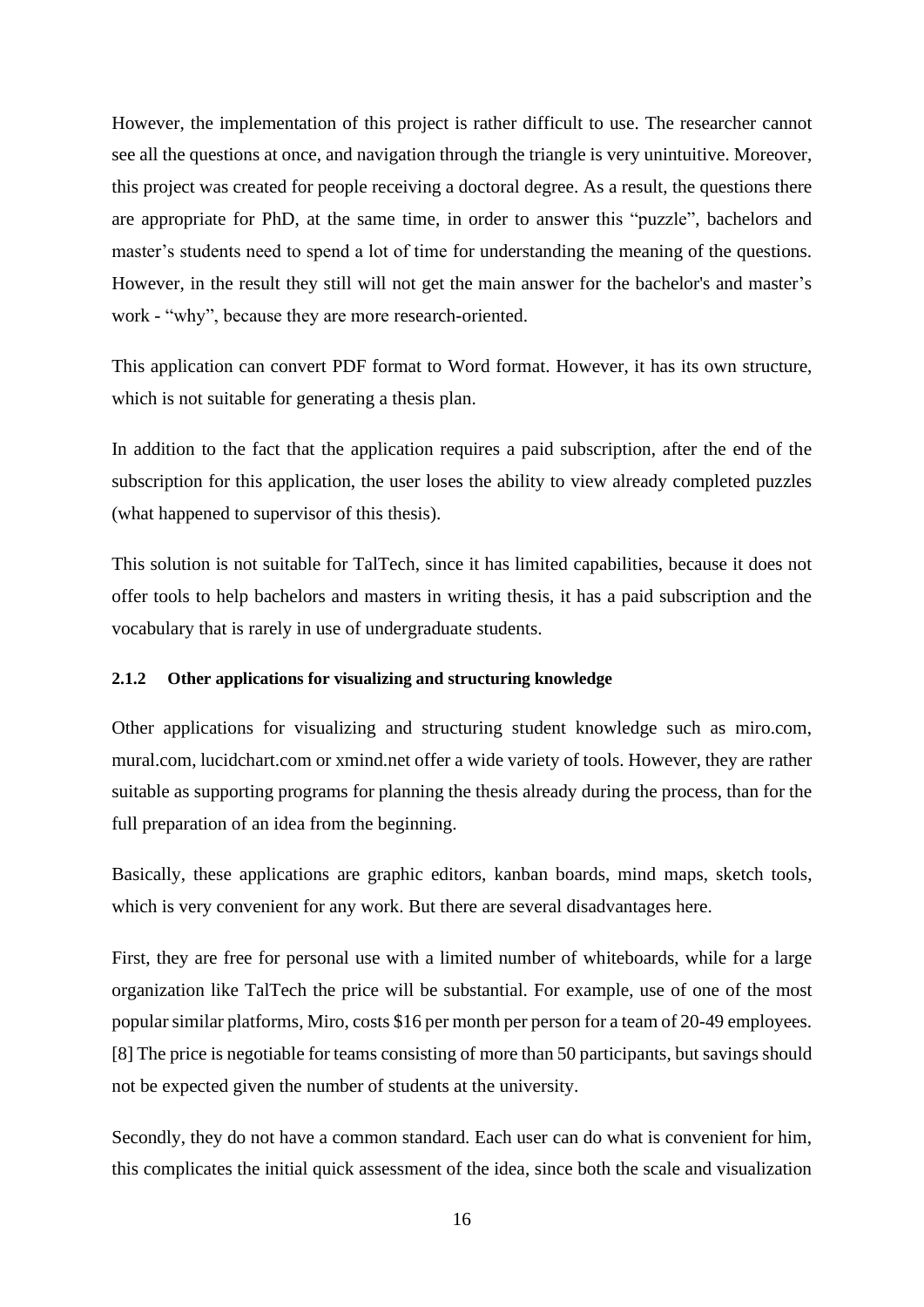of an idea may differ from idea to idea. One student makes a mind map, the second a table, the third a diagram. These are very convenient tools to work with, but they are not suitable for the solution of general and massive problem.

## <span id="page-16-0"></span>**2.2 Application requirements**

The system proposed in the thesis should visualize the student's knowledge by golden circle diagram [\(Figure 1\)](#page-11-1), which will help to quickly evaluate the idea itself. The prototype should have a working admin panel with CRUD functions. The application must be fast and comfortable in use.

Users can create an idea, answer questions about their idea, mark their "self-evaluation" on each question and get a result that can be sent to the teacher by email. Another useful feature of the prototype is to generate a thesis plan in .docx format for key issues to upload to Moodle as a final plan of thesis. The user can also view public works (if they are set to this status).

Ideas can be created in two languages: English and Estonian. The user can also choose the type of thesis: bachelor's or master's. Questions are also duplicated in both languages and vary depending on the type of idea.

The app must follow TalTech's style guidelines [9]. Such as the color palette, fonts, and logo.

## <span id="page-16-1"></span>**2.3 Technologies analysis**

The following tools are used to develop the application:

- 1. Pycharm professional 2021.1.1 Integrated development environment for the Python programming language;
- 2. Open Server Panel A software environment for web development;
- 3. PhpMyAdmin Open source web application for MySQL server administration;
- 4. Python 3.9.2 Python is an interpreted, interactive, object-oriented programming language; [10]
- 5. Django 3.1.7 Free framework for web applications in Python;
- 6. Django template text document or a Python string marked-up using the Django template language;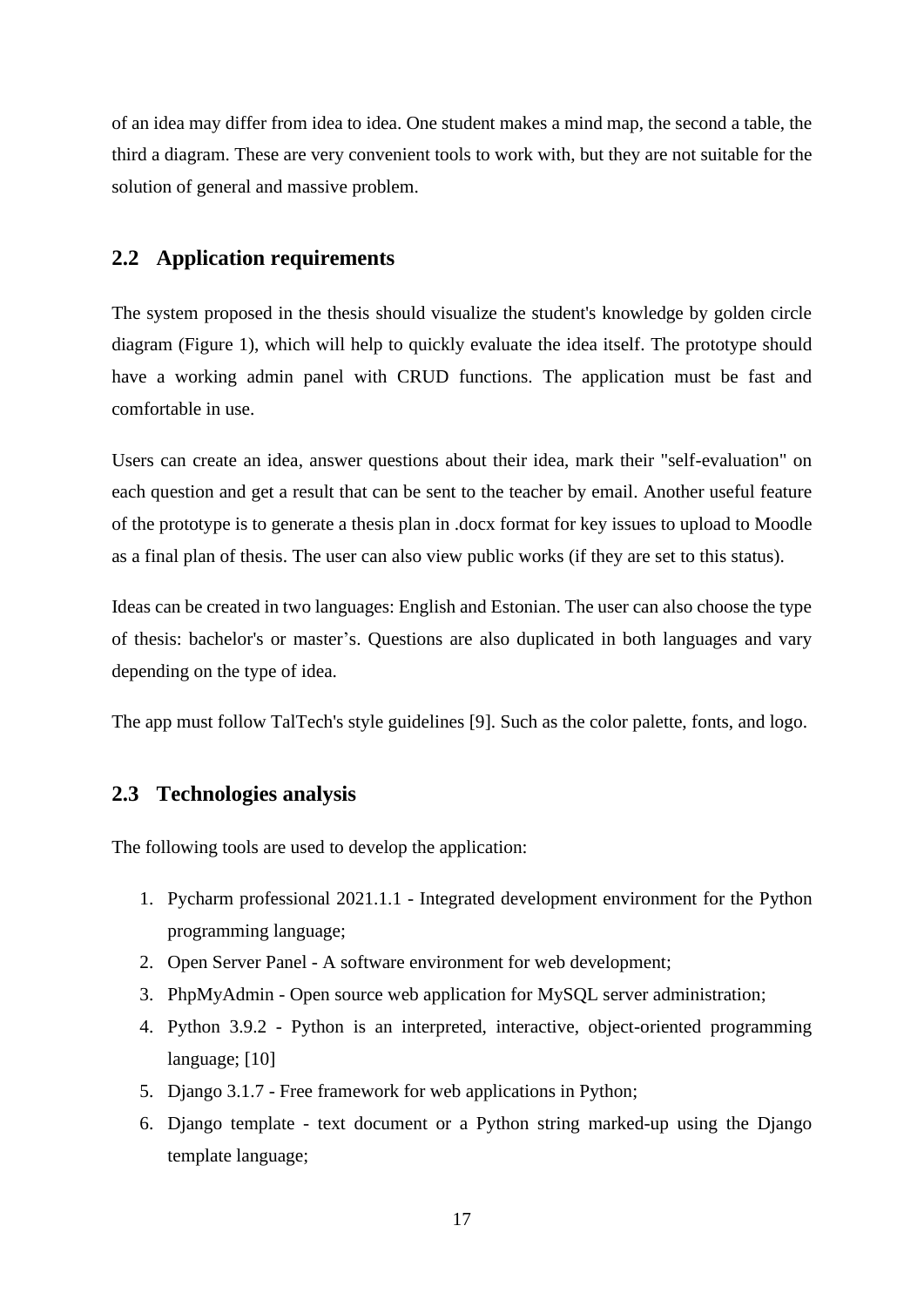- 7. Bootstrap 5 free set of tools for creating websites and web applications;
- 8. Git version control system;
- 9. MySQL and SQLite as databases Open sourse databases;
- 10. Trello kanban table application;

### <span id="page-17-0"></span>**2.3.1 Django framework**

Django is a hight-level open source python web framework. Django is a very popular framework because of its security, stress tolerance, and speed. According to a survey made by stackoverflow.com in 2020, django is ranked 7th in the "Most loved web frameworks" ranking with 55.3% (% of developers who are developing with the language or technology and have expressed interest in continuing to develop with it). [11]

Django is used by huge companies such as Reddit, NASA, Bitbucket, Instagram, National Geographic, Spotify and Mozilla.

Django is protected from SQL injection and CSRF by default [12]. This framework is very quickly scalable. It has a modular structure (apps) that allows to build an application in parts [\(Figure 3\)](#page-17-1). This in turn allows to change and integrate these applications into the project almost independently of the rest of the project. As a result, this framework was chosen largely because of this feature. Since this allows to organize the workflow more competently, concentrating on smaller tasks.

<span id="page-17-1"></span>

*Figure 3 Django Apps*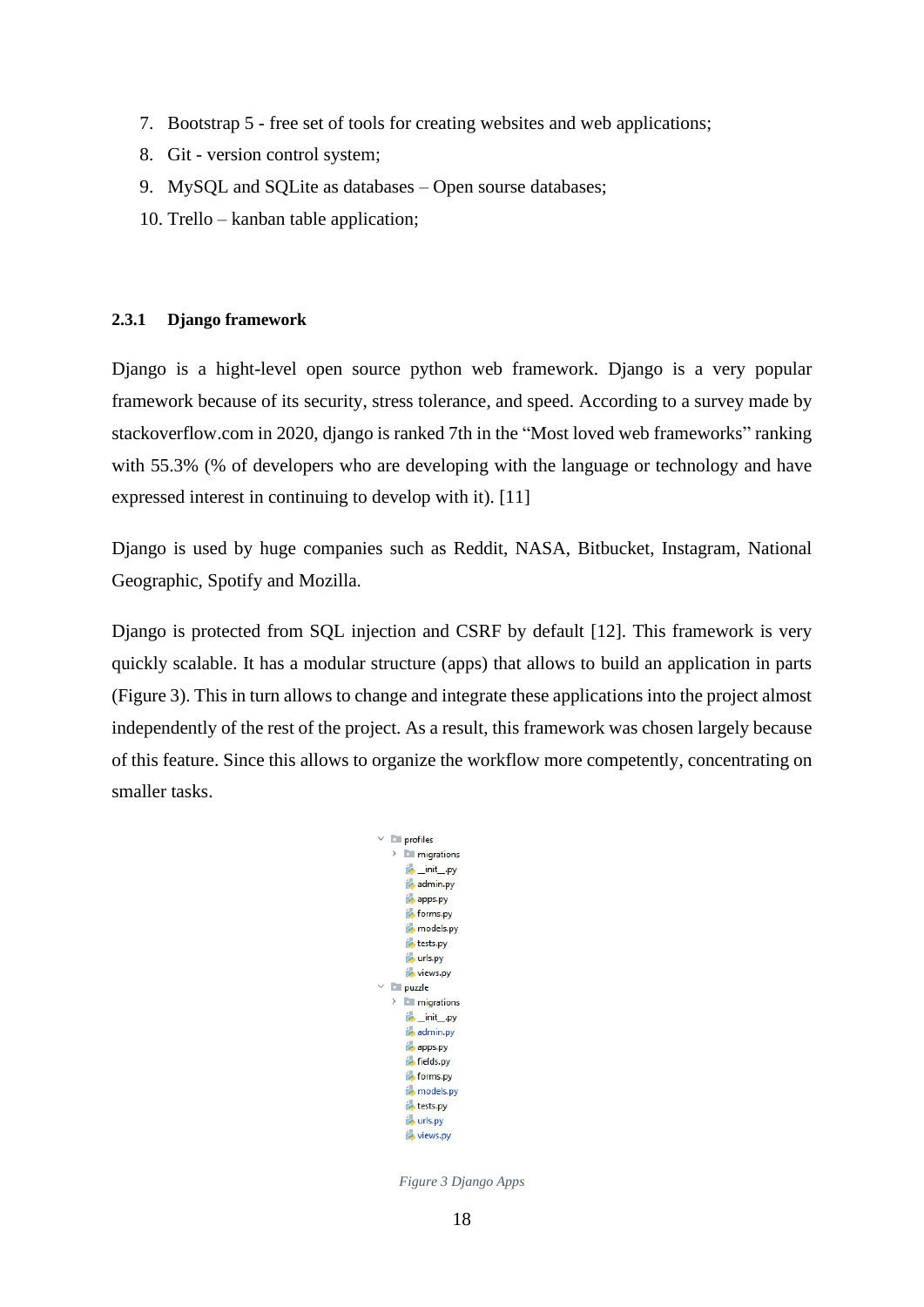This framework also has a convenient ORM [13] that allows make a query using Python syntax and easily switch between databases without rewriting a query code. Another big advantage of using django ORM is automatic primary key generation, auto tracking and version control of migrations.

#### <span id="page-18-0"></span>**2.3.2 Pycharm professional**

Based on JetBrains surveys conducted from 2016 to 2020, it is the most popular IDE for Python development. In 2020, its share among web developers was 42%. [14] This IDE was chosen because it is the most convenient in the opinion of the author.

### <span id="page-18-1"></span>**2.3.3 Open Server Panel**

Open Server Panel is a portable software environment inspired by WampServer and Denwer, created in 2010. [15] This software was chosen, because it combines all the basic tools for developing a web application, such as: Apache, MySQL, PhpMyAdmin, PHP adminer and other useful utilities like color picker.

### <span id="page-18-2"></span>**2.3.4 Git**

Git is a distributed version control system. It is used in the development of an application for tracking versions, as well as for storing a project in a repository on GitHub. The advantage of this approach to development is that it will allow, after the completion of the prototype development, to transfer all source files to the university with all code versions, which will promote further development. The author uses only the main branch of the project for work since he makes the application alone.

### <span id="page-18-3"></span>**2.4 Methodology analysis**

#### <span id="page-18-4"></span>**2.4.1 Agile**

Methods and principles from the agile methodology are used for developing the application. Kanban is mainly used, since it allows to visualize the work and concentrate on completing one task by limiting the number of simultaneous tasks, which in turn allows increasing the quality of the project. Author and supervisor decided not to use Scrum and sprints – development team size is small and there is no need to prioritize requirements each time. Atlassian's Trello app is used to implement the Kanban board.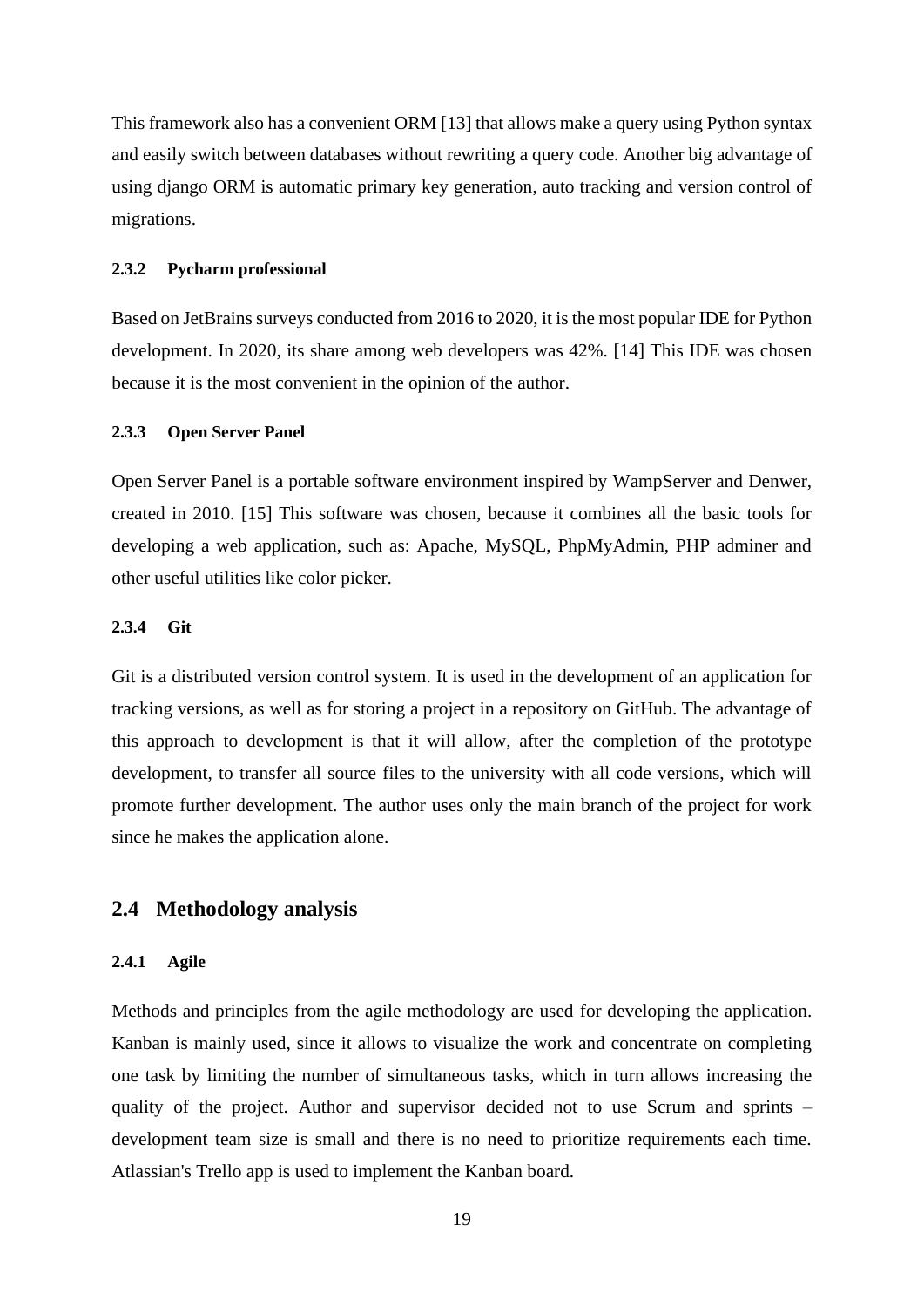### <span id="page-19-0"></span>**2.5 Database selection and analysis**

Chosen framework officially supports 5 databases (PostgreSQL, MariaDB, MySQL, Oracle, and SQLite) and they are all relational databases, there is no question of choosing a SQL or NoSQL database. Using third-party Object-Relational Mappings (ORM) and Object Document Mappers (ODM) for other databases can lead to unexpected errors and slow down development. Therefore, the most logical choice is to use a database from 5 officially supported databases.

The free version of Oracle (Oracle XE) can only work with 2 processor threads, 2 gigabytes of RAM and 12 gigabytes of data. [16] This database is not suitable for university use, as it expected a heavy load on the application seasonally, usually at the beginning of semesters.

SQLite database is purely for development, it is fast, stored in a single binary file, and is installed in Django by default. However, SQLite lacks user control: advanced databases provide users with the ability to manage relationships in tables according to privileges, but SQLite does not. Moreover, the impossibility of additional configuration plays crucial role: SQLite cannot be made more productive by digging into the settings – that is how it works.

The remaining 3 databases are open source. They all have their own advantages and disadvantages. However, MySQL was chosen for development, due to the fact that the author is more familiar with it, and significant difference is only noticeable on very large amounts of data. Moving from one database to another does not take long, because django's ORM supports these databases out of the box,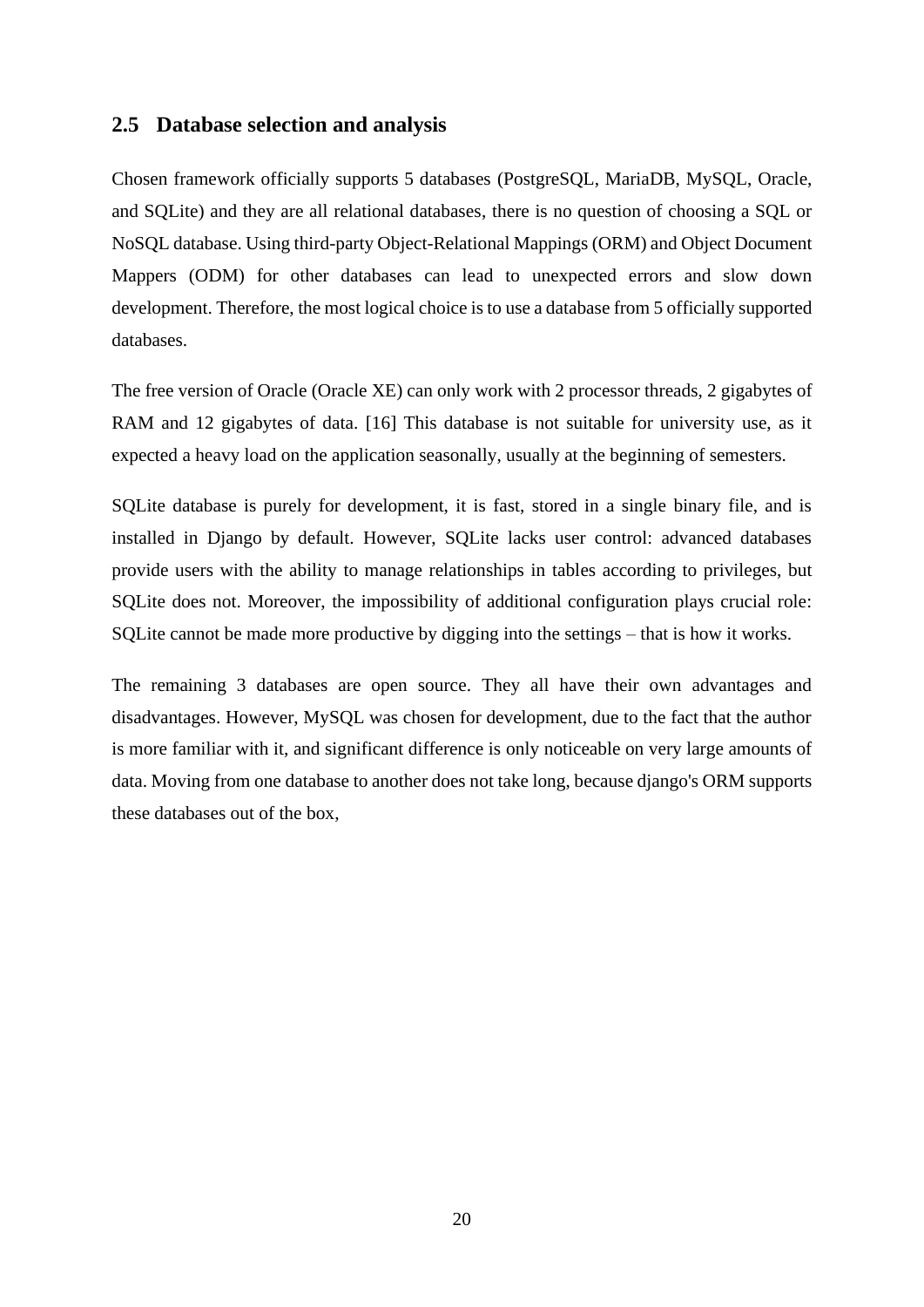# <span id="page-20-0"></span>**2.6 Project structure**

The project has the following structure:

```
ProjectLibrary/
      Manage.py
ProjectLibrary/
      Config files…
      App/
      App files…
            Migrations/
      Templates/
      Static/
```
*Figure 4 Django project structure*

<span id="page-20-1"></span>This project structure allows to keep all apps independently of each other, as well as separate apps migrations.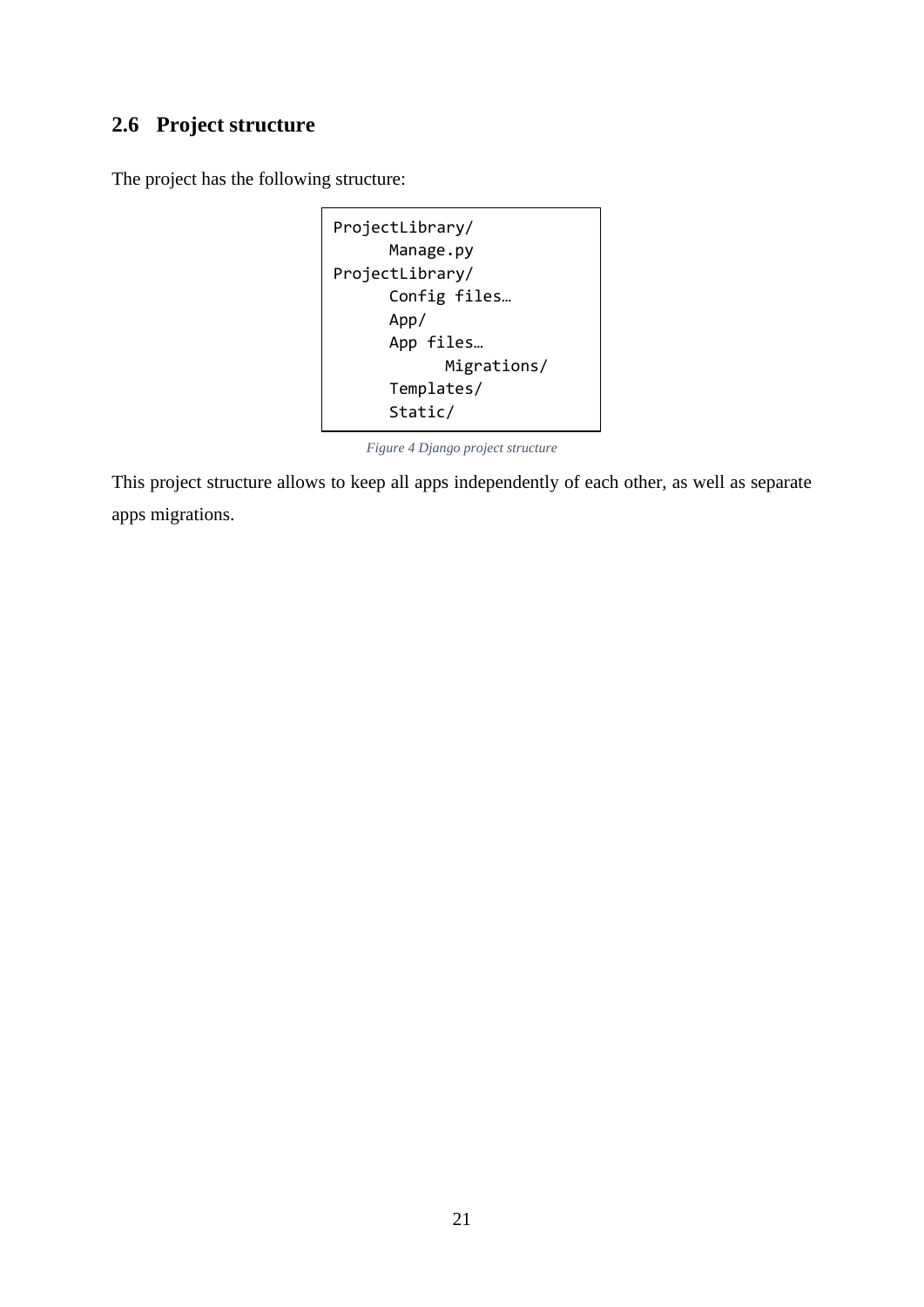## <span id="page-21-0"></span>**2.6.1 Main config files**

<span id="page-21-1"></span>By default, when a project is starts up in the django framework, configuration files are created that are needed to set up the project.

| settings.py | This file is used to register all available   |
|-------------|-----------------------------------------------|
|             |                                               |
|             | applications (both internal and external) and |
|             | add middleware. It also configures            |
|             | information about templates, databases,       |
|             | time, localization language and static files. |
|             | Basically, this is the main file for the      |
|             | Django web application.                       |
|             |                                               |
| wsgi.py     | Web Server Gateway Interface is used for      |
|             | deploying application on to servers like      |
|             | Apache.                                       |
|             |                                               |
| asgi.py     | Asynchronous Server Gateway interface         |
|             | works similarly to WSGI but provides more     |
|             | flexibility for development                   |
|             |                                               |
| urls.py     | This file processes all the main url requests |
|             | of the site including "/admin"                |
|             |                                               |

*Table 1 Main config files*

This table lists the main configuration files of the project on which the operation of the entire application depends.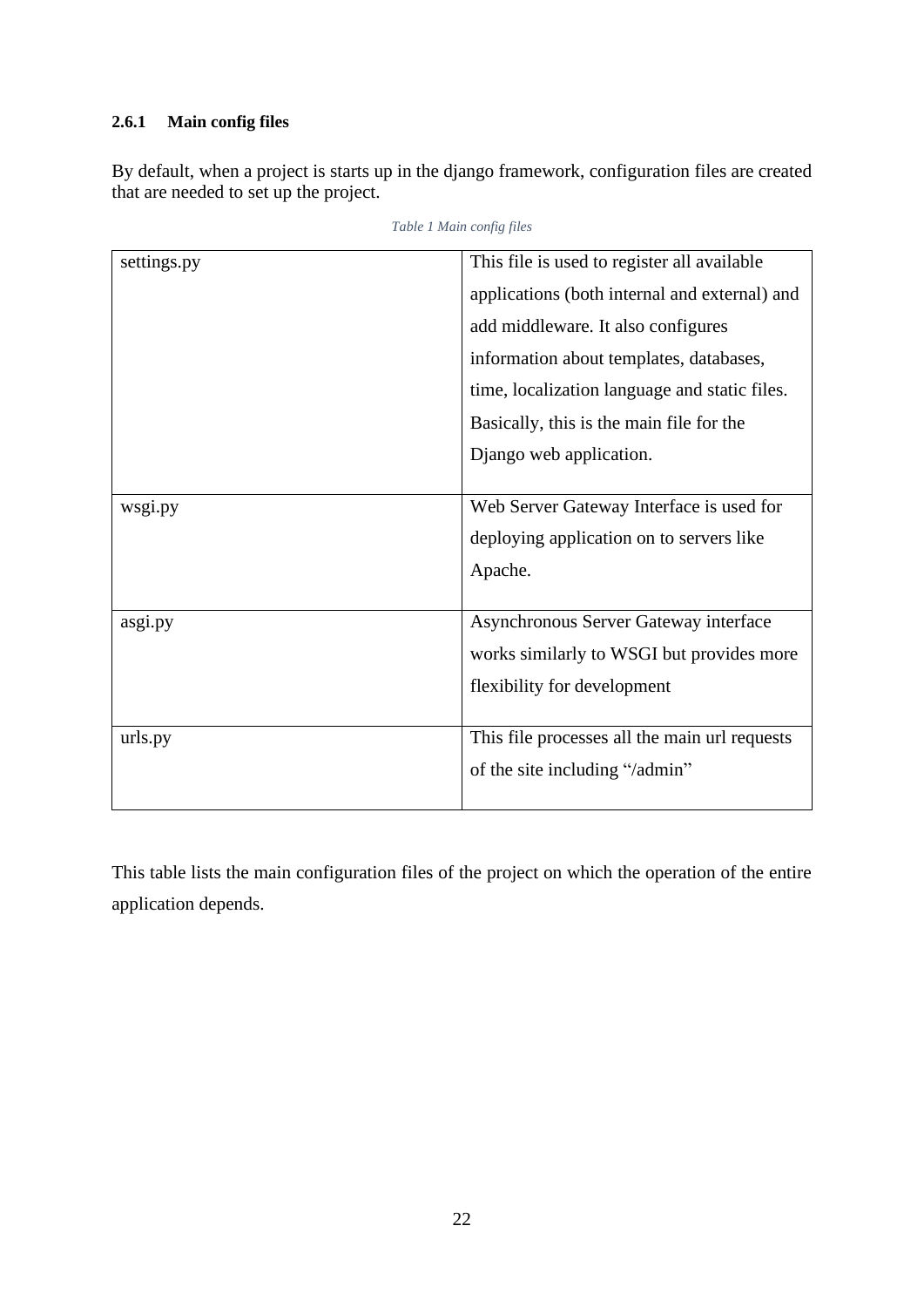### <span id="page-22-0"></span>**2.6.2 Manage.py**

This file is used as a command line utility to run, debug, and deploy the application. [17]

The main commands are:

- 1. python manage.py runserver to start the application
- 2. python manage.py makemigrations to make a database migrations via ORM
- 3. python manage.py migrate to apply migrations
- 4. python manage.py createsuperuser to create an admin

### <span id="page-22-1"></span>**2.6.3 App basic structure**

There are files in the project that are generated when the app is created, however, some files should be created manually to simplify the work with the app.

<span id="page-22-2"></span>

| admin.py  | This file is needed to register entities in the |
|-----------|-------------------------------------------------|
|           | admin panel.                                    |
|           |                                                 |
| apps.py   | This file is needed to configure the            |
|           | application.                                    |
|           |                                                 |
| models.py | This file contains application entities as      |
|           | classes and auxiliary functions to them.        |
|           |                                                 |
| urls.py   | This file is needed for routing inside the app  |
| view.py   | This file contains functions or classes for     |
|           | rendering templates.                            |
|           |                                                 |

*Table 2 App structure*

The table contains only the most necessary files for the application. Also, it possible to create other files as needed in the app, for example forms.py to create custom forms that can be implemented in the template or fealds.py to create custom fields inside the database such as a phone number or ranged int.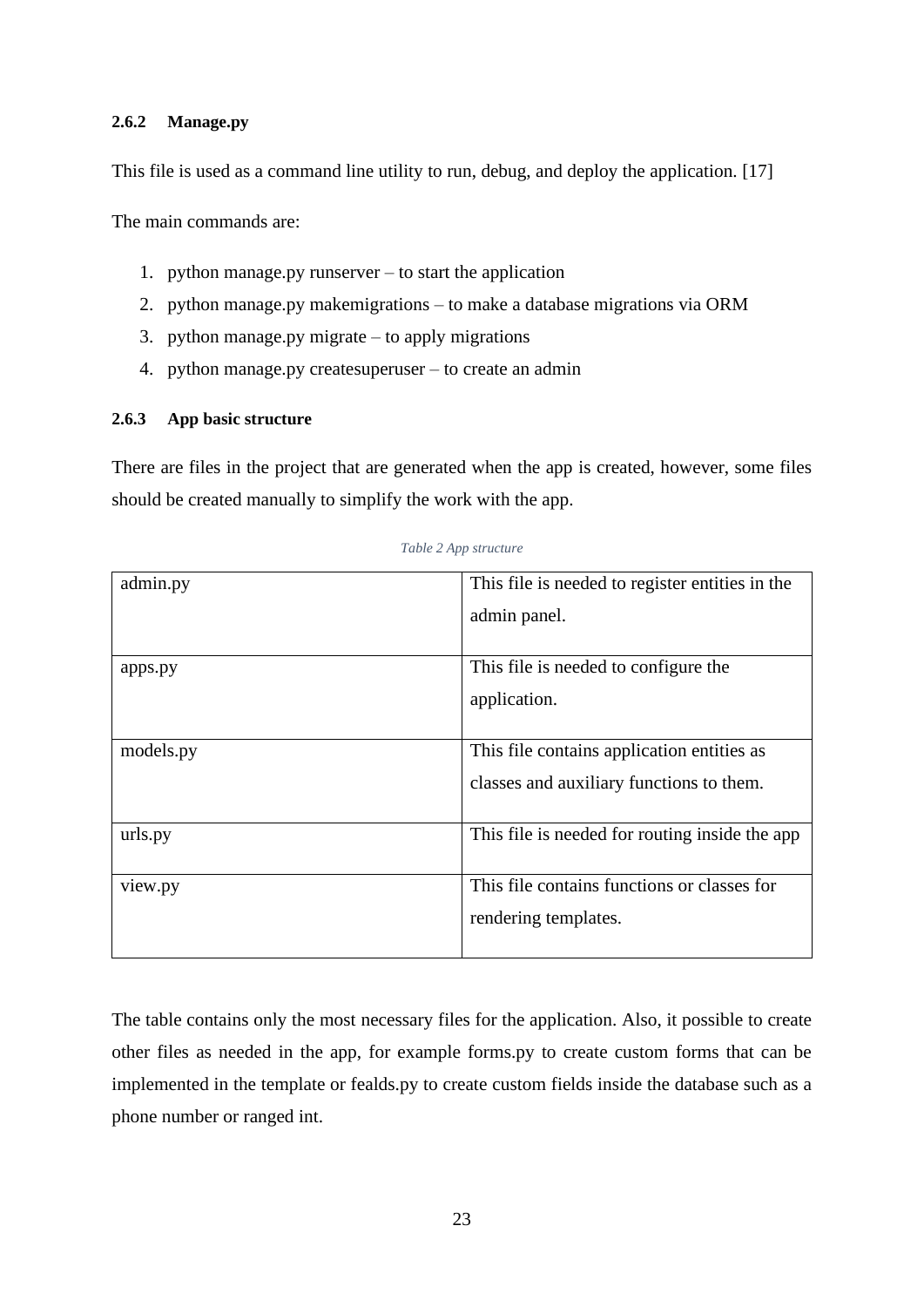## <span id="page-23-0"></span>**2.7 Routing**

Initially, the **urls.py** file is not automatically generated, but the author creates it in each application separately so as not to overload the main route file. Also, creating this file improves app reuse, since all internal addresses are generated by the app, and the main file only redirects the request to the application.

```
urlpatterns = [ path('account/', 
include('allauth.urls')),
     path('signup/', 
profiles_views.signup, 
name='signup'),
     url('admin/', 
admin.site.urls, 
name='admin'),
     path('profile/', 
include('profiles.urls')),
     path('', 
include('puzzle.urls'), 
name='home'),
]
```
*Figure 5 Main urls.py*

<span id="page-23-1"></span>The main routing file contains links to **urls.py** apps files using the **include()** method, as well as a link to the admin panel and a custom registration method.

```
urlpatterns = [
     path('', home, name="home"),
     path('myPuzzles/<slug:username>/', my_puzzles, name='my_puzzles'),
    path('create puzzle', create puzzle, name='create puzzle'),
    path('detail puzzle/<int:puz id>', detail puzzle,
name='detail_puzzle'),
     path('fill_puzzle/<int:puz_id>', puzzle_filling, 
name='fill_puzzle'),
     path('get_docx_idea/<int:puz_id>', generate_docx, 
name="get_docx_idea")
]
```
*Figure 6 App urls.py file*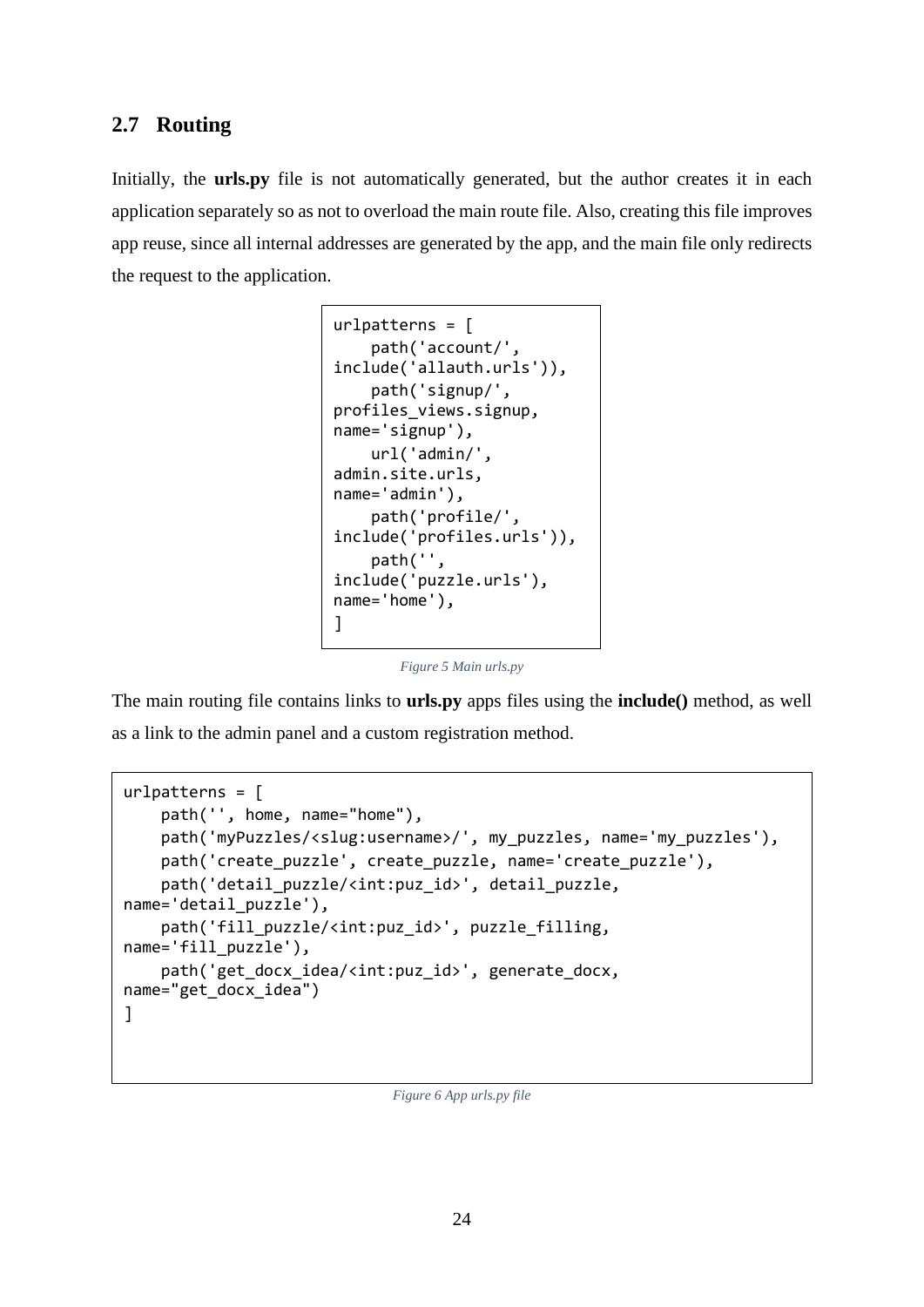At the same time, this file makes routing by app functions. The **path()** function receives a part of the request url, connecting it to the part of the link obtained before, then it gets the name of the method to be executed from the **view.py** file, and, as a third parameter, it takes a unique name for this route.

```
Figure 7 Link example
<a class="btn btn-talteh" href="{% url 'get_docx_idea' puzzle.id %}">DOCX</a>
```
Example: User clicks on a button on the page. Inside html a url template tag is inserted as a link (Figure 7), inside which a unique route name and a parameter are placed if necessary. Next, the framework builds a link to the specified route and executes a function from the view.py file into which it passes requset and all parameters from the link that are specified in triangle brackets that can be seen in Figure 6 in last **path()** method.

### <span id="page-24-0"></span>**2.8 MVT architecture**

The application is based on MVT (Model View Template) architecture. Template is a presentation layer which handles User Interface part completely. View is used to work with business logic and communicate with the model level, making queries to the database. There is no separate controller and complete application is based on Model View and Template. [18]



*Figure 8 MVT scheme<sup>1</sup>*

<span id="page-24-2"></span> $<sup>1</sup>$  The scheme made by the author of the work.</sup>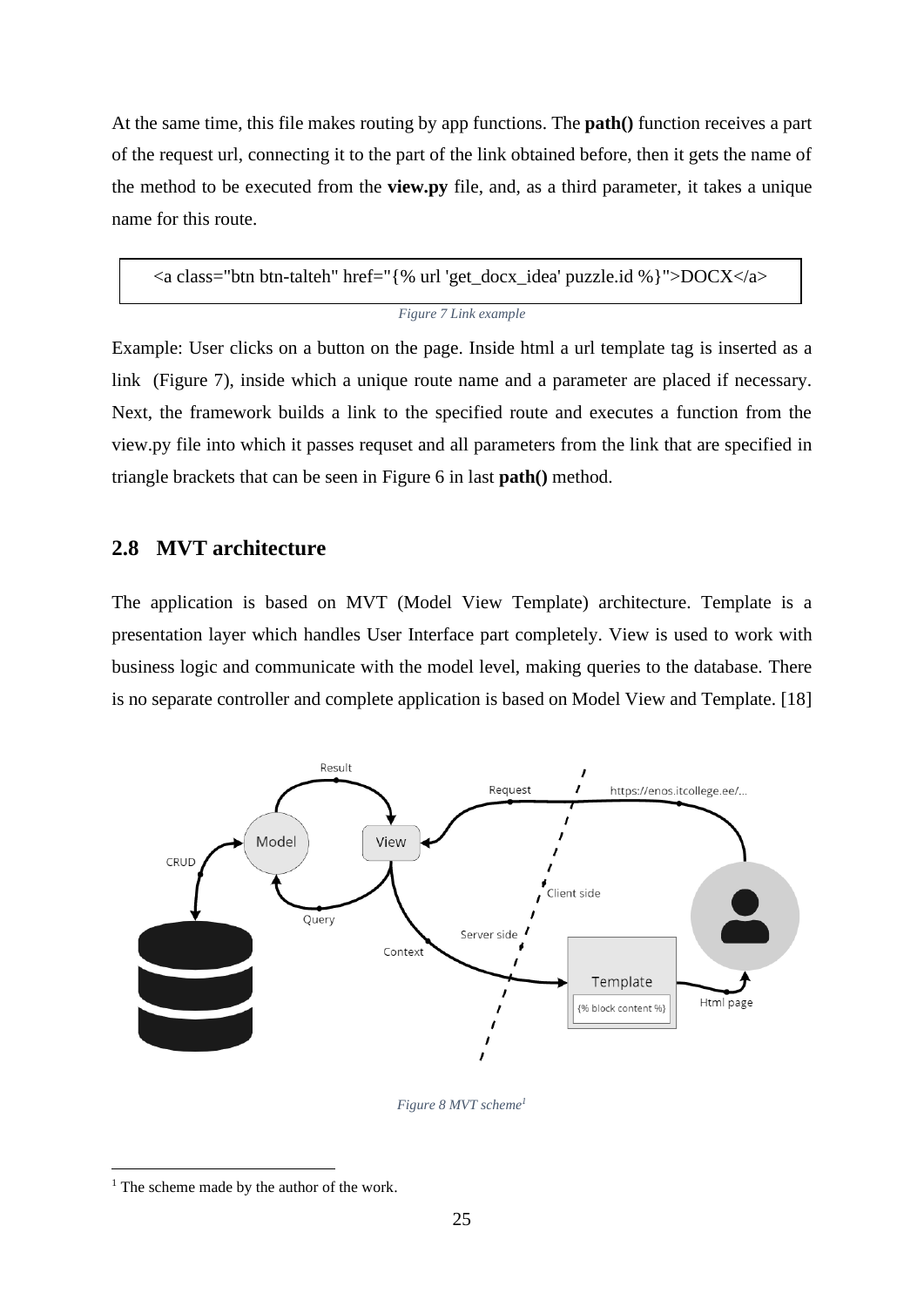As it can be seen from the MVT diagram, it is very similar to the classic MVC (Model View Controller) architecture. But there are a number of differences between them [19]:

- 1. In MVC, it is necessary to write all the control specific code, while in MVT this task is taken over by the framework itself.
- 2. MVT is easier to modify
- 3. MVT allows to work with both small projects and significantly expand them over time, but MVC is not very suitable for small applications.

The use of MVT is considered a classic among python developers when working with django.

# <span id="page-25-0"></span>**2.9 Flowchart**

A flowchart is a type of diagram that represents a workflow or process. Based on this diagram, all the main functionalities of the application are developed. [\(Figure 9\)](#page-25-1)



### *Figure 9 Flowchart diagram*

<span id="page-25-1"></span>The diagram shows possible scenarios for using the application. Development is underway and tests are carried out based on this diagram.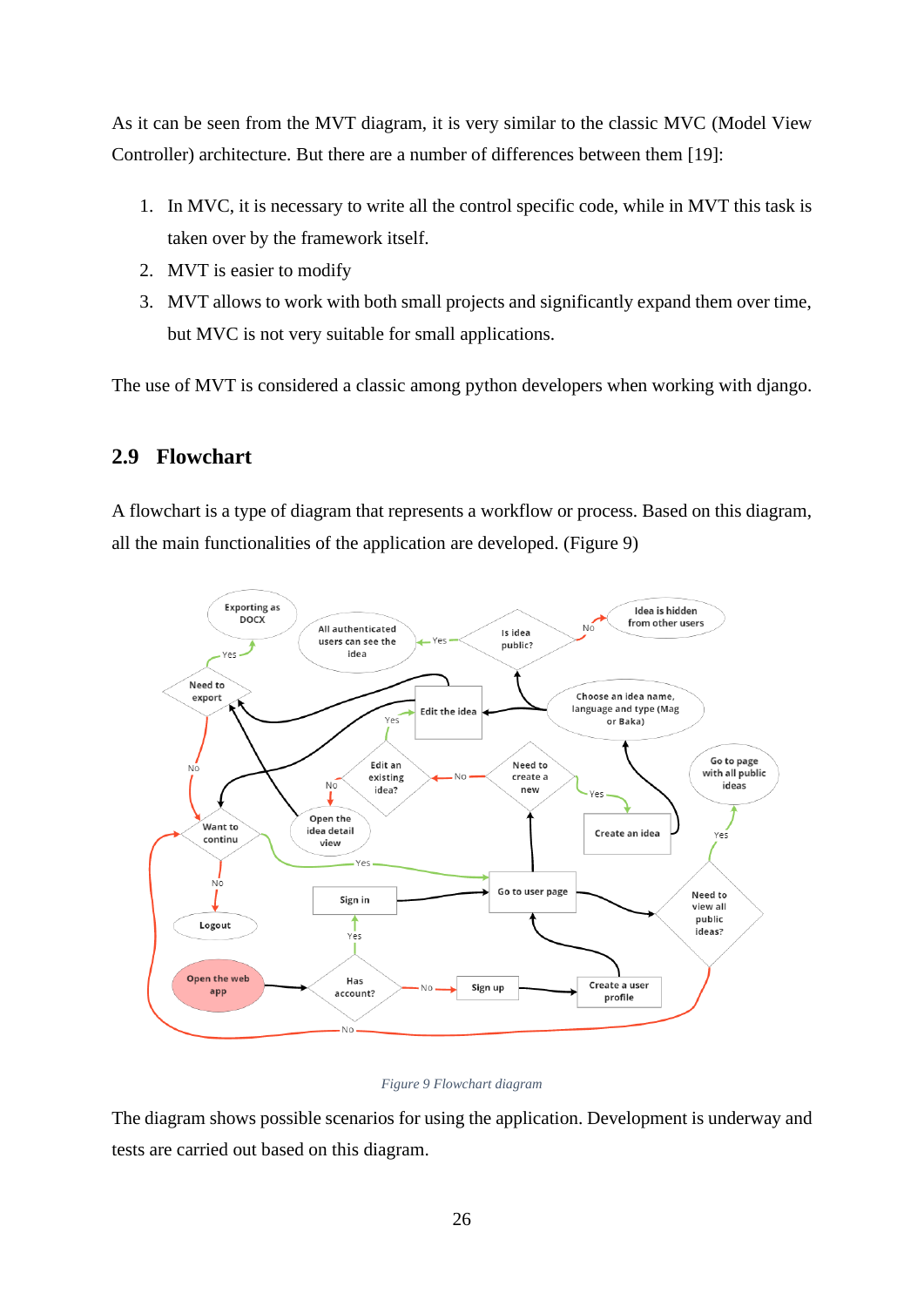## <span id="page-26-0"></span>**2.10 Analysis summary**

The analysis covered the requirements for a web application, reviewed the available solutions, introduced the technologies and tools that were used to create the application. Furthermore, the key features of the framework were considered and the database for the application was selected in the analysis. This application can be developed and improved, since modern technologies and methods were used in its creation.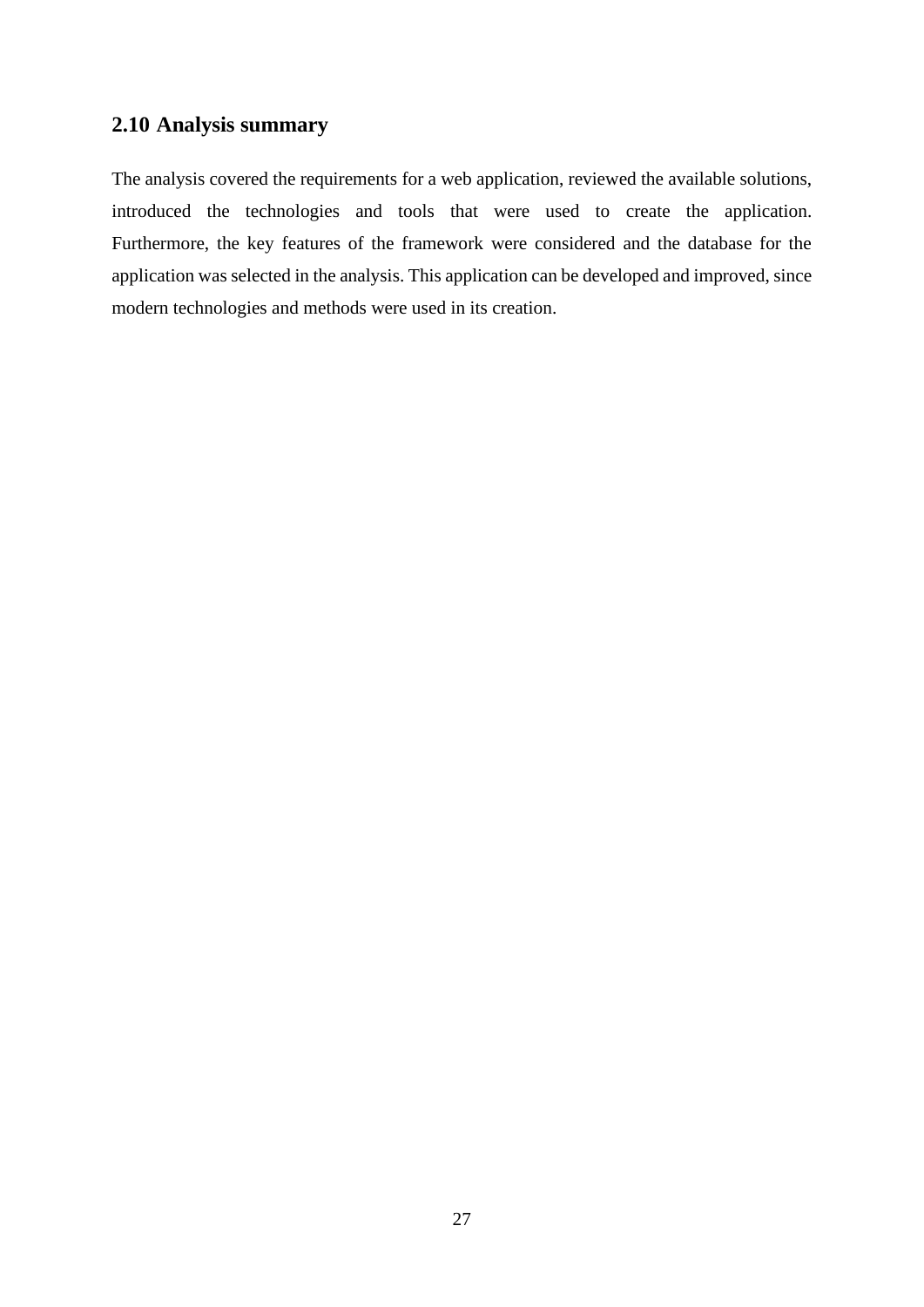# <span id="page-27-0"></span>**3 Implementation of the solution**

The implementation of the solution is divided into three parts: development of the back-end, creation of the front-end using the template language built into the framework, as well as testing the finished prototype.

## <span id="page-27-1"></span>**3.1 Back-end development**

The following apps were used to create the backend:

- 1. Puzzle This is the working title of the app, inspired by the existing solution, which is described in the chapter [2.1.1.](#page-14-2) Application needed to create and work with user ideas.
- 2. Profiles This app is used to create a user profile.
- 3. Allauth External app for working with registration and user logging. Further development of the project implies a complete replacement of this application with a custom one for use by the university service (such as logging in via Uni-ID)
- <span id="page-27-2"></span>4. Django pre-installed apps – This apps django generate automatically with initial project creation. In this work, the author does not consider these apps.

```
INSTALLED_APPS = [
'django.contrib.admin',
'django.contrib.auth',
'django.contrib.sites',
'django.contrib.contenttypes',
'django.contrib.sessions',
'django.contrib.messages',
'django.contrib.staticfiles',
'profiles',
'puzzle',
'allauth',
'allauth.account'
]
```
*Figure 10 Settings.py instaled apps*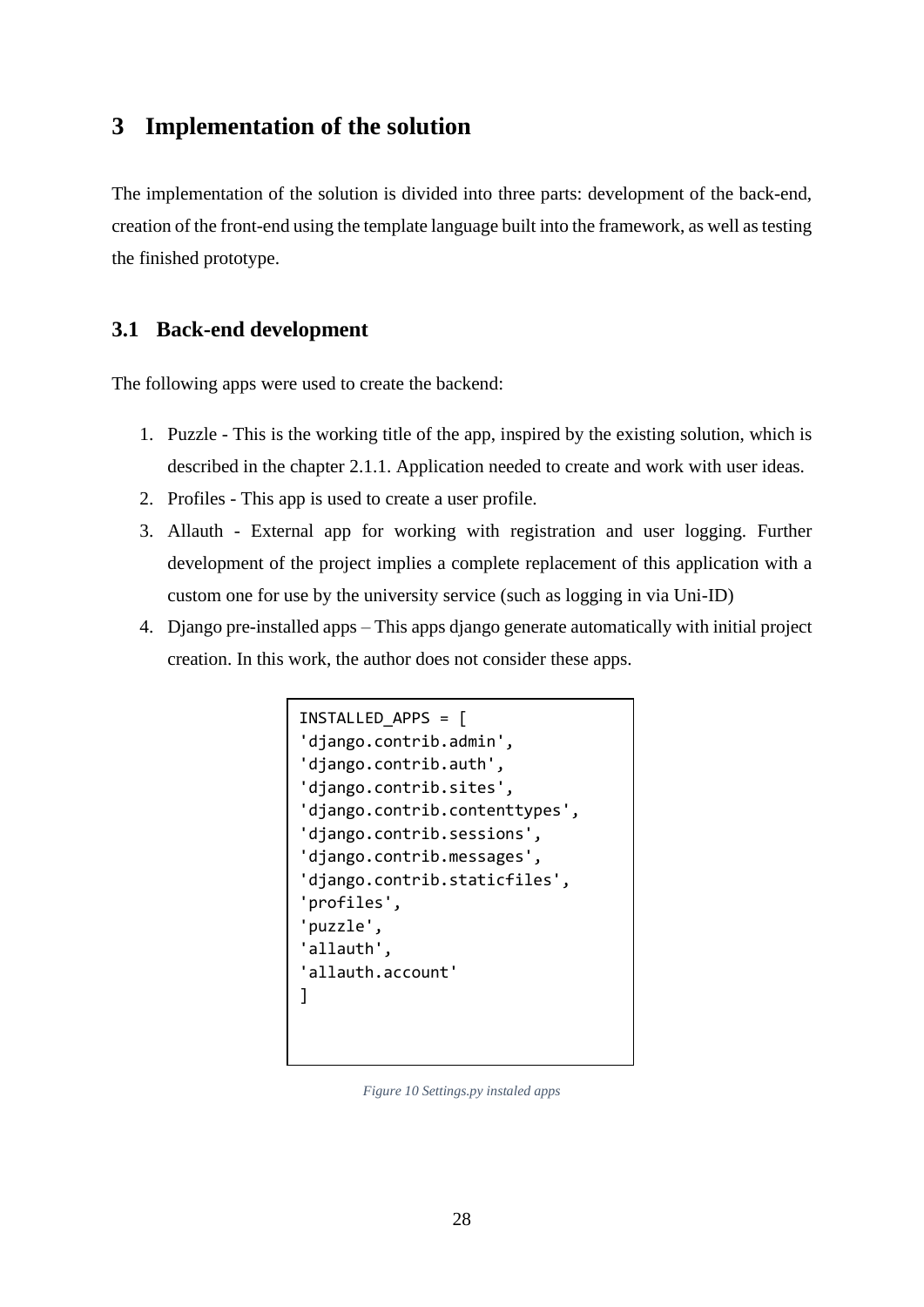To use the application, both custom and external, need to install it using the package installer, register it in the **settings.py** file like in Figure 10 and configure the routs in the main **urls.py** file.

### <span id="page-28-0"></span>**3.1.1 Profiles app**

App profiles has only one entity (In Django documentation, an entity is called a model [20]) – Profile. This model is connected by a one-to-one relationship with the predefined User model using the **@receiver** method, which creates and assigns a profile authomatically to user at the time of its registration by a user.

```
@receiver(post_save, sender=User)
def create user profile(sender, instance, created, **kwargs):
     """Create user profile when user is registered"""
     if created:
         Profile.objects.create(user=instance,
                                 # user id=instance.id,
                                 first name=instance.first name,
                                 last name=instance.last name,
                                 email=instance.email
                                 \lambda instance.profile.save()
```
*Figure 11 Function to create profile automatically*

<span id="page-28-2"></span>The profile has six fields besides the ID field, which is generated when the model is migrated to the database. In the future, the profile can be combined with the university's database in order to get all data about a student and a teacher from there.

| user       | One-to-one field to User, cascade delete |
|------------|------------------------------------------|
| first_name | CharField, max_length=50                 |
| last_name  | CharField, max_length=50                 |
| avatar     | ImageField, blank=True                   |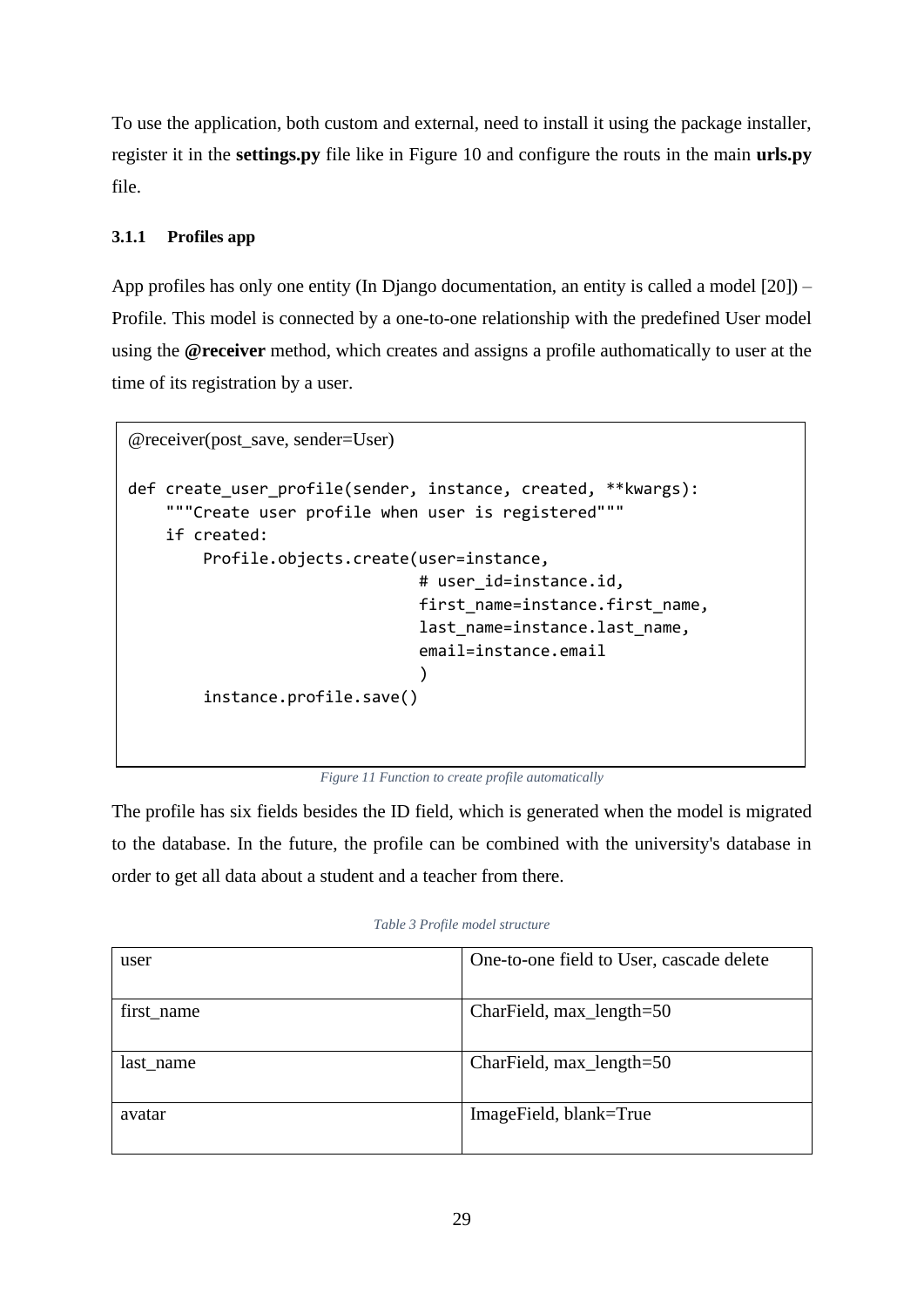| emai  | EmailField               |
|-------|--------------------------|
|       |                          |
| phone | CharField, max_length=25 |

<span id="page-29-1"></span>It is worth doing a new migration every time when changing these fields or adding new ones. Moreover, it possible to return the old version of the migration, since Django keeps track of the versions of migrations in the database.

```
 def __str__(self):
         return f"{self.first_name} 
{self.last_name}"
     class Meta:
         verbose_name = "User profile"
         verbose_name_plural = "User profiles"
```
*Figure 12 Additional method and meta class for the model*

Also, the \_\_str \_\_ () method is defined to represent the object as a string for the model and the meta class (Figure 12) to get the verbose name and plural verbose name.

### <span id="page-29-0"></span>**3.1.2 Puzzle app**

There are 9 models in this app. The relationship of entities in the application can be seen in the picture [\(Figure 13\)](#page-30-0).The author considers in detail only the main models, because many models are auxiliary and will be considered within the main models.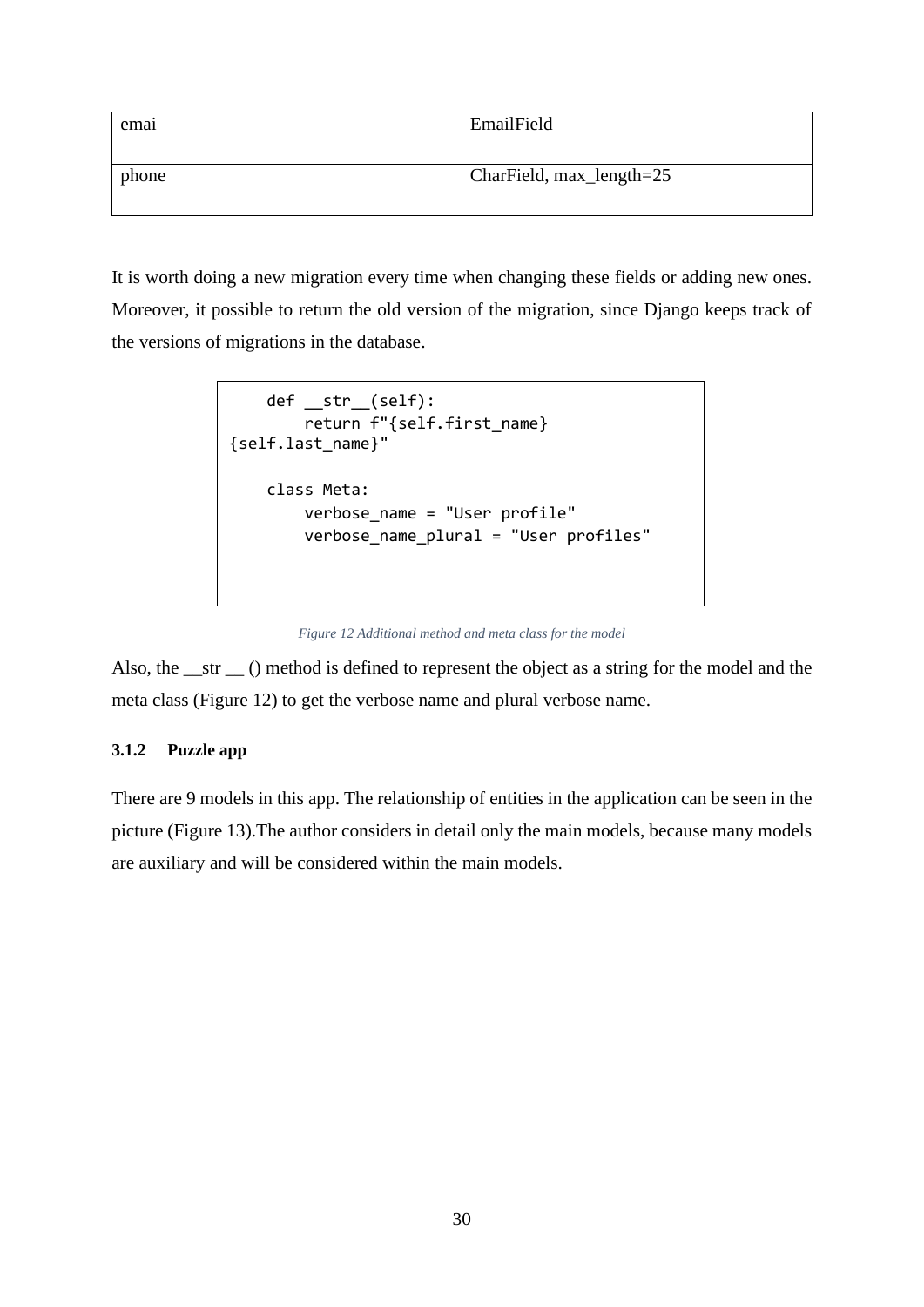

*Figure 13 ERD of puzzle app*

<span id="page-30-0"></span>In the ERD, many-to-many and one-to-one relationships can be seen, they are depicted this way because the django ORM allows to avoid writing intermediate models in the code, but to use such relationships. (Figure 14)

<span id="page-30-1"></span>puzzle\_tag = models.ManyToManyField(PuzzleTag, blank=True)

#### *Figure 14 ManyToMany relationship*

<span id="page-30-2"></span>However, all required in-between tables are created in database during migration. It can be seen in [Figure 15.](#page-30-2)



*Figure 15 Example from phpMyAdmin*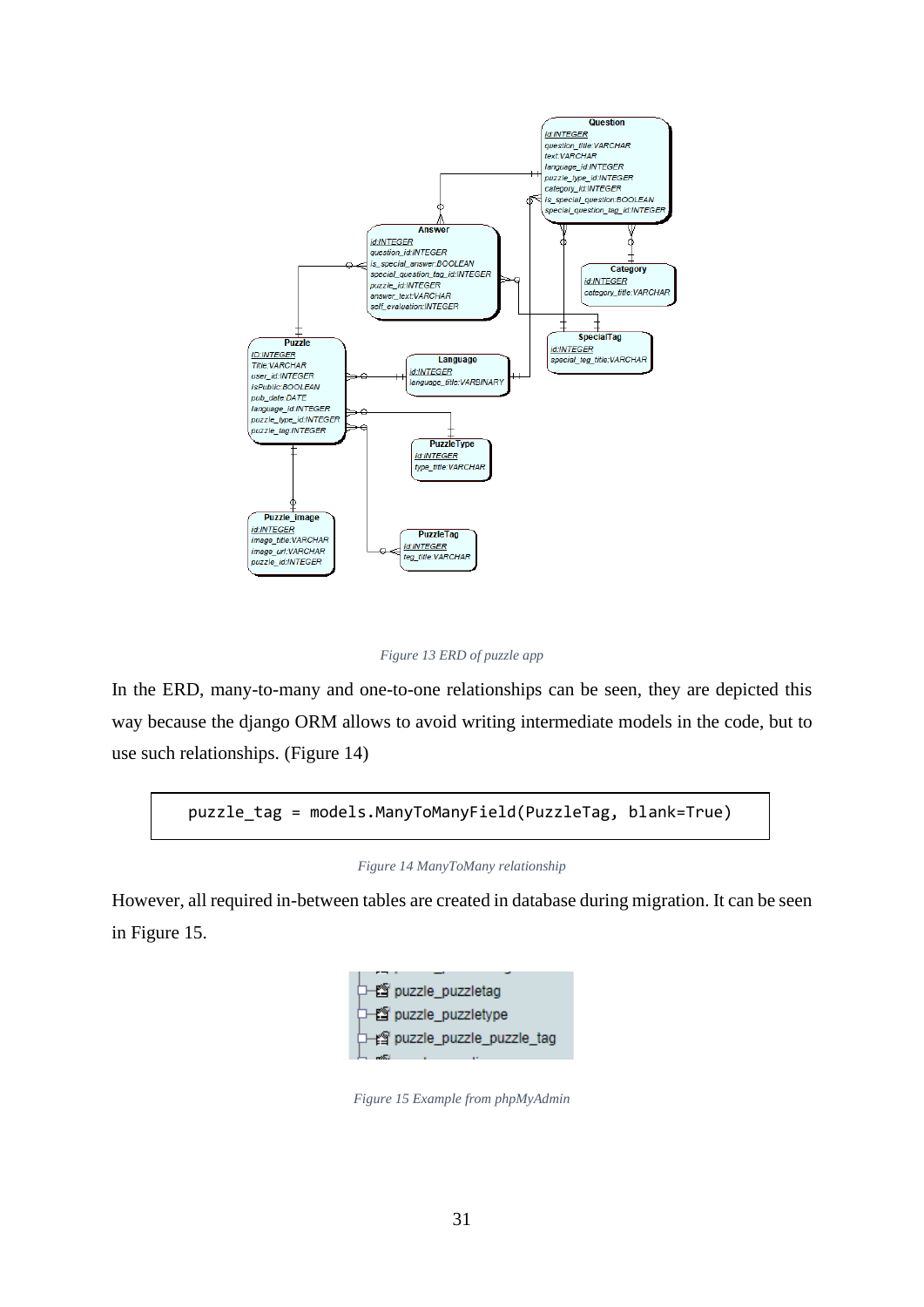When working with queries, they are made through these tables without directly addressing to in-between tables.

Puzzle is a model describing an idea that a student creates in order to test it. This model has the following structure:

```
class Puzzle(models.Model):
     title = models.CharField("Title", max_length=150, blank=False, 
null=False)
    user = models.ForeignKey(User, verbose name="User",
on_delete=models.CASCADE)
     isPublic = models.BooleanField("Public")
     pub_date = models.DateTimeField("Publication date", null=True)
     language = models.ForeignKey(Language, on_delete=models.SET_NULL, 
null=True, blank=False)
    puzzle type = models.ForeignKey(PuzzleType,
on_delete=models.SET_NULL, null=True, blank=False)
     puzzle_tag = models.ManyToManyField(PuzzleTag, blank=True, 
null=True)
```

```
Figure 16 Puzzle model
```
Some fields require clarification to better understand how this model works:

- 1. isPublic is responsible for making this idea available to other students.
- 2. language Foreign key to language. It depends on the language in which a student will be asked questions, as well as in which the project of the bachelor's or master's work will be generated.
- 3. puzzle\_type Foreign key to PuzzleType. Determines the type of work, the student tests the idea for the bachelor's work or for the master's. It depends on which questions will be shown and which project will be exported as a result.
- 4. puzzle\_tag Foreign key to puzzleTag. Allows to assign tags to ideas in order to use them for search. It was decided to abandon this function for the first prototype, with the customer but it remains for future work.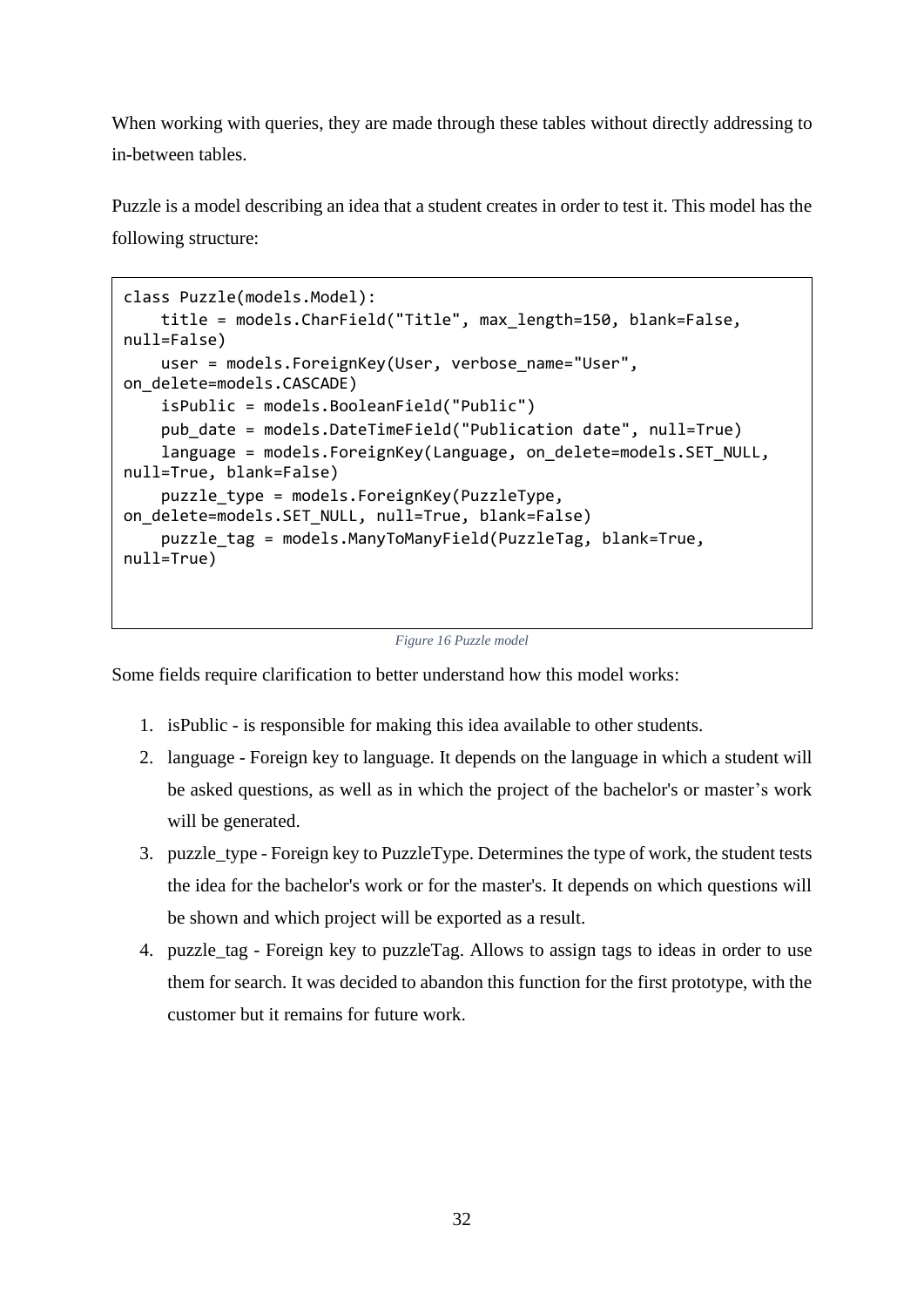The question model is responsible for those questions that a student will answer to test an idea.

```
class Question(models.Model):
    question title = models.CharField("Question Title", max length=300)
     text = models.CharField("Question description", max_length=250, 
blank=True)
     language = models.ForeignKey(Language, on_delete=models.SET_NULL, 
null=True)
    puzzle type = models.ForeignKey(PuzzleType,
on delete=models.CASCADE, null=True)
     category = models.ForeignKey(Category, on_delete=models.CASCADE, 
blank=True)
    is special question = models.BooleanField("Ouestion to final work",
blank=True, null=True)
    special_question_tag = models.ForeignKey(SpecialTag,
on_delete=models.CASCADE, blank=True, null=True)
```
*Figure 17 Question model*

This model (Figure 17) is independent of the puzzle model. They have only two common fields to receive questions from the database related to the type of this idea: puzzle\_type and language

Example: a student creates an idea and indicates that he is going to write a bachelor's work in English. Thus, when testing an idea, he will answer questions in English and questions will be related to the bachelor's degree (for masters, the questions may be more difficult).

Explanation for special fields:

- 1. The is\_special\_question and special\_question\_tag fields are needed to generate the project of thesis.
- 2. The category field is responsible for the category of the question (Why? How? And What?) For the subsequent compilation of the test result.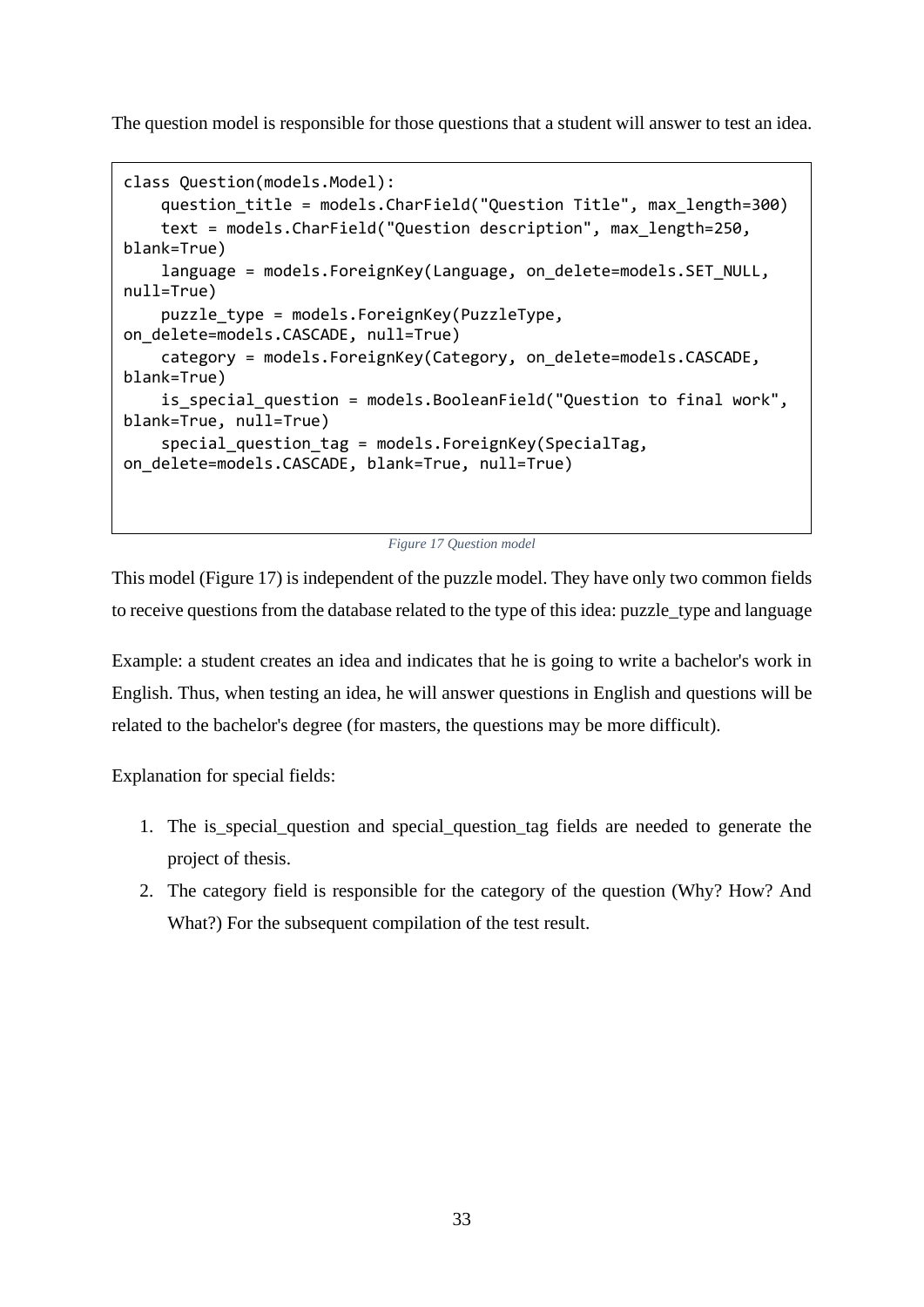The answer model refers to both the question and the puzzle.

```
class Answer(models.Model):
     question = models.ForeignKey(Question, verbose_name="Question", 
on_delete=models.CASCADE)
    is special answer = models.BooleanField("Answer to final work",
blank=True, null=True)
    special question teg = models.ForeignKey(SpecialTeg,
on delete=models.CASCADE, blank=True, null=True)
     puzzle = models.ForeignKey(Puzzle, on_delete=models.CASCADE)
     answer_text = models.TextField("Answer text", max_length=500)
     self_evaluation = IntegerRangeField(min_value=1, max_value=100, 
default=1)
```
#### *Figure 18 Answer model*

Also, this model has fields responsible for consideration of this answer when creating a project of thesis. These fields are inherited from the question when the answer is created. Only answer\_text and self\_evaluation fields change when editing an answer, and the rest remain the same, thus, when a student changes his answer or self-evaluation, a new answer is not created, but an old one is changed, this allows more economical use of database resources. However, if the answer did not exist before, then a new one is created.

### <span id="page-33-0"></span>**3.1.3 Docx export and the golden circle generating**

The **docxtpl** package is used to create a docx, this package combines the **python-docx** packages for creating and reading a docx document and **jinja2** for document templating. It makes no sense to create a document from scratch, as it complicates the management of export in the future. The document is generated in a buffer and is not stored on the server, but it is immediately downloaded from the user.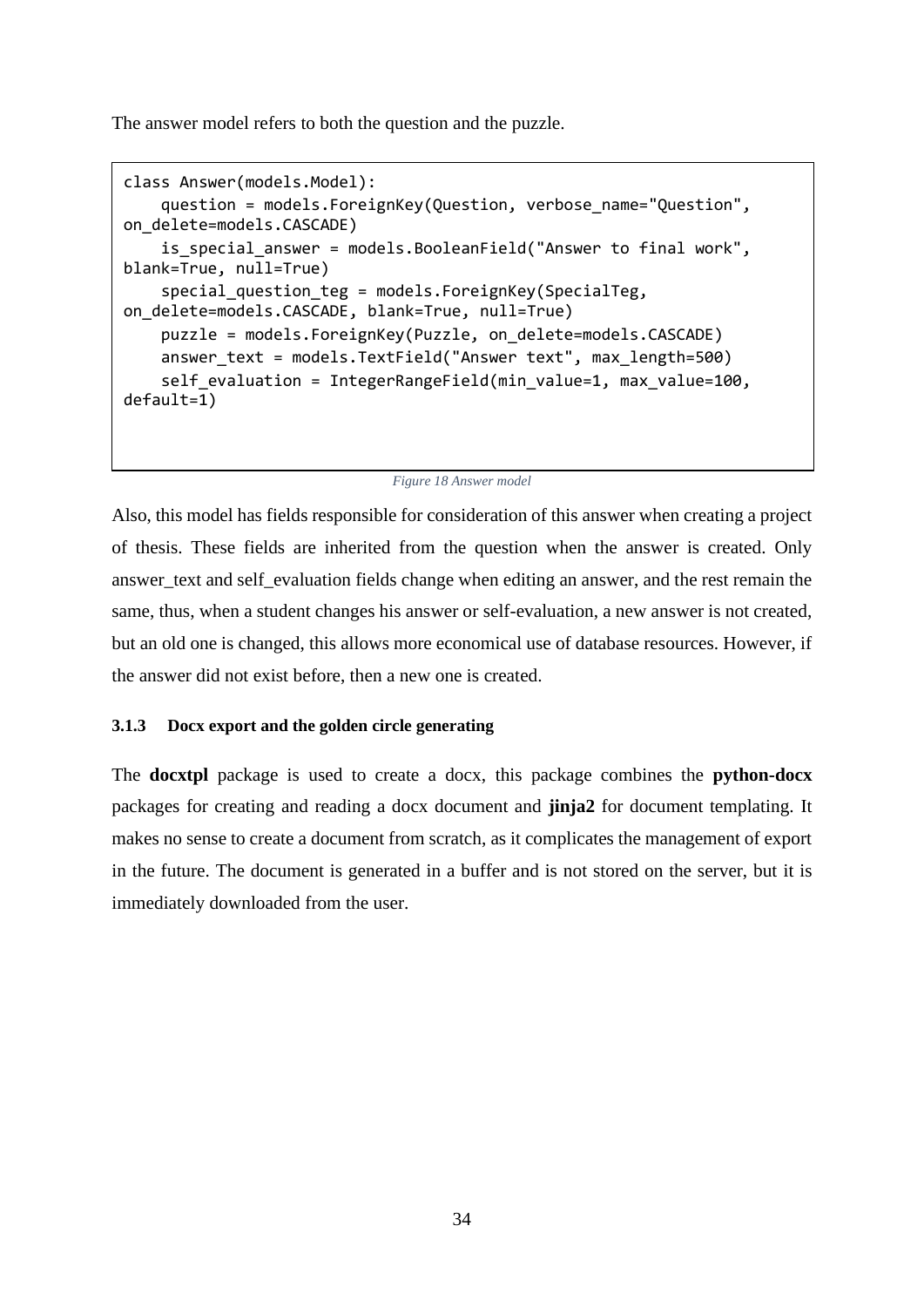

## LÕPUTÖÖ TEEMA KAVAND

| Üliõpilase nimi | $\{\{\text{student name}\}\}\$ |
|-----------------|--------------------------------|
| Üliõpilaskood   | $\{\{\text{student code}\}\}\$ |
| Öppekava        | $\{\{\text{curriculum}\}\}\$   |

#### *Figure 19 Docx template example*

<span id="page-34-0"></span>Document templating looks like in [Figure 19.](#page-34-0) Those fields that can be generated based on the student's answer have a tag inside them enclosed in curly braces. These tags correspond to those in the question model. This allows to easily modify the document template in the future, as well as moderate the generation of the project by a person who does not understand the program code.

There are 4 templates in total: for bachelors in English; for bachelors in Estonian; for masters in Estonian; for masters in English. The template in use depends on the language and the type of idea a student has chosen when creating it. Tags in templates are used the same. However, it is impossible to create a fully completed project, since there are fields that a student must enter manually, for example, the name of the supervisor. In order to avoid the problem, when a student will send the work that he has not viewed, the message "This is automatically generated project" is inserted into the notes field by default.

For golden circle generating the graphic library **Pillow** is used. After a student confirms the completion of testing an idea, a picture [\(Figure 20\)](#page-35-1) that reflects his average self-assessment in 3 categories of questions (Why? How? What?) is generated and assigned to the Puzzle model.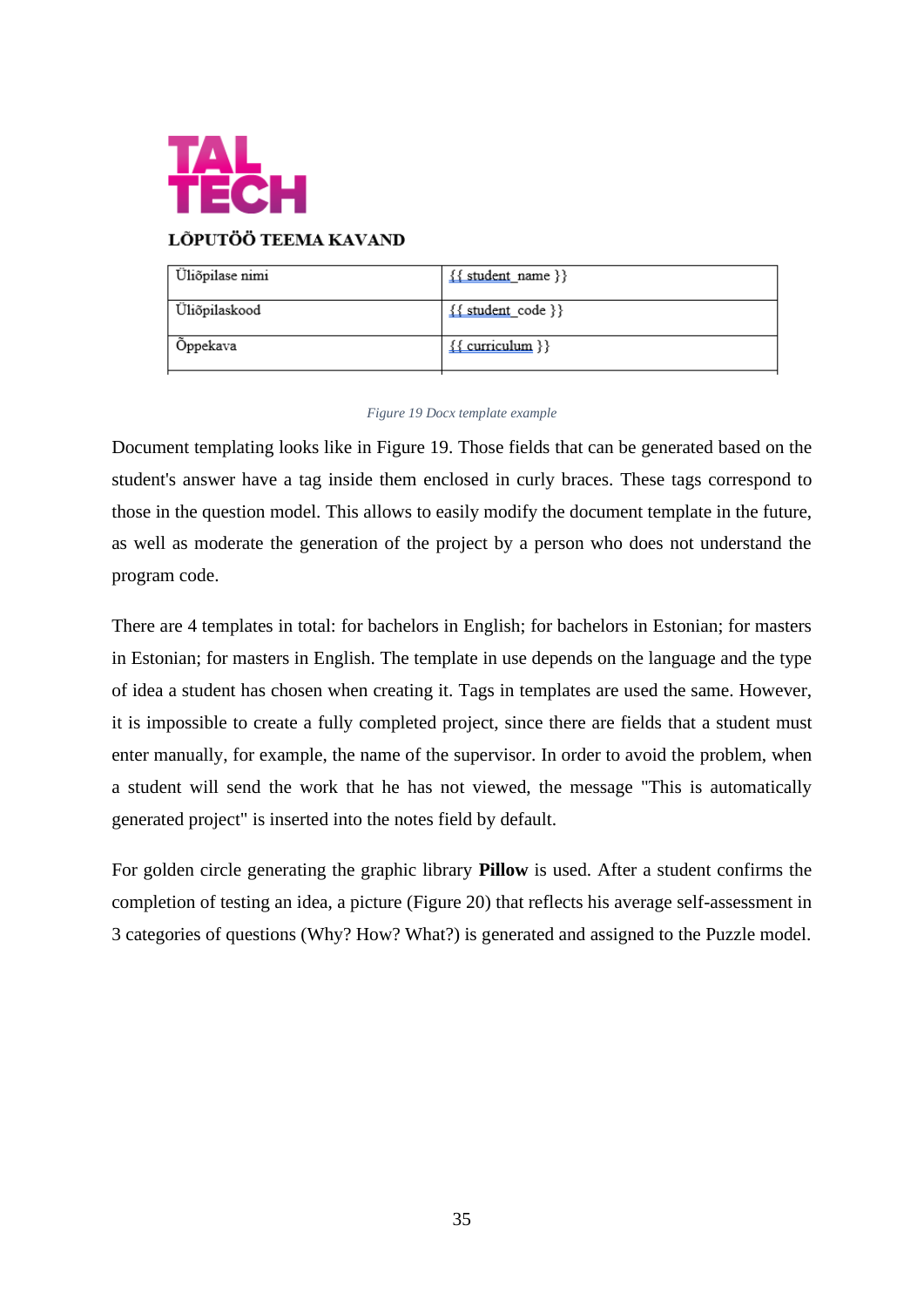

*Figure 20 Generated golden circle*

<span id="page-35-1"></span>If a student changes his answers in the test, then a new picture is generated, and it replaces the previous one. This allows to use server resources more economically, similar to the answer model. The name of the diagram is generated uniquely using idea title, users' username, and idea ID. Colors depend on the average student's grade in each category: green is 82 points inclusive and up to 100; yellow is from 62 to 81 points inclusive; red is from 1 to 61 points inclusive.

## <span id="page-35-0"></span>**3.2 Front-end**

For the frontend, the application uses Django template language, bootstrap 5 and custom CSS for website design in TalTech style. All files used to create the user interface by analogy with apps must be registered in the settings.py file.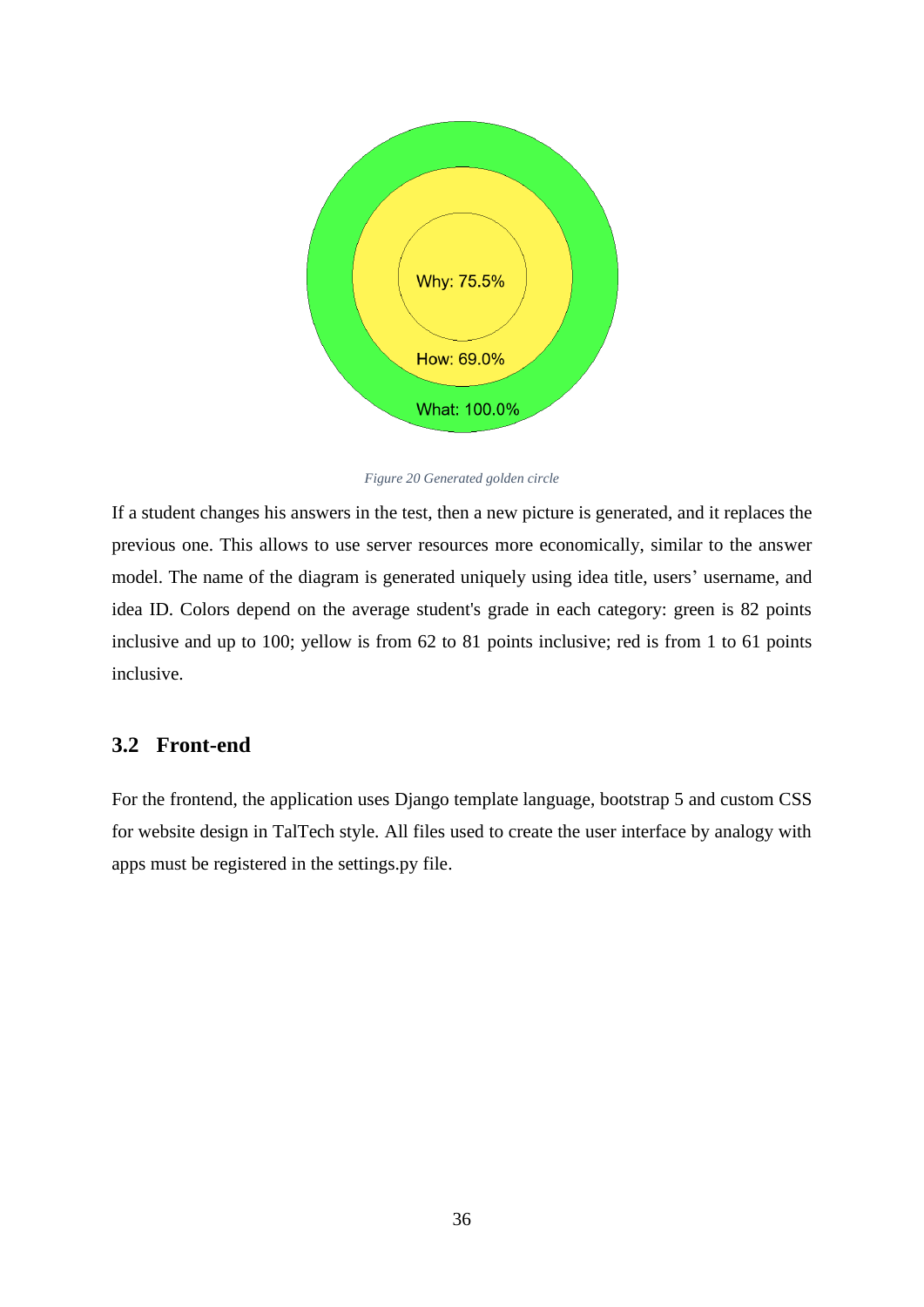<span id="page-36-0"></span>

*Figure 21 Templates registration in settings.py*

There is no need to register each template separately, but only to register the path to the folder where the html templates are located.



*Figure 22 Front-end files structure*

<span id="page-36-1"></span>Also, from a programming point of view, it is not necessary to divide templates into separate folders, it is quite enough to store them all together. However, considering that this is a modular framework, it makes more sense to store templates for each application separately. All templates extend the base template, which contains the menu, as well as the declared CSS and bootstrap files. All files related to visual design, such as bootstrap and CSS files as well as the university logo are stored in the static folder and are also registered in the settings.py file.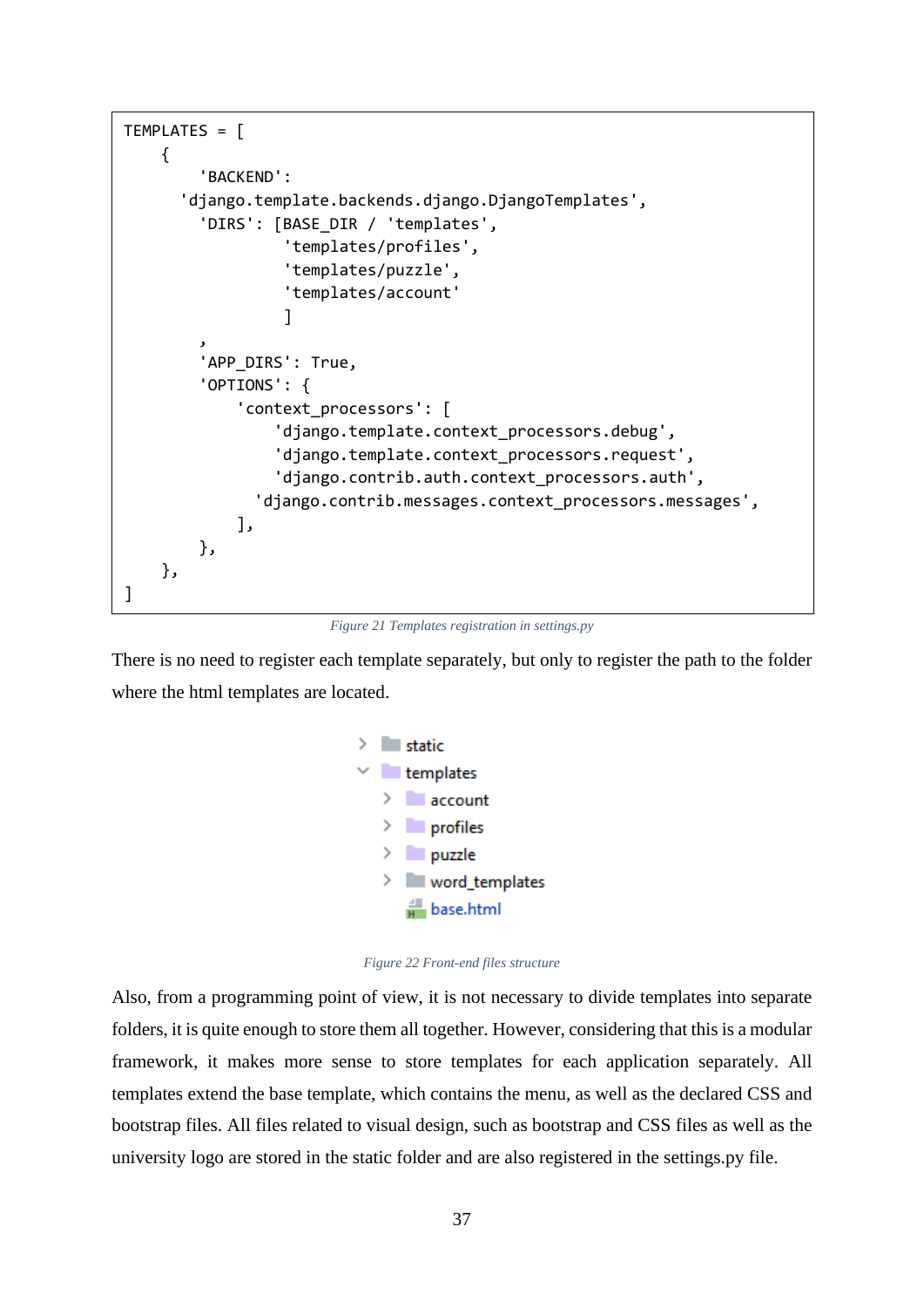### <span id="page-37-0"></span>**3.2.1 Django template language**

Any text document can be used as a template, for example html csv or xml [21]. Html-based templates were used during the creation of the web application.

```
{% extends 'base.html' %}
{% block title %}
    {{ user.username }}'s puzzles
{% endblock %}
{% block content %}
    <a class="btn btn-talteh mb-3" href="{% url 'create_puzzle' %}">Create new idea</a>
    {% if puzzles %}
        <div class="row">
             {% for puzzle in puzzles %}
                 {% include 'puzzle_card_view.html' %}
             {% endfor %}
        \frac{1}{\sqrt{2}}\{% \text{ endif } % \}{% endblock %}
```
#### *Figure 23 Template example*

<span id="page-37-1"></span>As it can be seen in [Figure 23,](#page-37-1) the template is an html document in which, in addition to html tags, there are django template language tags. These tags are used for variable insertion, simple iteration, and if methods. Also, the template language allows to include and extend other templates, this also allows to speed up the development process and comply with the DRY principle.

<span id="page-37-2"></span>

| $\% \text{ csrf\_token \%}$ |
|-----------------------------|
| Figure 24 CSRF token        |

All forms are generated along with the CSRF token [22] and sent to the server along with the form submission; without this token, the template simply will not compile. Also, if somebody changes or intercepts this token, then the server will not execute the function that processes this form.

Also, the template language wraps all characters entered by the user, which may affect the html template, what makes the code protected from attacks both on the client side and on the server side.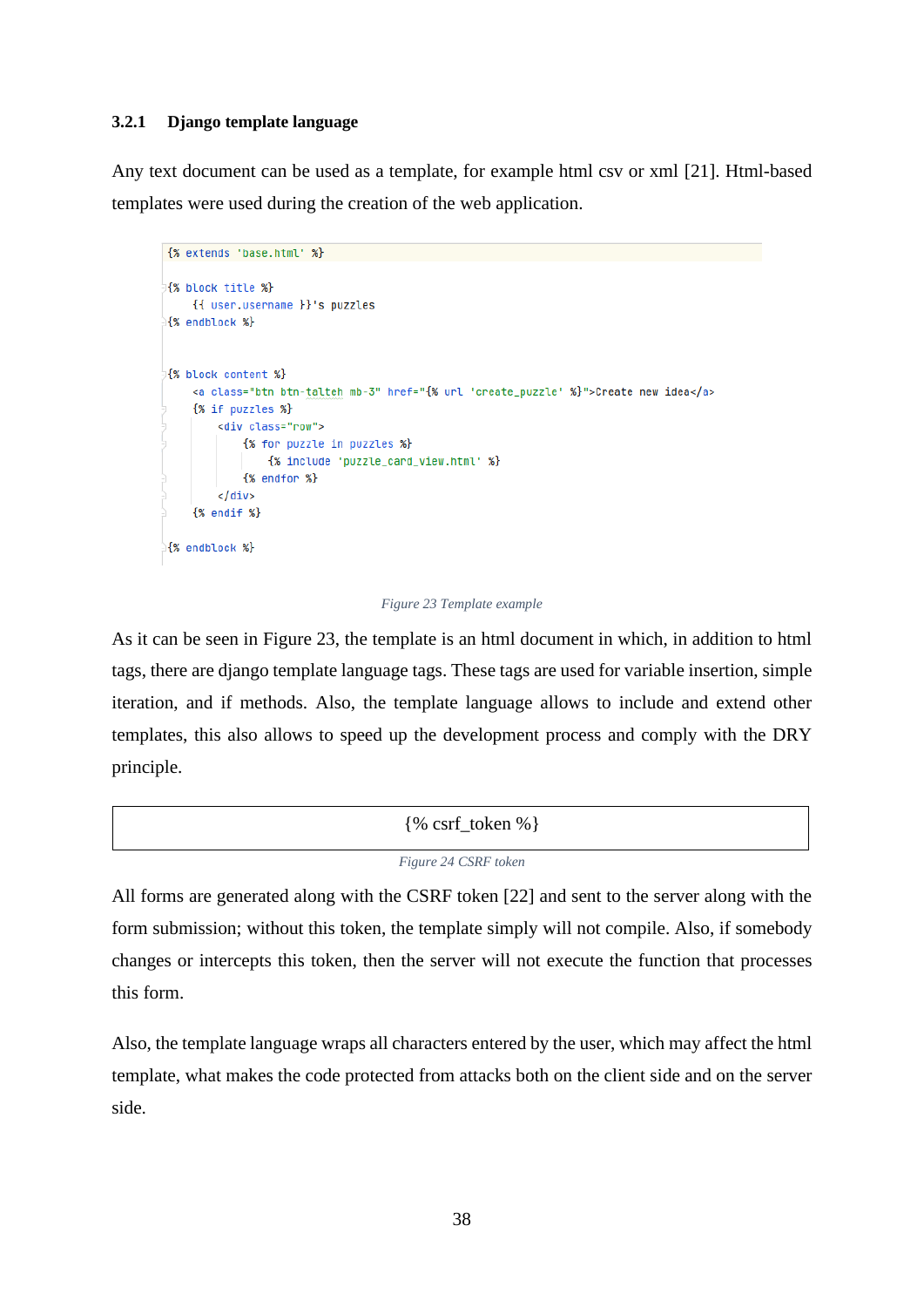#### <span id="page-38-0"></span>**3.2.2 Bootstrap and TalTech.css**

When developing the application, the open source library Bootstrap 5 is used. The library is located directly in the static folder without using jsDelivr, which allows for faster file uploads. The use of version 5 can be explained by the fact that it is the newest and meets all the requests of the primary prototype. Also, many of the methods in version 4 are deprecated, and newer versions of npm do not compile it. Using old technologies to use old technologies diminishes the relevance of the application.

As it is bad practice to change bootstrap files directly in the source code, and it is not possible to recompile it with custom files as it was done in bootstarp 4, it was decided to use custom CSS files, which is loaded later than bootstrap, thereby rewriting some parameters, for example: color.

The colors used in the application correspond to the color palette specified in the TalTech design guidelines.

$$
\textbf{H}_{\text{C}}^{\text{L}}\textbf{H}_{\text{C}}^{\text{L}}\textbf{H}_{\text{C}}^{\text{L}}\textbf{H}_{\text{C}}^{\text{L}}\textbf{H}_{\text{C}}^{\text{L}}\textbf{H}_{\text{C}}^{\text{L}}\textbf{H}_{\text{C}}^{\text{L}}\textbf{H}_{\text{C}}^{\text{L}}\textbf{H}_{\text{C}}^{\text{L}}\textbf{H}_{\text{C}}^{\text{L}}\textbf{H}_{\text{C}}^{\text{L}}\textbf{H}_{\text{C}}^{\text{L}}\textbf{H}_{\text{C}}^{\text{L}}\textbf{H}_{\text{C}}^{\text{L}}\textbf{H}_{\text{C}}^{\text{L}}\textbf{H}_{\text{C}}^{\text{L}}\textbf{H}_{\text{C}}^{\text{L}}\textbf{H}_{\text{C}}^{\text{L}}\textbf{H}_{\text{C}}^{\text{L}}\textbf{H}_{\text{C}}^{\text{L}}\textbf{H}_{\text{C}}^{\text{L}}\textbf{H}_{\text{C}}^{\text{L}}\textbf{H}_{\text{C}}^{\text{L}}\textbf{H}_{\text{C}}^{\text{L}}\textbf{H}_{\text{C}}^{\text{L}}\textbf{H}_{\text{C}}^{\text{L}}\textbf{H}_{\text{C}}^{\text{L}}\textbf{H}_{\text{C}}^{\text{L}}\textbf{H}_{\text{C}}^{\text{L}}\textbf{H}_{\text{C}}^{\text{L}}\textbf{H}_{\text{C}}^{\text{L}}\textbf{H}_{\text{C}}^{\text{L}}\textbf{H}_{\text{C}}^{\text{L}}\textbf{H}_{\text{C}}^{\text{L}}\textbf{H}_{\text{C}}^{\text{L}}\textbf{H}_{\text{C}}^{\text{L}}\textbf{H}_{\text{C}}^{\text{L}}\textbf{H}_{\text{C}}^{\text{L}}\textbf{H}_{\text{C}}^{\text{L}}\textbf{H}_{\text{C}}^{\text{L}}\textbf{H}_{\text{C}}^{\text{L}}\textbf{H}_{\text{C}}^{\text{L}}\textbf{H}_{\text{C}}^{\text{L}}\textbf{H}_{\text{C}}^{\text{L}}\textbf{H}_{\text{C}}^
$$

#### *Figure 25 Topbar menu*

<span id="page-38-3"></span>However, the gradient used in the main menu follows the colors of the TalTech main site. The colors were matched using the "color picker" application from the open server panel toolkit.

### <span id="page-38-1"></span>**3.3 Testing**

This chapter covers testing the application. Tests are presented in the form of test story tables and they check all the main functions from flowchart. All tests are performed on a local system and a local database. Tests compiled in accordance with ISO 9126 quality standards.

### <span id="page-38-2"></span>**3.3.1 Smoke testing**

This type of testing is necessary for the initial prototype, as it will make it clear whether more detailed tests, such as tests with a customer, can be done. It will also help to identify critical errors that are undesirable during a demo with a customer.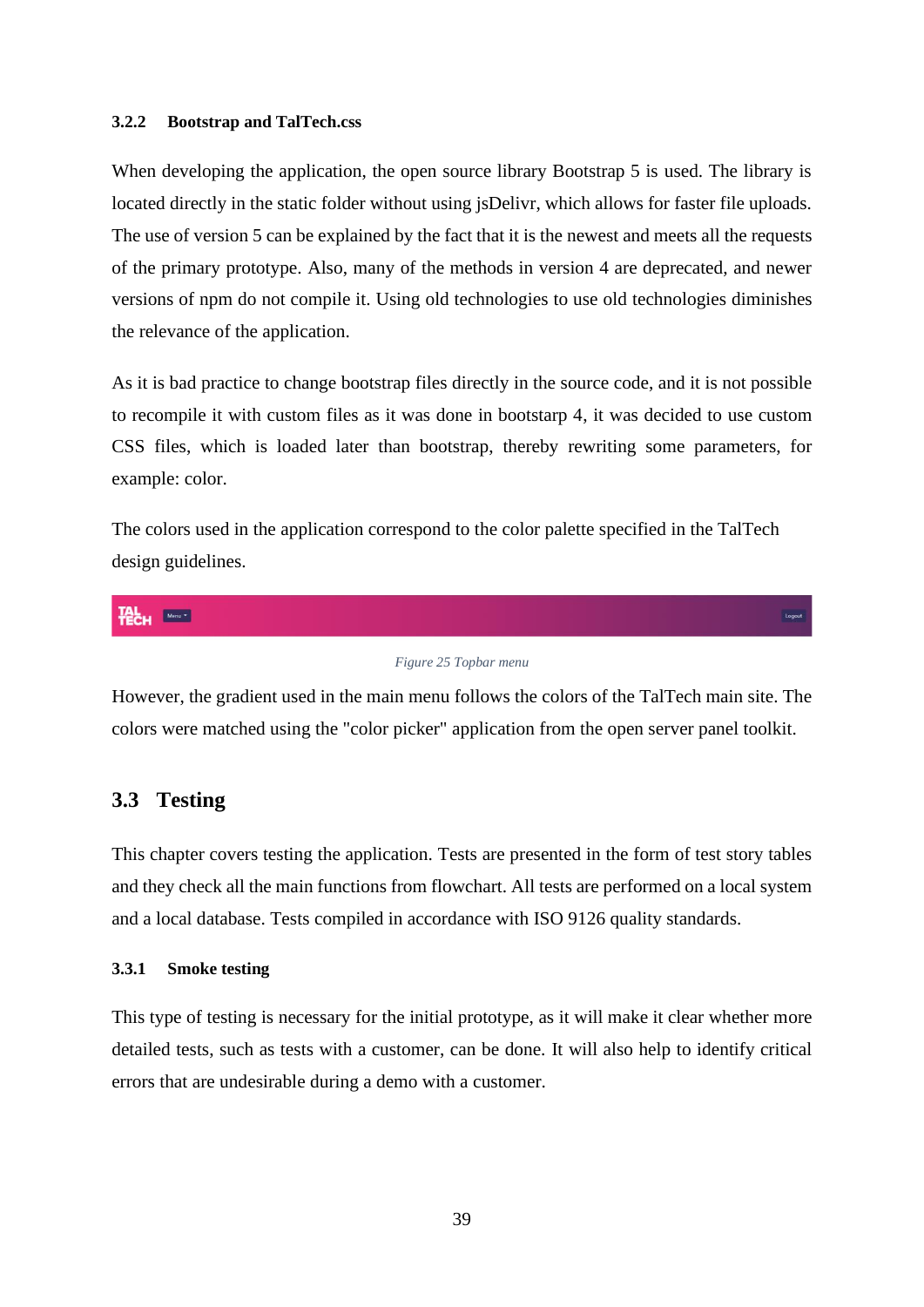### *Table 4 Test story 1*

<span id="page-39-0"></span>

| Test story id:             | User_can_signup                                       | <b>Testable</b> |                                      | Usability                   |
|----------------------------|-------------------------------------------------------|-----------------|--------------------------------------|-----------------------------|
|                            |                                                       | requirement:    |                                      |                             |
|                            |                                                       |                 |                                      |                             |
| Purpose of the test        | To check password and email validation; uniqueness of |                 |                                      |                             |
| story:                     | username. When registering a new user.                |                 |                                      |                             |
| <b>Prerequisites:</b>      | The user is not logged into the site.                 |                 |                                      |                             |
|                            |                                                       |                 | The user has an internet connection. |                             |
| <b>Activities:</b>         | <b>Expected result:</b>                               |                 | <b>Actual result:</b>                |                             |
| The user clicks on the     | The registration page                                 |                 |                                      | Result matches expectation. |
| "sign up" button.          | opens.                                                |                 |                                      |                             |
|                            |                                                       |                 |                                      |                             |
| The user enters his data   | The user is redirected to                             |                 |                                      | Result matches expectation. |
| correctly and click "Sign  | his profile.                                          |                 |                                      |                             |
| Up" button.                |                                                       |                 |                                      |                             |
|                            |                                                       |                 |                                      |                             |
| <b>Alternative action:</b> | <b>Expected result:</b>                               |                 | <b>Actual result:</b>                |                             |
| User enters an already     | The user is notified that                             |                 |                                      | Result matches expectation. |
| registered username        | such a name already                                   |                 |                                      |                             |
|                            | exists, the passwords are                             |                 | Appendix 2-1                         |                             |
|                            | reset, and all the rest of                            |                 |                                      |                             |
|                            | the data remains.                                     |                 |                                      |                             |
|                            |                                                       |                 |                                      |                             |
| The user enters a light    | Passwords are reset, the                              |                 |                                      | Result matches expectation. |
| password, for example      | user is shown a                                       |                 |                                      |                             |
| his username $+123$        | notification that the                                 |                 | Appendix 2-2                         |                             |
|                            | password is too light or                              |                 |                                      |                             |
|                            | too similar to his other                              |                 |                                      |                             |
|                            | information                                           |                 |                                      |                             |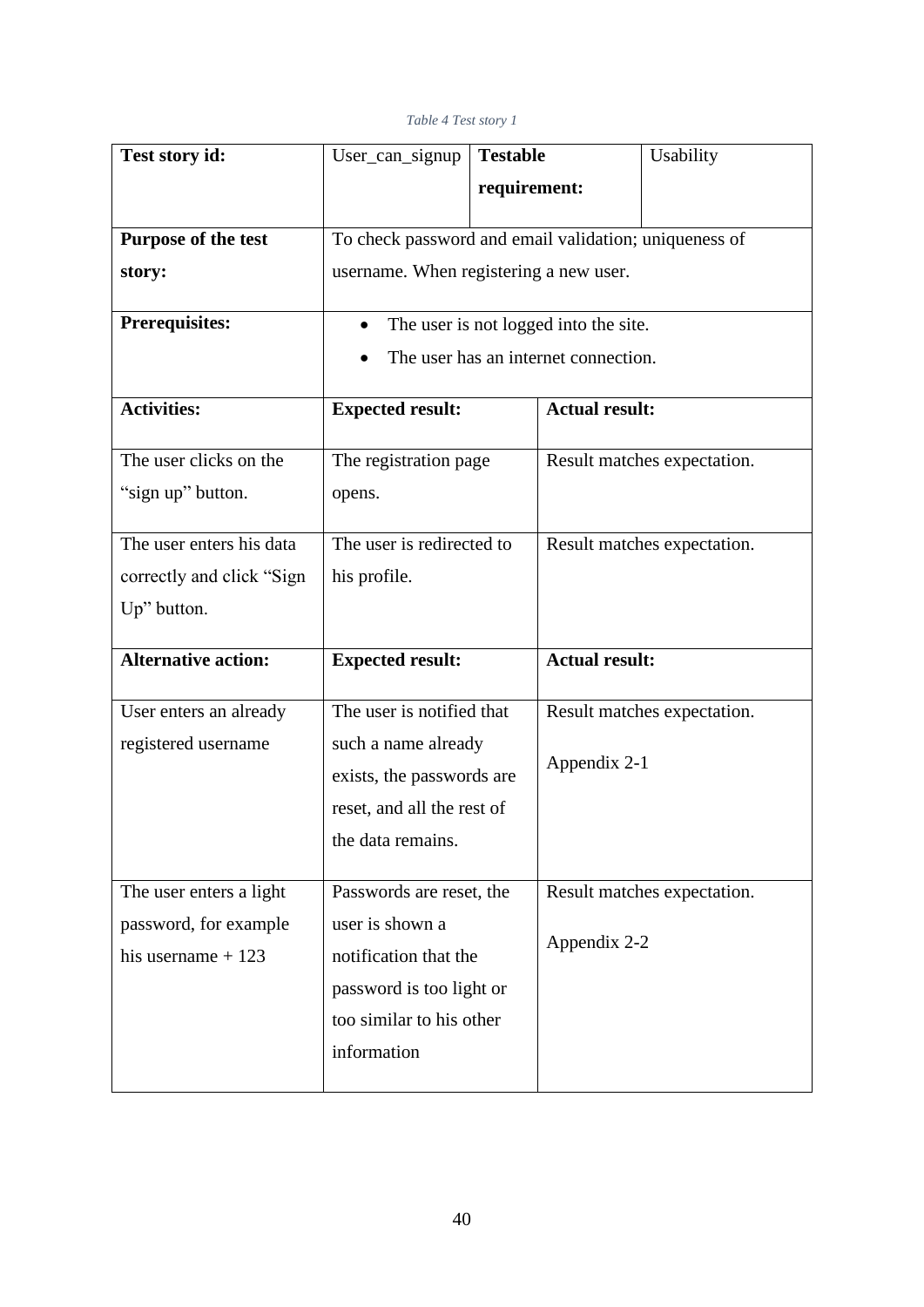| User enters invalid email             | The user is shown a<br>message, the passwords<br>have been reset. | Result matches expectation.<br>Appendix 2-3 |
|---------------------------------------|-------------------------------------------------------------------|---------------------------------------------|
| <b>Environmental</b><br>requirements: | Java script is running in browser                                 |                                             |

In this test, the registration system was tested. It fully met expectations, the tests did not show any unexpected errors.

### *Table 5 Idea Creation*

<span id="page-40-0"></span>

| Test story id:          | User_can_make_an_idea                                              | <b>Testable</b> |              | Funcionality                |  |
|-------------------------|--------------------------------------------------------------------|-----------------|--------------|-----------------------------|--|
|                         |                                                                    | requirement:    |              |                             |  |
| Purpose of the test     | The user can create and test an idea, and then change the answers. |                 |              |                             |  |
| story:                  |                                                                    |                 |              |                             |  |
| <b>Prerequisites:</b>   | The user is logged into the application.                           |                 |              |                             |  |
|                         | The user has an internet connection.                               |                 |              |                             |  |
| <b>Activities:</b>      | <b>Actual result:</b><br><b>Expected result:</b>                   |                 |              |                             |  |
| The user goes to the    | The idea creation page opens.                                      |                 |              | Result matches expectation. |  |
| "my ideas" page and     |                                                                    |                 | Appendix 2-4 |                             |  |
| clicks the create a new |                                                                    |                 |              |                             |  |
| idea button.            |                                                                    |                 |              |                             |  |
| The user enters the     | The user is redirected to idea                                     |                 |              | Result matches expectation. |  |
| name of the idea,       | testing page.                                                      |                 | Appendix 2-5 |                             |  |
| selects the language    |                                                                    |                 |              |                             |  |
| and type of idea.       |                                                                    |                 |              |                             |  |
| The user answered all   | The user is redirected to the result                               |                 |              | Result matches expectation. |  |
| the questions and       | page, where a diagram with his                                     |                 | Appendix 2-6 |                             |  |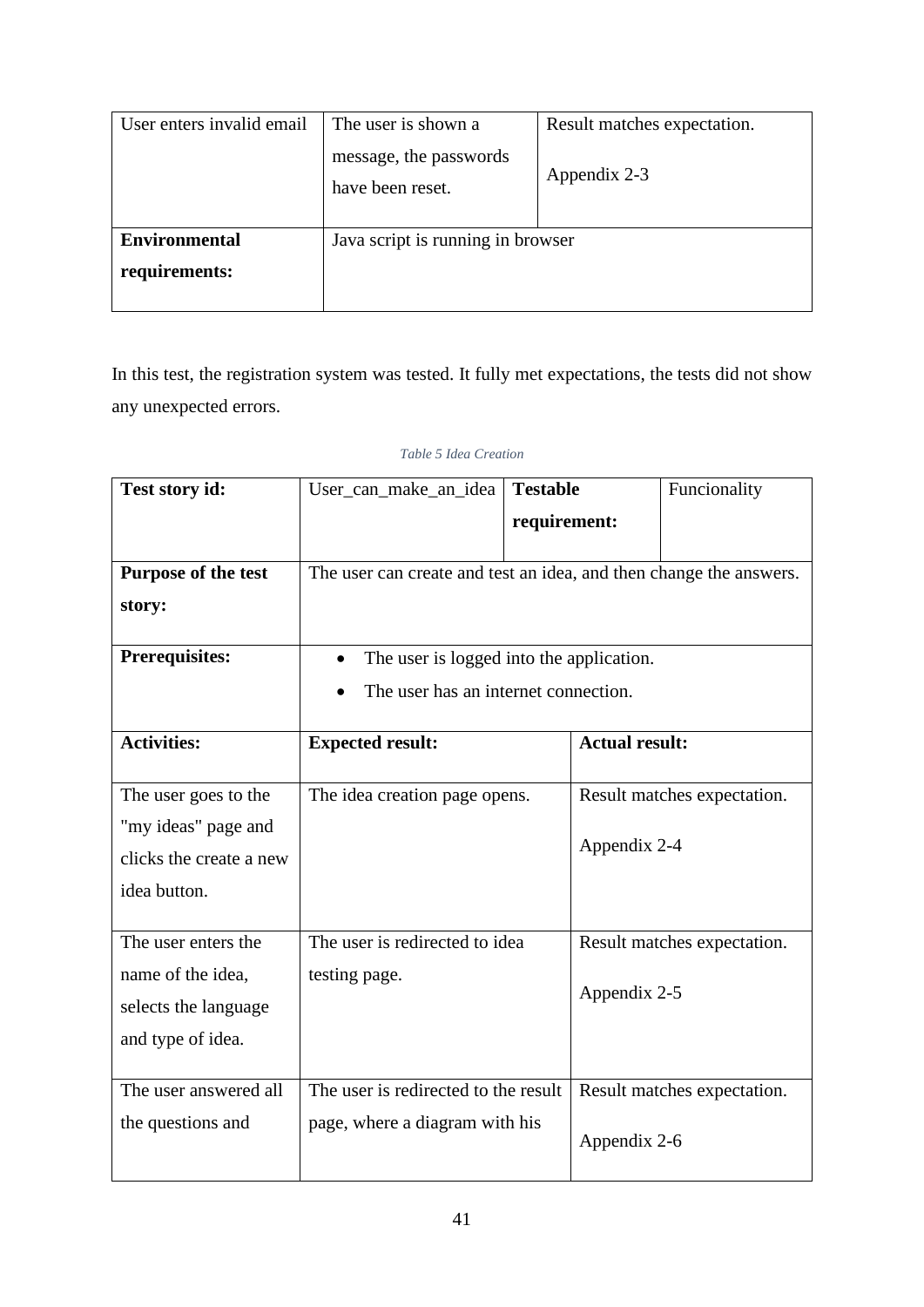| clicked on the confirm     | average self-evaluation is         |                             |
|----------------------------|------------------------------------|-----------------------------|
| button                     | generated                          |                             |
|                            |                                    |                             |
|                            |                                    |                             |
| The user has changed       | The user is redirected to a page   | Result matches expectation. |
| the answers and self-      | with new data, and the diagram is  |                             |
| evaluation.                | re-created.                        |                             |
|                            |                                    |                             |
| <b>Alternative action:</b> | <b>Expected result:</b>            | <b>Actual result:</b>       |
| The user does not fill     | After the discovery of testing the | Result matches expectation. |
| in all the fields and      | idea, the previous answers have    |                             |
| goes to another page /     | been saved.                        |                             |
| closes the application     |                                    |                             |
| by pressing the            |                                    |                             |
| confirm button.            |                                    |                             |
|                            |                                    |                             |
| The user left the          | The answer has not changed, the    | Result matches expectation. |
| answer blank, while        | previous answer remains when       |                             |
| editing the test.          | opening the test.                  |                             |
| User only changed          | Self-esteem has changed, the       | Result matches expectation. |
| self-concept by            | diagram has been re-generated      |                             |
| leaving the same           |                                    |                             |
| answer.                    |                                    |                             |
|                            |                                    |                             |
| <b>Environmental</b>       | Java script is running in browser  |                             |
| requirements:              |                                    |                             |
|                            |                                    |                             |

This test verified the functionality of the idea testing system. The system acted as intended during the testing.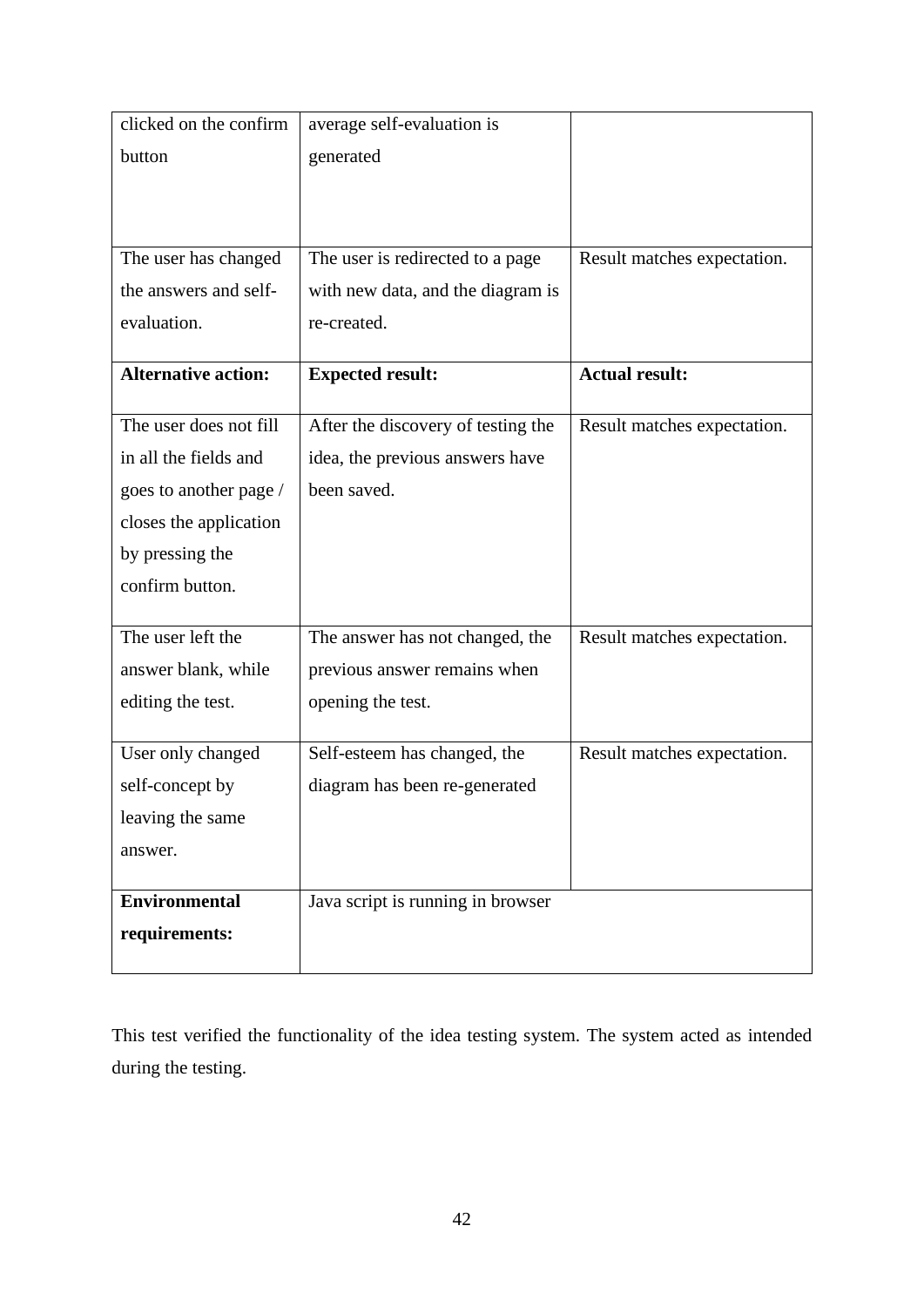### *Table 6 Teacher test*

<span id="page-42-0"></span>

| Test story id:             | Teacher_permisions_test                                           | <b>Testable</b> |                       | Funcionality                |  |
|----------------------------|-------------------------------------------------------------------|-----------------|-----------------------|-----------------------------|--|
|                            |                                                                   | requirement:    |                       |                             |  |
|                            |                                                                   |                 |                       |                             |  |
| <b>Purpose of the test</b> | To check the permissions of the user who is in the teacher group. |                 |                       |                             |  |
| story:                     |                                                                   |                 |                       |                             |  |
| <b>Prerequisites:</b>      | The user is logged into the application.<br>$\bullet$             |                 |                       |                             |  |
|                            | The user is in the group teacher.                                 |                 |                       |                             |  |
|                            | The user has an internet connection.                              |                 |                       |                             |  |
| <b>Activities:</b>         | <b>Expected result:</b>                                           |                 | <b>Actual result:</b> |                             |  |
| The user visits the        | A teacher sees all ideas (including                               |                 |                       | Result matches expectation. |  |
| main page of the           | private ones) and has access to                                   |                 |                       |                             |  |
| application                | buttons for the detailed view of                                  |                 | Appendix 2-7          |                             |  |
|                            | the idea and the export of the idea                               |                 |                       |                             |  |
|                            | in docx                                                           |                 |                       |                             |  |
| <b>Alternative action:</b> | <b>Expected result:</b>                                           |                 | <b>Actual result:</b> |                             |  |
|                            |                                                                   |                 |                       |                             |  |
| The user gave the          | A teacher additionally sees the                                   |                 |                       | Result matches expectation. |  |
| teacher the right to edit  | edit button                                                       |                 |                       |                             |  |
| his idea.                  |                                                                   |                 |                       |                             |  |
| <b>Environmental</b>       | Java script is running in browser                                 |                 |                       |                             |  |
| requirements:              |                                                                   |                 |                       |                             |  |

This test proved that the prototype allows a teacher to view all ideas, as well as edit them if the student gave the teacher permission.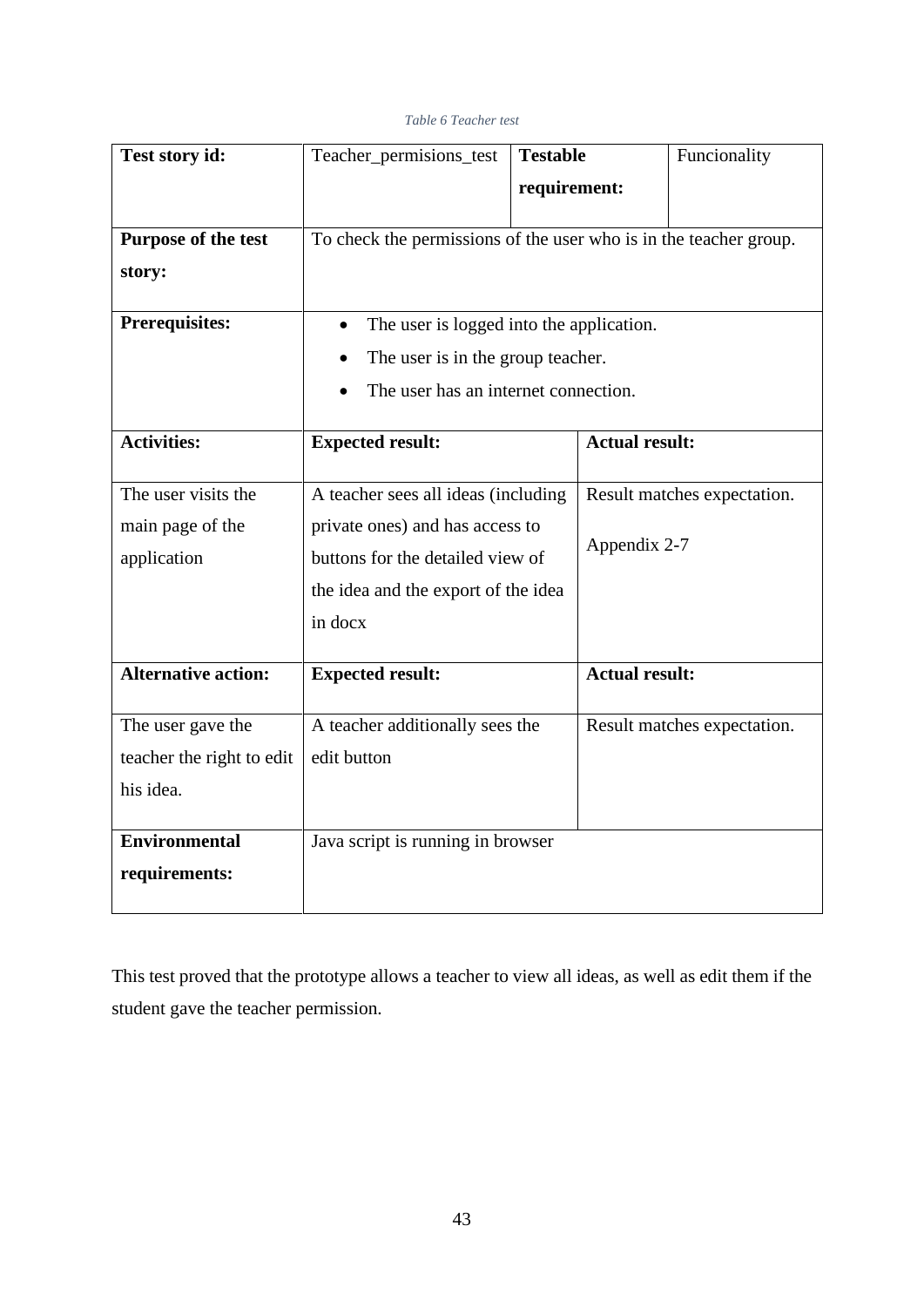### <span id="page-43-0"></span>**3.3.2 Customer testing**

Tests with the customer were carried out in the form of an online demo about 2 times a month. The demo showed the progress over the past 2 weeks, as well as discussed further development and customer comments. A demo video was also recorded together with the customer, which will be demonstrated to TalTech center of IT-didactics before the initial thesis defence on May 20<sup>th</sup> 2021. A happy path test was carried out with the customer, and the customer was satisfied with the work of the application and the result in general.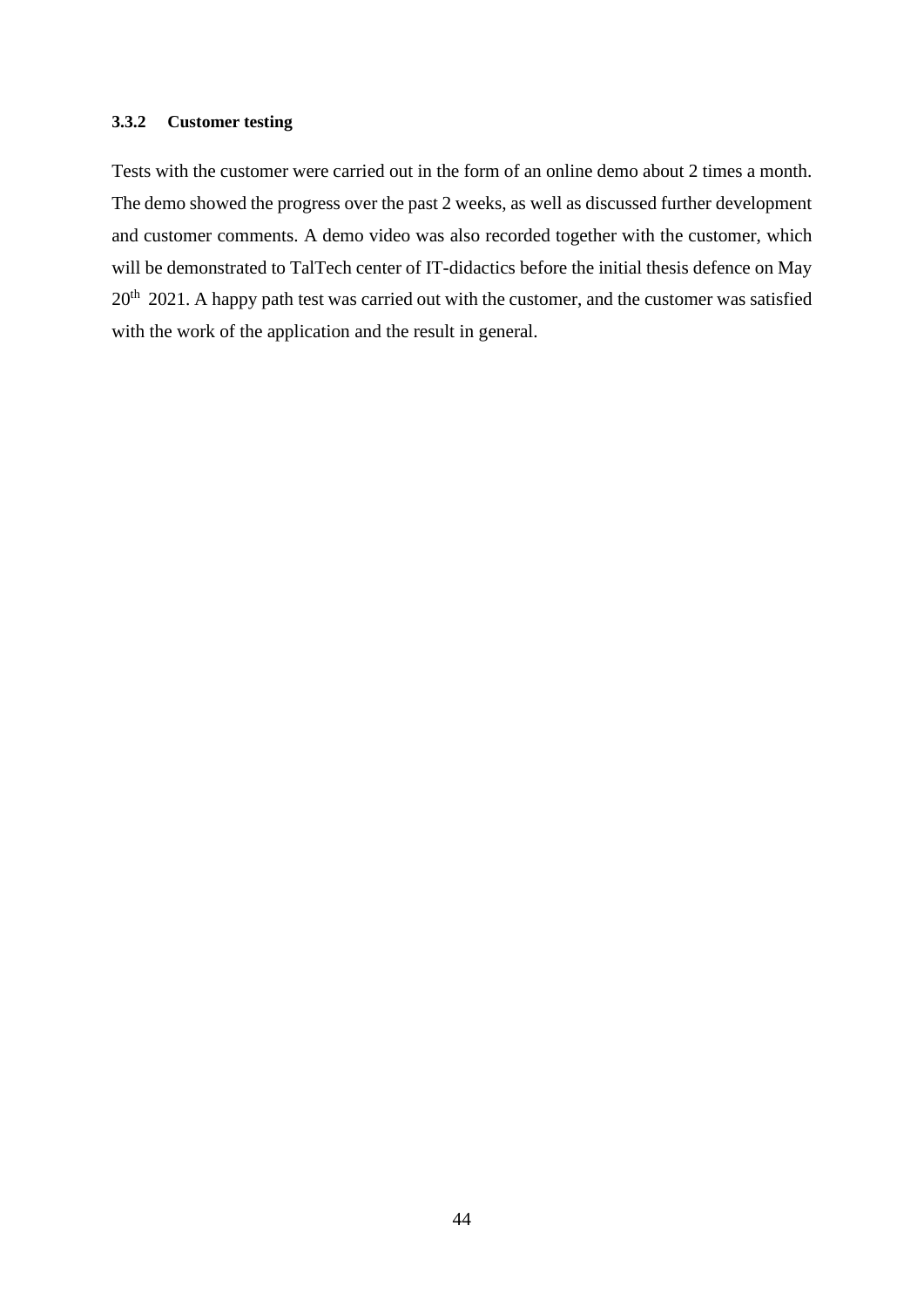# <span id="page-44-0"></span>**4 Further developments**

The current version of the application provides all necessary functions for creating and testing an idea by a student, as well as the ability to export a project for future development work. However, there are still several options for improving the application in the future.

One of the possible ways for development mentioned earlier is integration with the university database to log in via Uni-ID and automatically create a student account by analogy with Moodle and ÕIS. Also, it would allow to create a profile for teachers automatically and add the necessary permissions to them from the university database.

It is possible to create a separate user interface using this project only as a server part if the university wishes to proceed with the project. As a result of the research and practical work conducted in the framework of this thesis, it is recommended to use either React.js or Vue.js.

## <span id="page-44-1"></span>**4.1 Deployment**

It is necessary to prepare the application itself and the server for it to deploy an application to an external server. The instructions for deploying the application in the future can be provided in the result of this thesis.

### <span id="page-44-2"></span>**4.1.1 Application side**

There is a security key parameter (Figure 26) in the settings.py file. This key is used to generate a CSRF token, so it is critical that this parameter is not in the source code. It should either be requested from another server or stored in a separate read-only file.

```
# SECURITY WARNING: keep the secret key used in production secret!
SECRET_KEY = 'en$=ftbt5c7@e8i280h1&4)$@u*wl81%2vp$xicwqrdgnb0(*w'
```
#### *Figure 26 Security key*

This key should be regenerated, since the one that is indicated in the work was used only at the prototype stage.

Another parameter that needs to be changed is the DEBUG. This is a Boolean value that is responsible for the fact that if a critical error occurs during the application running, then the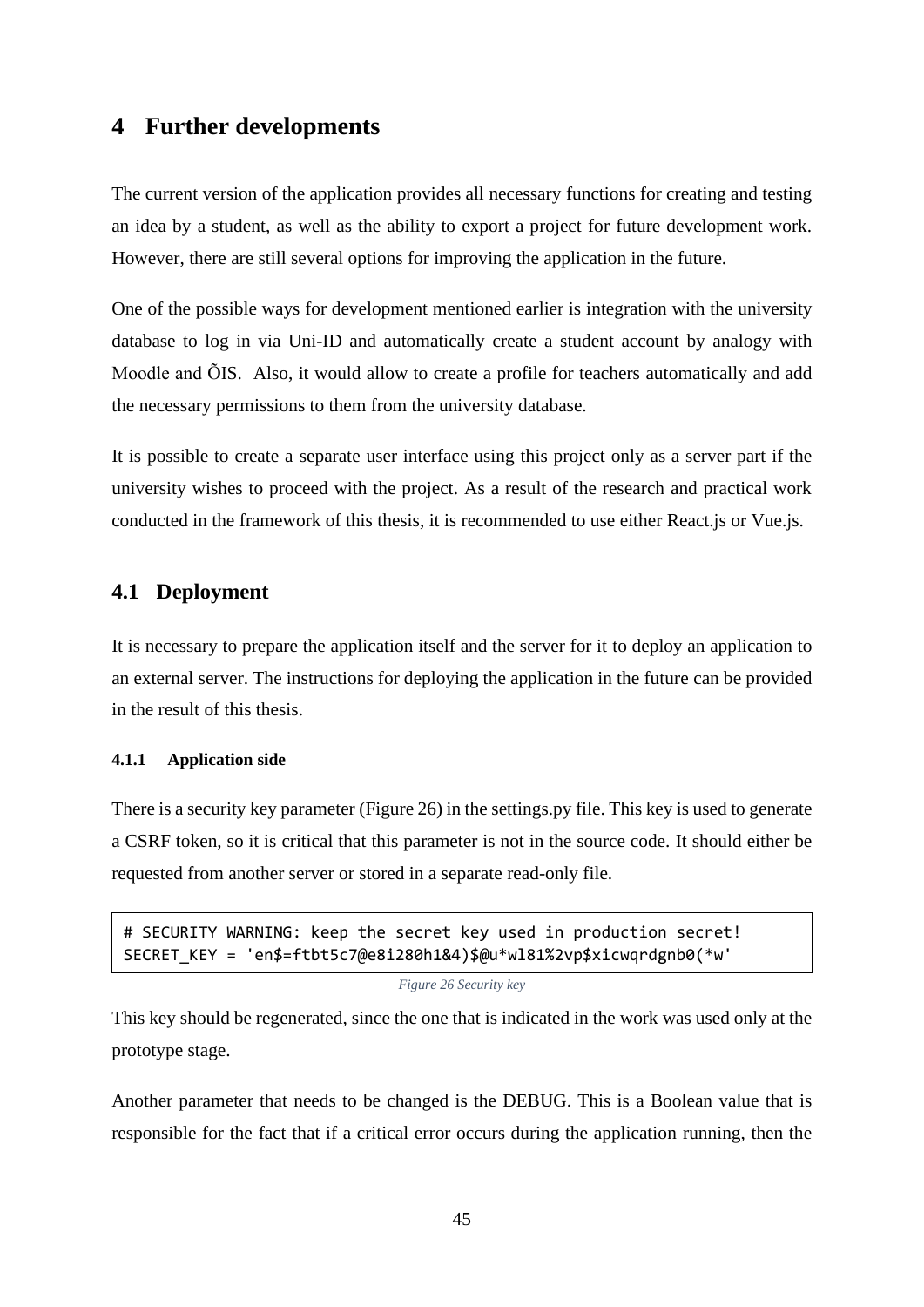user sees all the logs of this error, including all keys, and parts of the source code where the error was.

```
# SECURITY WARNING: don't run with debug turned on in production!
DEBUG = True
```
*Figure 27 Debug oprion*

The value of this parameter should be **False**.

<span id="page-45-2"></span>"When DEBUG = False, Django does not work at all without a suitable value for ALLOWED\_HOSTS. This parameter is also needed to protect against CSRF attacks. For example, on nginx might setup a default server to return "444 No Response" on an unrecognized host" it can be seen in Figure 28.

```
server {
listen 80 default server;
return 444;
}
```
*Figure 28 Example from deployment documentation*

<span id="page-45-3"></span>It is also possible to get a list of all the settings that need to be done using the command (Figure 29).

python3 manage.py check –deploy

*Figure 29 Command to get checklist for deploy*

### <span id="page-45-0"></span>**4.1.2 Server side**

The django documentation [23] specifies the following web servers:

- 1. Gunicorn
- 2. uWSGI
- 3. Apache
- 4. Dephne
- 5. Hypercorn
- 6. Uvicorn
- 7. Nginx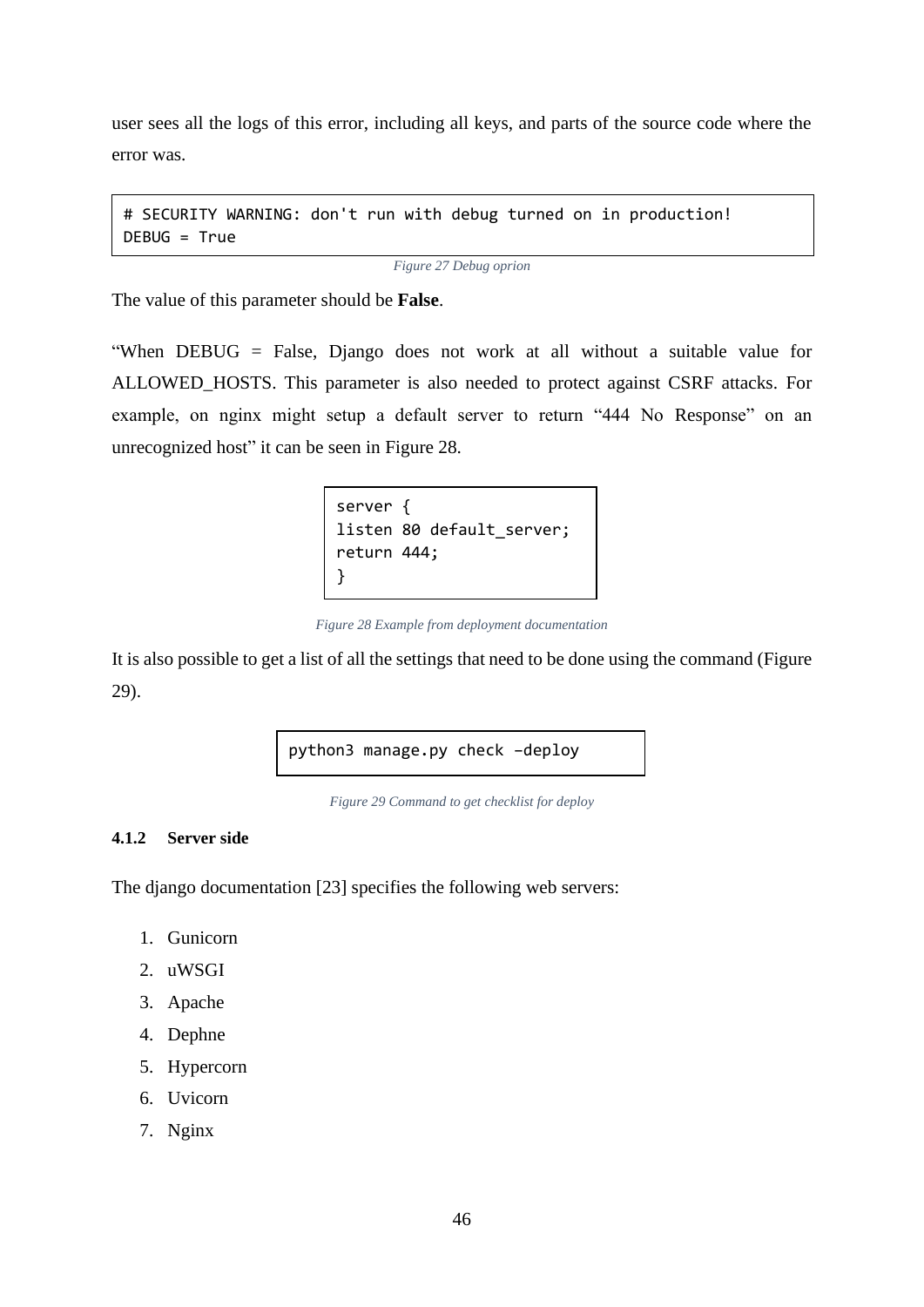The choice of a web server remains with the university. The operating system can be either Linux or Windows.

According to the author's estimates, stable operation requires a 2-core processor with a frequency of 2.4 GHz, 2-4 gigabytes of RAM and an SSD with a volume of 20 gigabytes or more. These parameters should be enough for about 600-700 unique users per day.

# <span id="page-46-0"></span>**4.2 Roadmap**

A roadmap is needed to roughly represent plans for future development. As it can be seen in the [Figure 30,](#page-46-1) there are 4 phases of application development.



#### <span id="page-46-1"></span>*Figure 30 Roadmap*

Roadmap can also be seen in Appendix 3 in more details.

In this work, the development process for the first phase has been described. This phase is the creation of a prototype with all the necessary functionality at the initial stage.

The second phase is to deploy the application on the university server and conduct large-scale testing among students and teachers. As well as trial use of the application in writing real theses.

In the third phase, it is planned to complete the application and integrate it with the university database. And it is already possible to use the application in full in the process of writing theses. Furthermore, suitable access for people with disabilities is provided on the third phase. [24]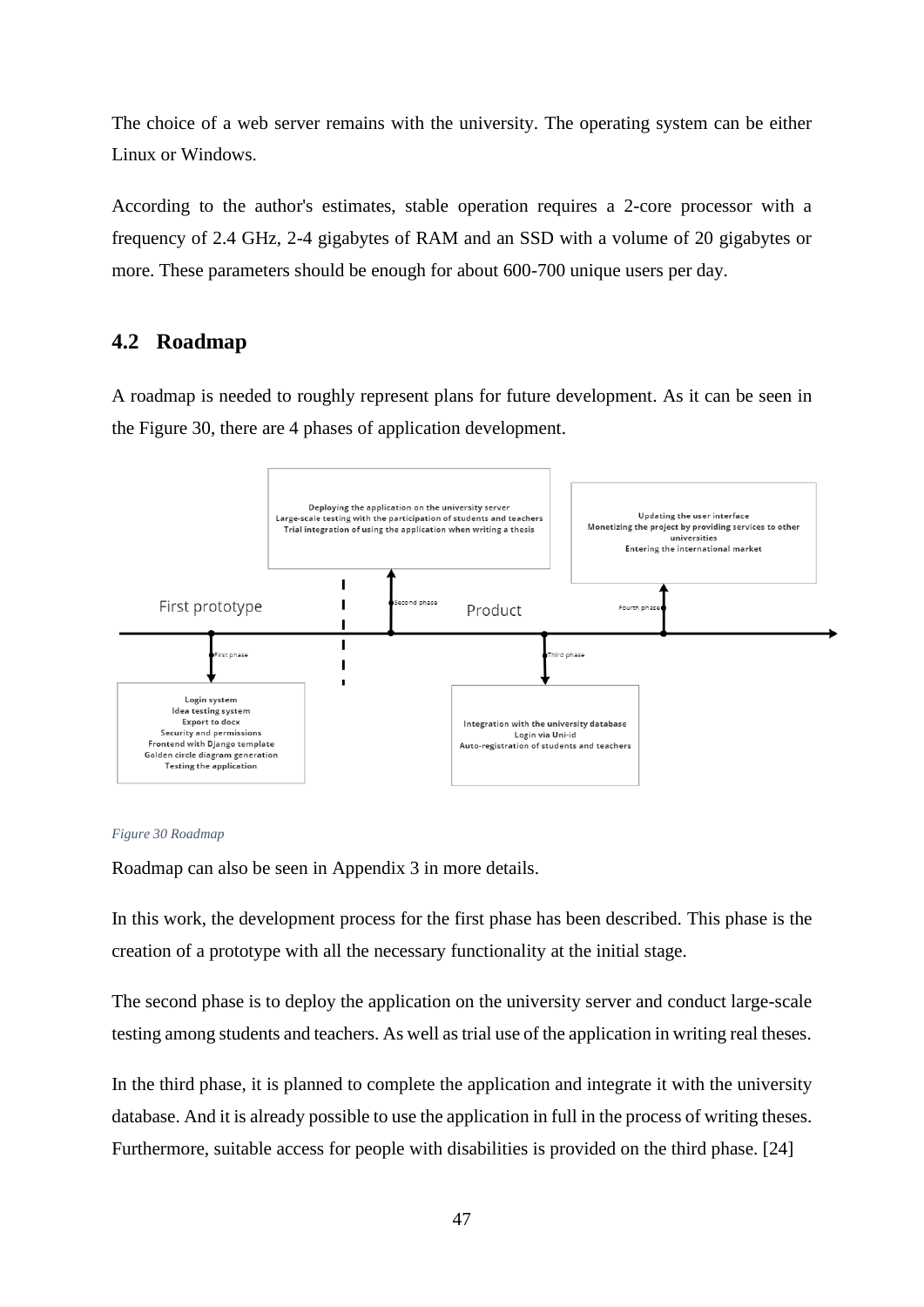In the fourth phase, it is suggested to update the user interface. Moreover, the university can monetize the application by providing services to other universities, or even gymnasiums for writing research work. It can grant licenses to universities in other countries or sell private licenses for students.

The application can be easily extended and any new functions and services that are required in the future can be easily added due to the modularity of the application.

New name for the application has to be suggested by TalTech center of IT-didactics.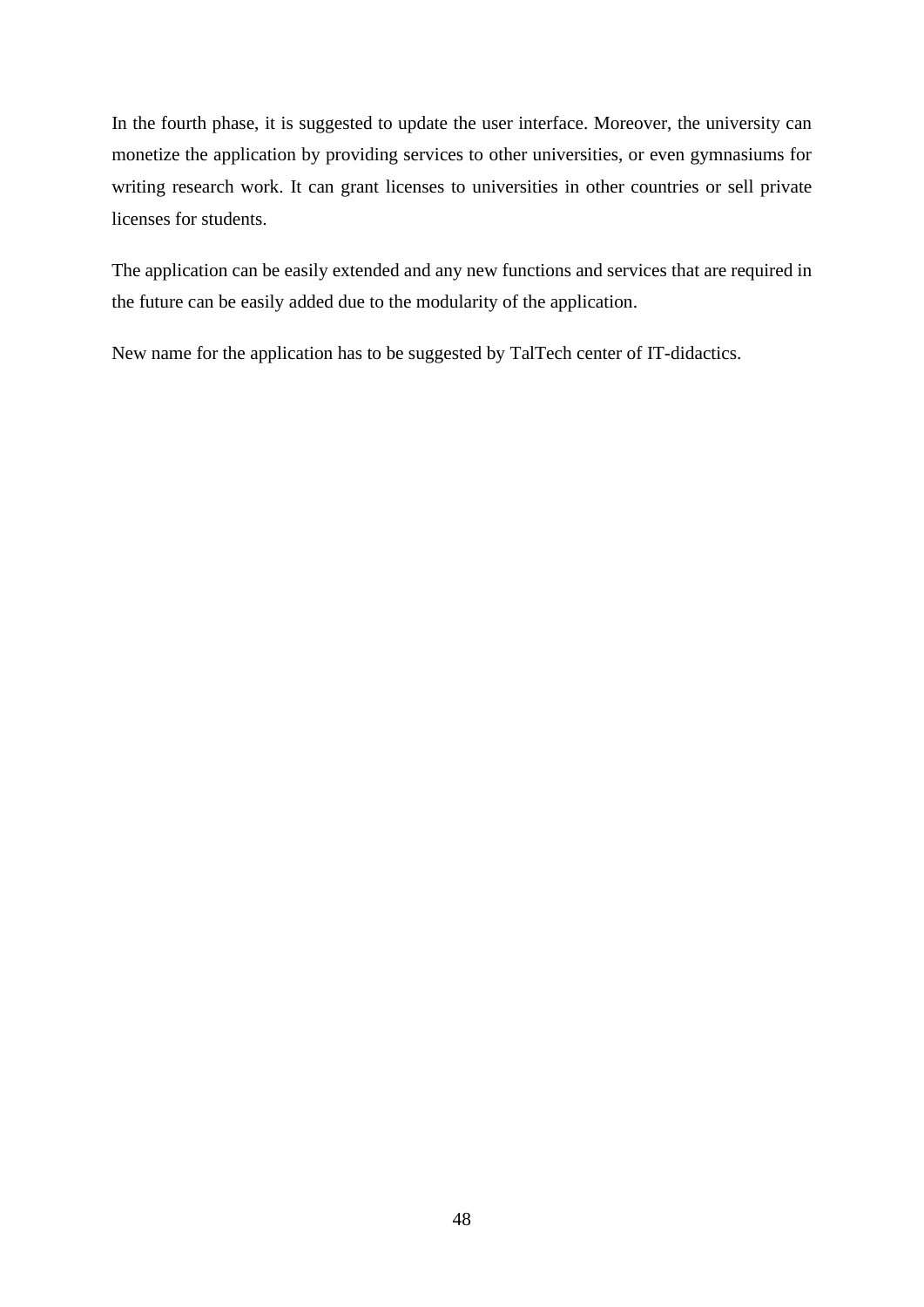# <span id="page-48-0"></span>**5 Summary**

As a result of the research and practical work conducted in this thesis, weak sides of existing solutions were found, and the prototype was improved in accordance with revealed problems of other similar solutions. Moreover, the prototype was tested, and its ability to effectively solve the problem posed in the beginning was proven.

The problem of the student's presentation of ideas for the thesis was considered in this thesis. The problem of wrong approach of students to the problem statement for a thesis appeared to be relevant, because teachers had to receive a large number of thoughtless ideas, spend more time interviewing a student to clarify issues that a student should prepare in advance.

Proposed solution allows a student firstly to conduct a research on the relevance of his idea, the availability of materials and other important issues that many students do not think about in advance. In turn, the teacher will receive a ready-made result of testing the student's idea, where a student's self-assessment for each question will also be seen in addition to answering questions about the idea. This will allow teacher to give an answer regarding supervising quickly, give advice on improving the idea and avoid wasting time on unnecessary conversations. The student is more serious about writing a thesis by testing ideas, and in order to compose a successful project of the thesis, he does his own personal research of the issue. Furthermore, a student can export project of a thesis and do not double work by answering similar questions.

The presented solution is suitable for TalTech as it will be completely under the control of the university and does not require any payment of an annual license. Third-party solutions lack important functions, do not guarantee data protection, and cannot be customized by the university. Besides solving a problem, the project also can be profitable for the university in general both monetary and reputationally. This solution is expected to improve the overall quality of TalTech theses. As a result, the research contribution of the university to the scientific community and state of the art will grow and its status in the world ranking [25] will also be increased.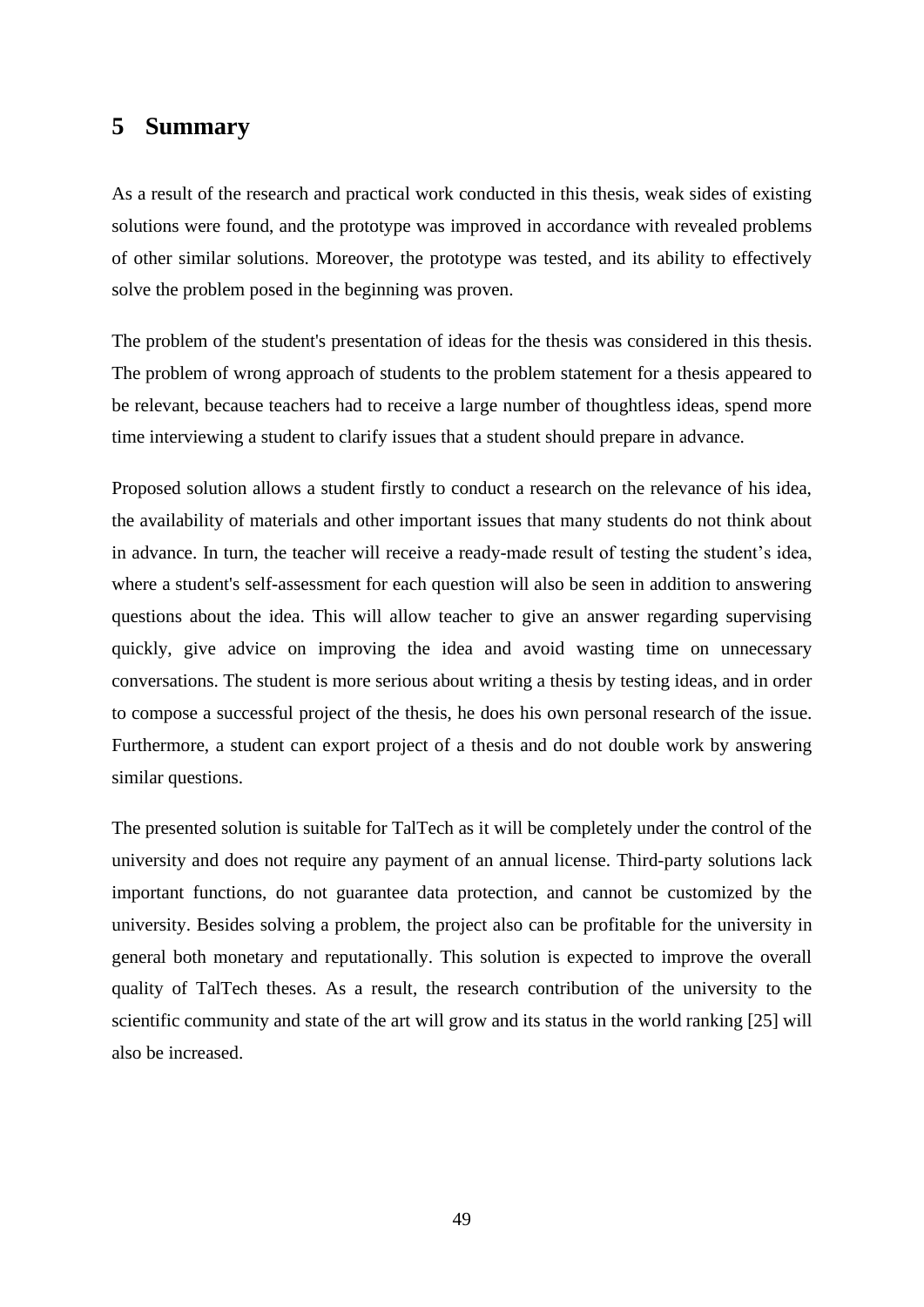# **References**

- <span id="page-49-0"></span>[1] R. Morais, "Digital research design," *International Association of Universities Horizons,* vol. 23, no. 1, pp. 31-32, May 2018.
- [2] S. Sinek, *How great leaders inspire action | Simon Sinek,* TED, 2010.
- [3] R. Babak, "Concept of Golden Circle -By Simon Sinek," 1 February 2016. [Online]. Available: https://www.linkedin.com/pulse/concept-golden-circle-by-simon-sinek-babakmohammadi/. [Accessed May 2021].
- [4] The University of Sheffield, "How to: Write a Problem Statement," [Online]. Available: https://www.sheffield.ac.uk/polopoly\_fs/1.440722!/file/HowtoWriteaProblemStatement.pdf. [Accessed May 2021].
- [5] R. Morais, "Introduction to the software," 1 May 2021. [Online]. Available: https://www.ideapuzzle.com/index.php?id=213.
- [6] R. Morais, 24 May 2016. [Online]. Available: https://www.ideapuzzle.com/downloads/file138\_pt.pdf. [Accessed May 2021].
- [7] M. Gouvela, "Inroduction to the software," 2 April 2018. [Online]. Available: https://www.ideapuzzle.com/downloads/file155\_pt.pdf. [Accessed May 2021].
- [8] Miro, "Pricing," Miro, [Online]. Available: https://miro.com/pricing/. [Accessed May 2021].
- [9] Tallinna Tehnikaülikool, "LOGOD, SLAIDID," [Online]. Available: https://www.taltech.ee/logod. [Accessed May 2021].
- [10] Python Software Foundation, "General Python FAQ," 12 May 2021. [Online]. Available: https://docs.python.org/3/faq/general.html#what-is-python. [Accessed 12 May 2021].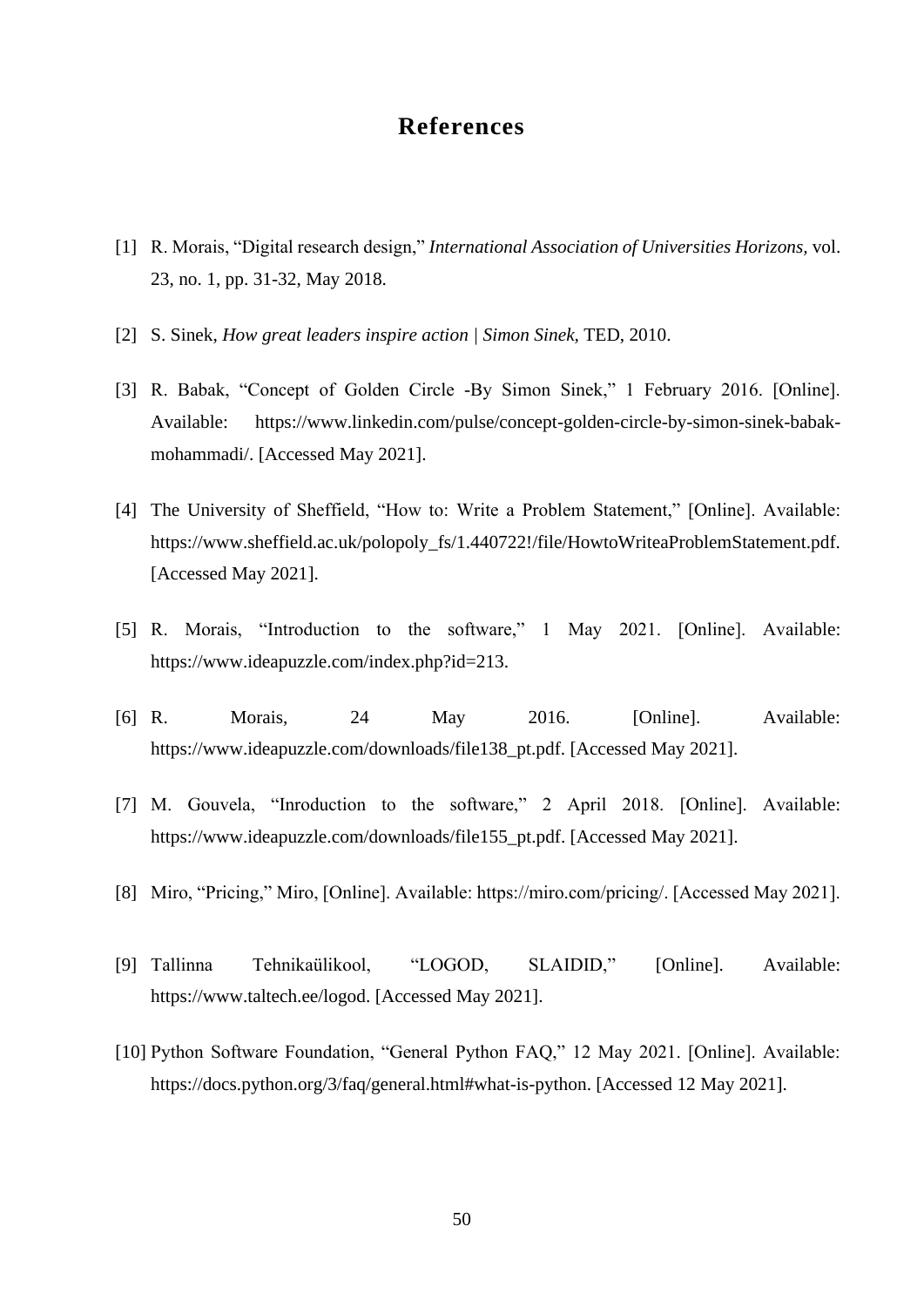- [11] Stack overflow, "2020 Developer Survay," Stack Overflow, February 2020. [Online]. Available: https://insights.stackoverflow.com/survey/2020#developer-profile--surveyrespondents. [Accessed May 2021].
- [12] Django Software Foundation, "Security in Django," [Online]. Available: https://docs.djangoproject.com/en/3.2/topics/security/. [Accessed May 2021].
- [13] Django Software Foundation, "Making queries," [Online]. Available: https://docs.djangoproject.com/en/3.2/topics/db/queries/. [Accessed May 2021].
- [14] JetBrains s.r.o., "Python Developers Survey 2020 Results," October 2020. [Online]. Available: https://www.jetbrains.com/lp/python-developers-survey-2020/. [Accessed May 2021].
- [15] OSPanel.io, [Online]. Available: https://ospanel.io/. [Accessed May 2021].
- [16] Oracle, "Free Oracle Database for Everyone," [Online]. Available: https://www.oracle.com/database/technologies/appdev/xe.html. [Accessed May 2021].
- [17] Django Software Foundation, "django-admin and manage.py," [Online]. Available: https://docs.djangoproject.com/en/3.2/ref/django-admin/. [Accessed May 2021].
- [18] JavaTpoint, "Django MVT," [Online]. Available: https://www.javatpoint.com/django-mvt. [Accessed May 2021].
- [19] nishkarsh146, "Difference between MVC and MVT design patterns," 20 May 2020. [Online]. Available: https://www.geeksforgeeks.org/difference-between-mvc-and-mvt-designpatterns/. [Accessed May 2021].
- [20] Django Software Foundation, "Models," [Online]. Available: https://docs.djangoproject.com/en/3.2/topics/db/models/. [Accessed May 2021].
- [21] Django Software Foundation, "The Django template language," [Online]. [Accessed May 2021].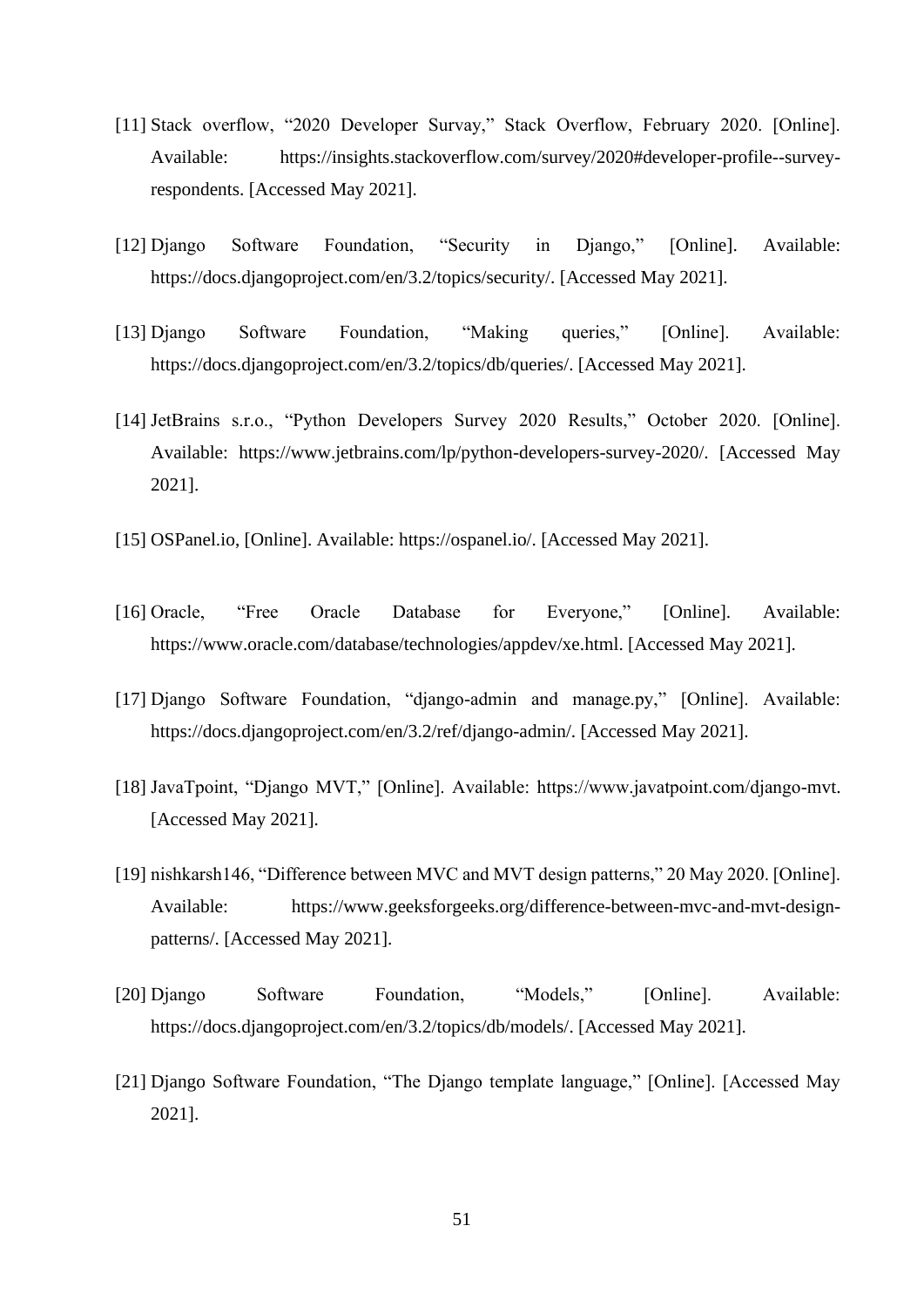- [22] Django Software Foundation, "Cross Site Request Forgery protection," [Online]. Available: https://docs.djangoproject.com/en/3.2/ref/csrf/. [Accessed May 2021].
- [23] Django Software Foundation, "Deploying Django," [Online]. Available: https://docs.djangoproject.com/en/3.2/howto/deployment/. [Accessed May 2021].
- [24] M. C. L. G. R. G. V. Ben Caldwell, "Web Content Accessibility Guidelines (WCAG) 2.0," [Online]. Available: https://www.w3.org/TR/WCAG20/. [Accessed May 2021].
- [25] QS Quacquarelli Symonds Limited, "QS World University Rankings," [Online]. Available: https://www.topuniversities.com/universities/tallinn-university-technologytaltech/undergrad. [Accessed May 2021].
- [26] Django Software Foundation, "Deployment checklist," [Online]. Available: https://docs.djangoproject.com/en/3.2/howto/deployment/checklist/. [Accessed May 2021].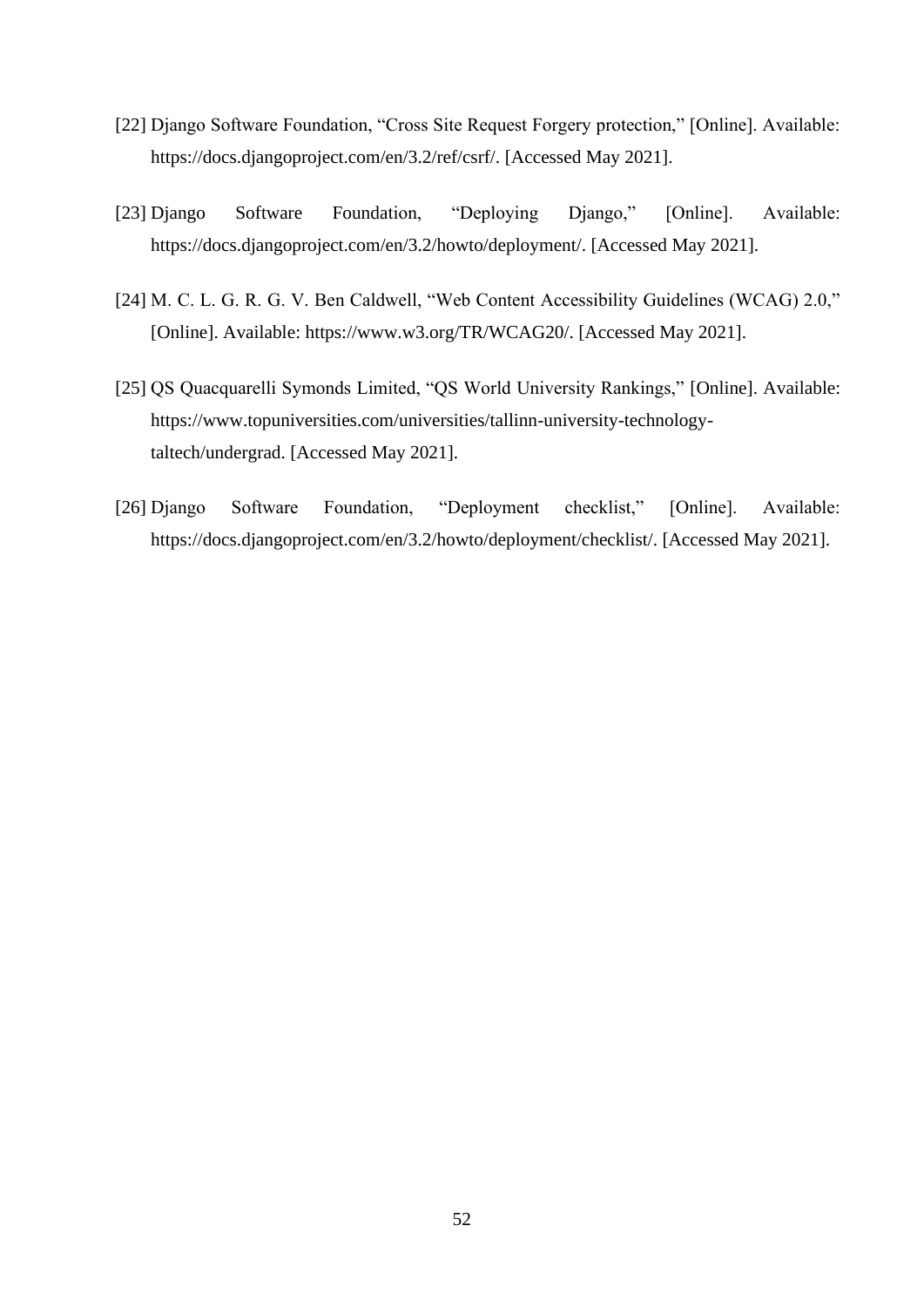# <span id="page-52-0"></span>**Appendix 1 – Non-exclusive licence for reproduction and publication of a graduation thesis**

I Aleksandr Kezerev

1. Grant Tallinn University of Technology free licence (non-exclusive licence) for my thesis " Web Application for Theses Projects Creation", supervised by Nadežda Furs

1.1. to be reproduced for the purposes of preservation and electronic publication of the graduation thesis, incl. to be entered in the digital collection of the library of Tallinn University of Technology until expiry of the term of copyright;

1.2. to be published via the web of Tallinn University of Technology, incl. to be entered in the digital collection of the library of Tallinn University of Technology until expiry of the term of copyright.

2. I am aware that the author also retains the rights specified in clause 1 of the nonexclusive licence.

3. I confirm that granting the non-exclusive licence does not infringe other persons' intellectual property rights, the rights arising from the Personal Data Protection Act or rights arising from other legislation.

15.05.2021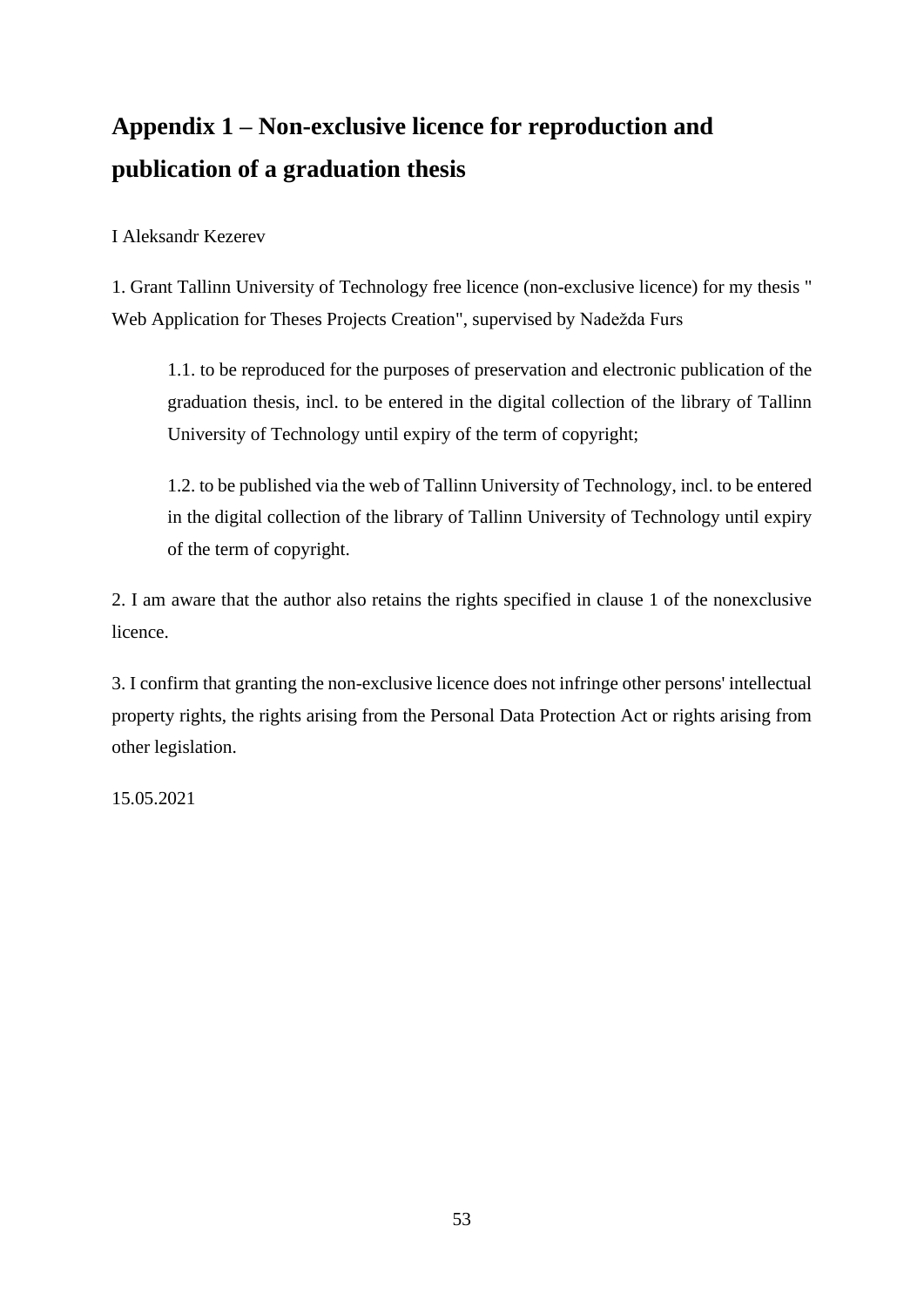# <span id="page-53-0"></span>**Appendix 2 – Test results**

1) Same username error

| Sign up                                                                         |
|---------------------------------------------------------------------------------|
| Username:                                                                       |
| Admin<br>Required. 150 characters or fewer. Letters, digits and @/./+/-/_ only. |
| A user with that username already exists.                                       |
| Email:                                                                          |
| example@exemple.com<br>Required. Inform a valid email address.                  |
| First name:                                                                     |
| Optional.<br>Jhon                                                               |
| Last name:                                                                      |
| Optional.<br>Jhonson                                                            |
| Password:                                                                       |
|                                                                                 |
| • Your password can't be too similar to your other personal information.        |
| Your password must contain at least 8 characters.<br>۰                          |
| Your password can't be a commonly used password.<br>۰                           |
| . Your password can't be entirely numeric.                                      |
| Password confirmation:                                                          |

Enter the same password as before, for verification.

Sign Up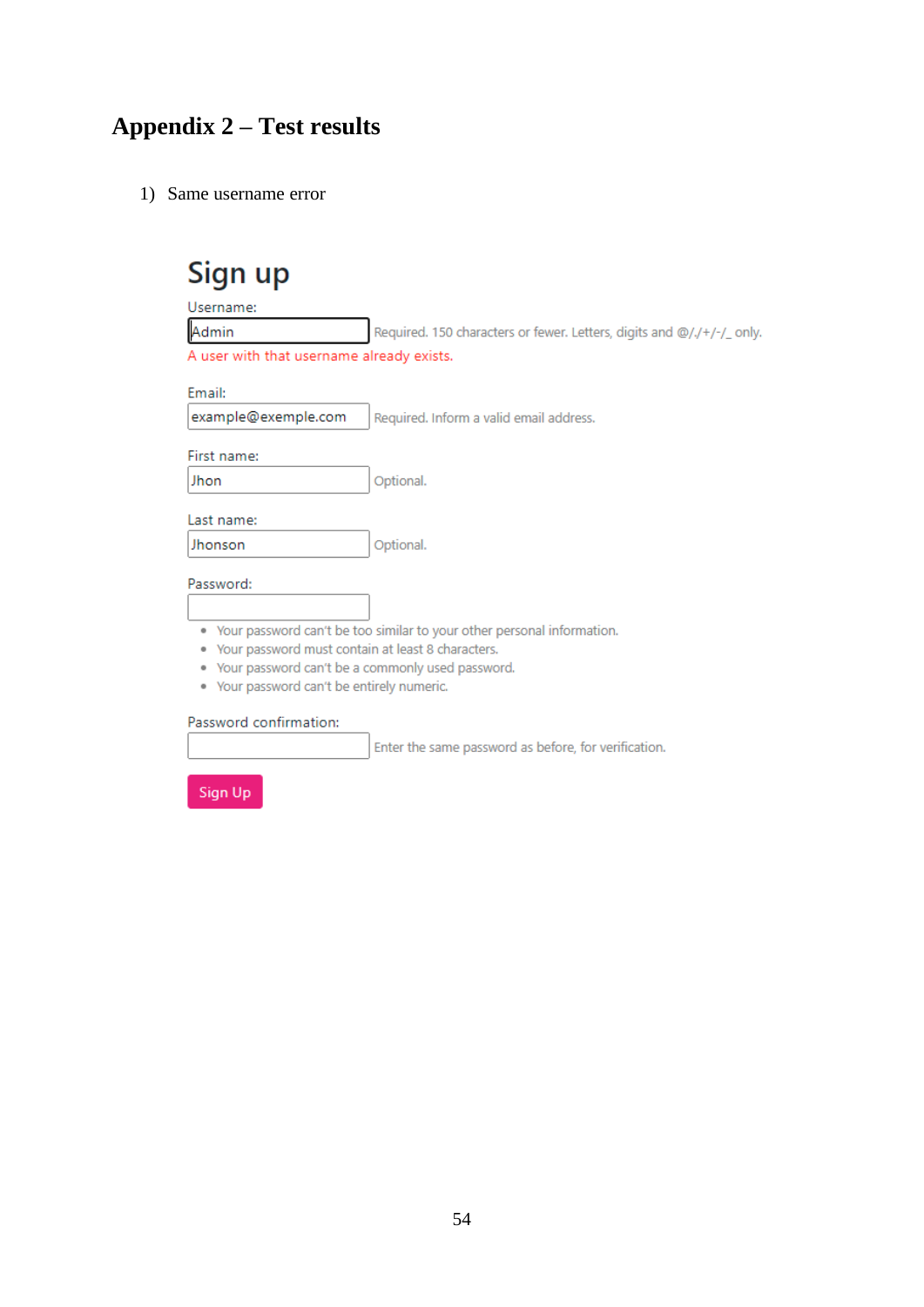2) Too easy password

| Sign up                                                                                                                                                    |                                                                          |
|------------------------------------------------------------------------------------------------------------------------------------------------------------|--------------------------------------------------------------------------|
| Username:                                                                                                                                                  |                                                                          |
| JhonJhonson                                                                                                                                                | Required. 150 characters or fewer. Letters, digits and @/./+/-/_only.    |
| Fmail:                                                                                                                                                     |                                                                          |
| example@exemple.com                                                                                                                                        | Required. Inform a valid email address.                                  |
| First name:                                                                                                                                                |                                                                          |
| Jhon                                                                                                                                                       | Optional.                                                                |
| Last name:                                                                                                                                                 |                                                                          |
| Jhonson                                                                                                                                                    | Optional.                                                                |
| Password:                                                                                                                                                  |                                                                          |
| Your password must contain at least 8 characters.<br>۰<br>. Your password can't be a commonly used password.<br>• Your password can't be entirely numeric. | • Your password can't be too similar to your other personal information. |
| Password confirmation:                                                                                                                                     |                                                                          |
|                                                                                                                                                            | Enter the same password as before, for verification.                     |
| The password is too similar to the username.                                                                                                               |                                                                          |
| Sign Up                                                                                                                                                    |                                                                          |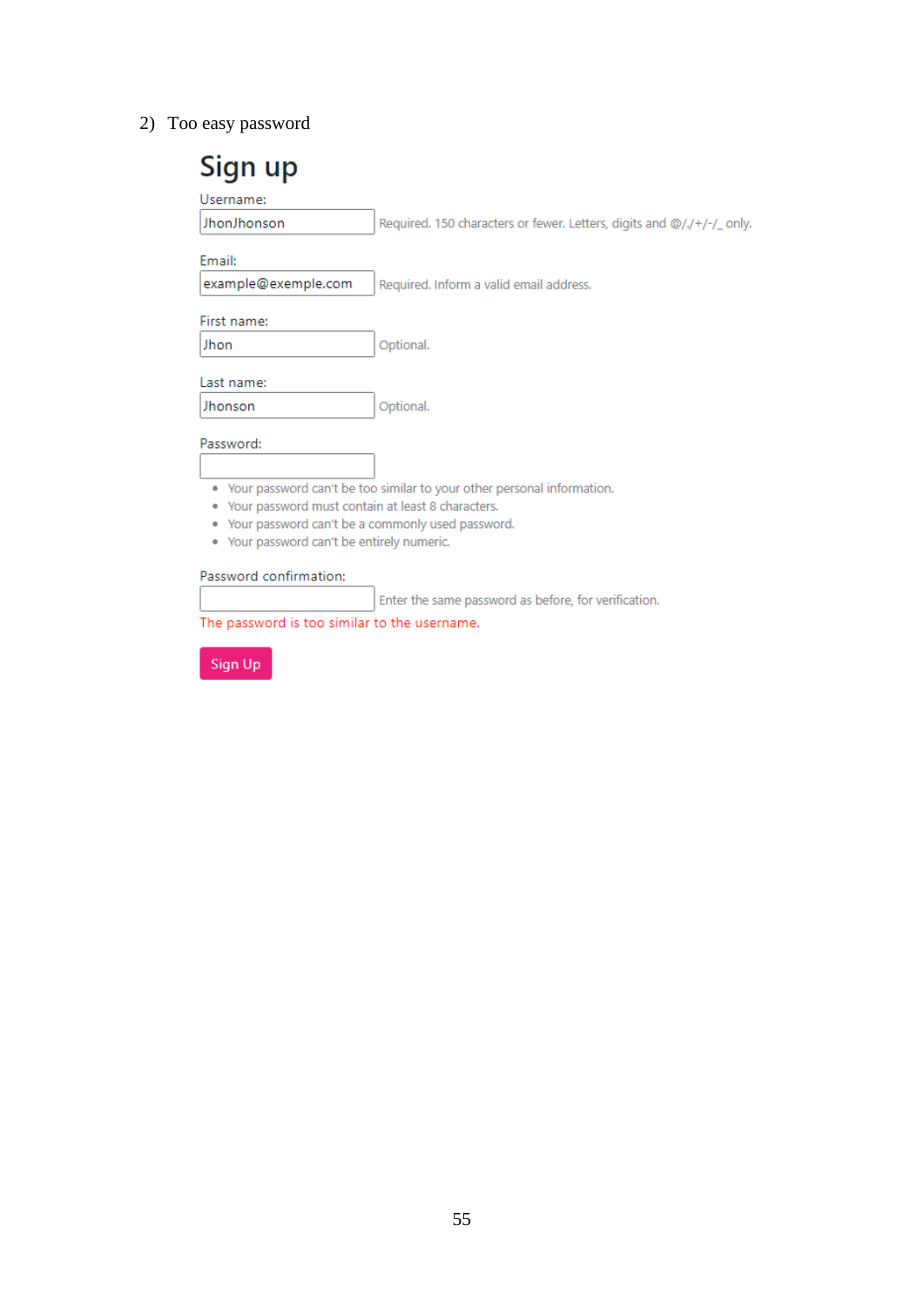# 3) Non valid email

| Sign up                                                                       |                                                                          |
|-------------------------------------------------------------------------------|--------------------------------------------------------------------------|
| Username:                                                                     |                                                                          |
| JhonJhonson                                                                   | Required. 150 characters or fewer. Letters, digits and @/./+/-/_ only.   |
| Email:                                                                        |                                                                          |
| not an email                                                                  | Required. Inform a valid email address.                                  |
| Please include an '@' in the email address. 'not an email' is missing an '@'. |                                                                          |
| unon                                                                          | <b>Optional</b>                                                          |
| Last name:                                                                    |                                                                          |
| Jhonson                                                                       | Optional.                                                                |
| Password:                                                                     |                                                                          |
|                                                                               |                                                                          |
|                                                                               | • Your password can't be too similar to your other personal information. |
| • Your password must contain at least 8 characters.                           |                                                                          |
| . Your password can't be a commonly used password.                            |                                                                          |
| . Your password can't be entirely numeric.                                    |                                                                          |
| Password confirmation:                                                        |                                                                          |
|                                                                               | Enter the same password as before, for verification.                     |
| The password is too similar to the username.                                  |                                                                          |
|                                                                               |                                                                          |
| Sign Up                                                                       |                                                                          |

4) New idea creation

# New idea

| Idea title                    |              |
|-------------------------------|--------------|
|                               |              |
| Select idea type<br>Baka      | $\checkmark$ |
|                               |              |
| Select idea language<br>Eesti | $\checkmark$ |
| Public?                       |              |
| Submit                        |              |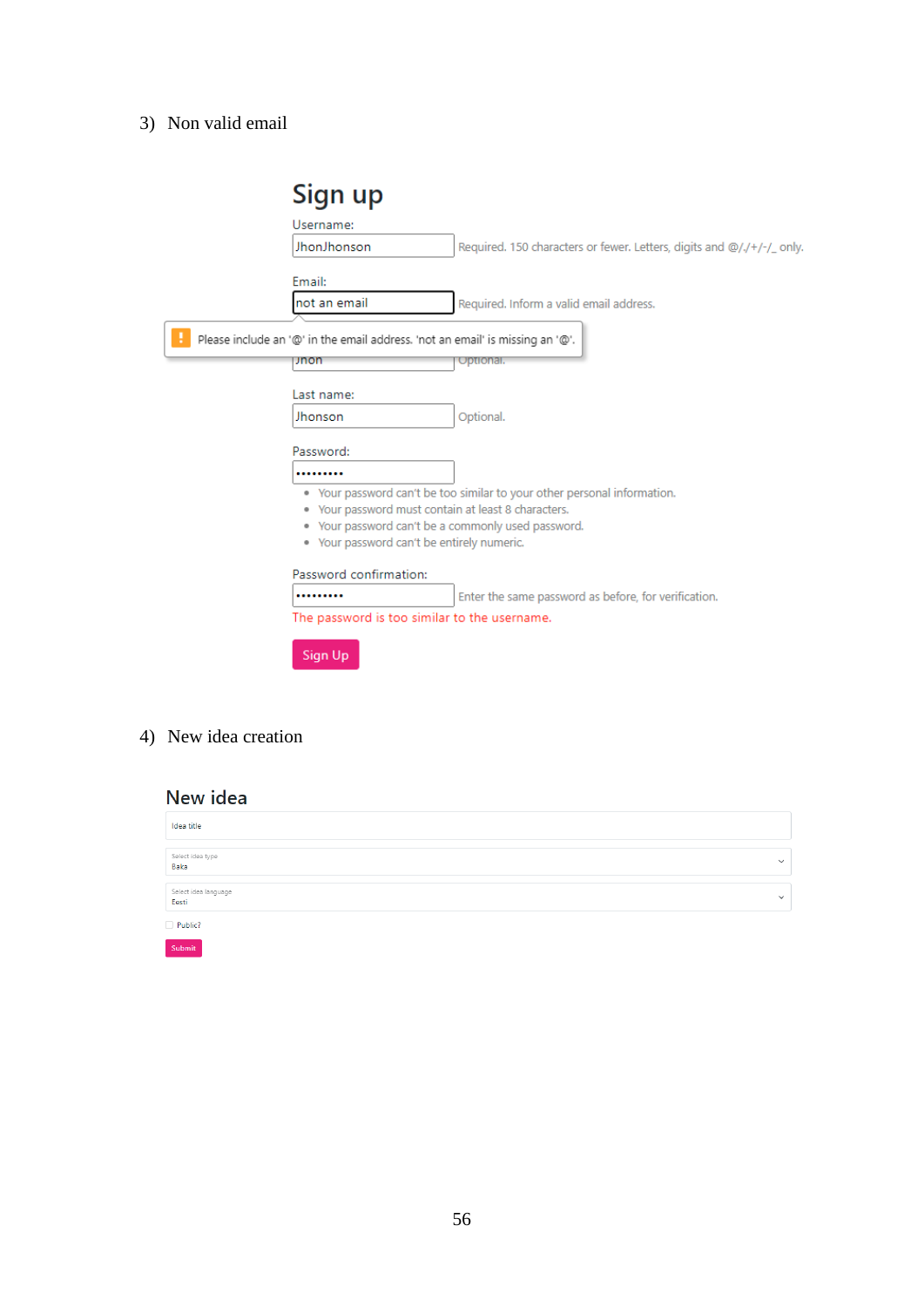# 5) Testing process

| Test question 1                       |  |  |
|---------------------------------------|--|--|
| Description for test question 1       |  |  |
|                                       |  |  |
|                                       |  |  |
|                                       |  |  |
|                                       |  |  |
| Self evaluation                       |  |  |
|                                       |  |  |
|                                       |  |  |
|                                       |  |  |
| Test question 2*                      |  |  |
| This question goes to the thesis plan |  |  |
|                                       |  |  |
|                                       |  |  |
|                                       |  |  |
|                                       |  |  |
| Self evaluation                       |  |  |
|                                       |  |  |
|                                       |  |  |
|                                       |  |  |
| Test question 3                       |  |  |
| test for How category                 |  |  |
|                                       |  |  |
|                                       |  |  |
|                                       |  |  |
|                                       |  |  |
| Self evaluation                       |  |  |
|                                       |  |  |
|                                       |  |  |
|                                       |  |  |

# 6) Result of idea testing

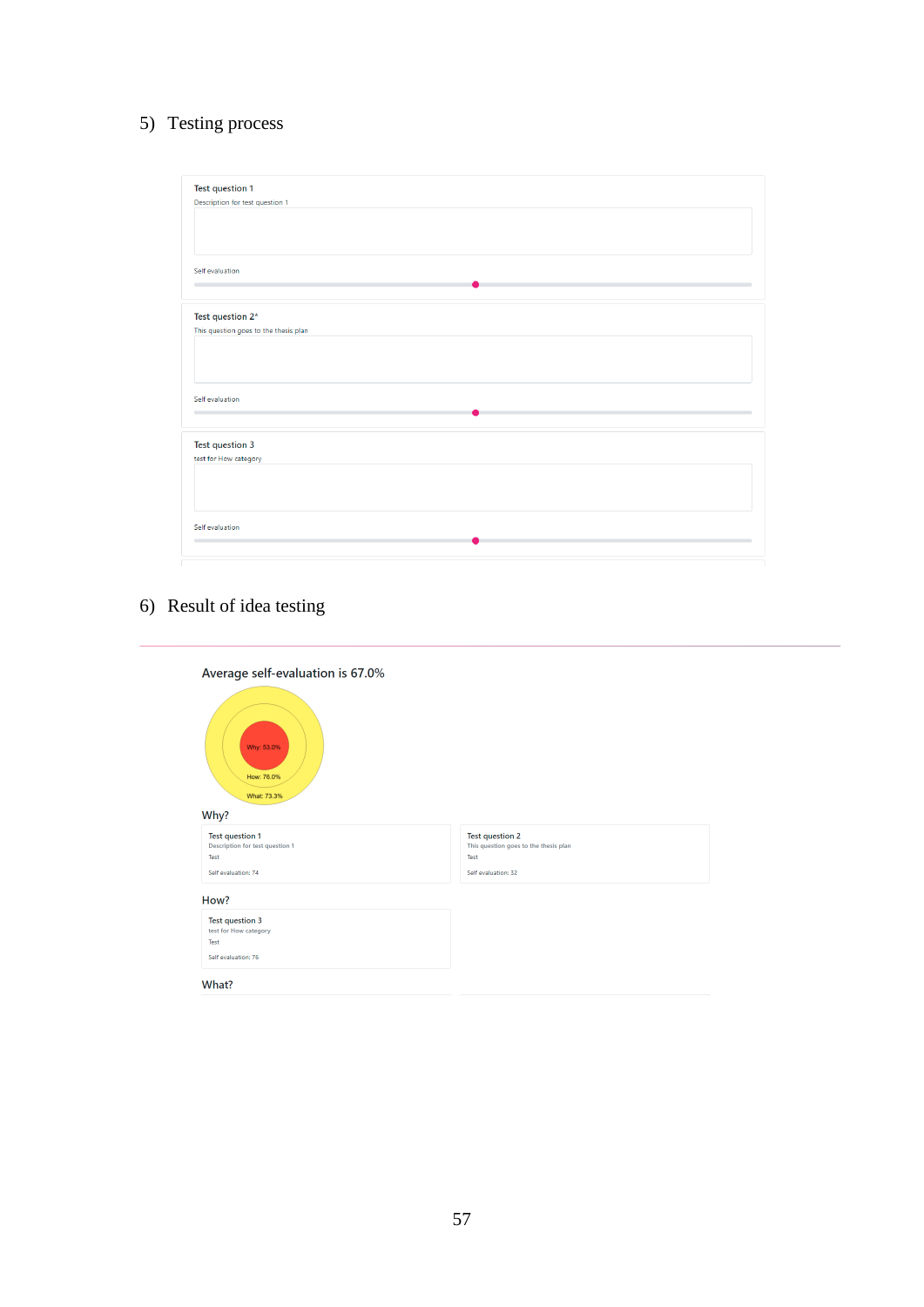7) Teacher can see privat works